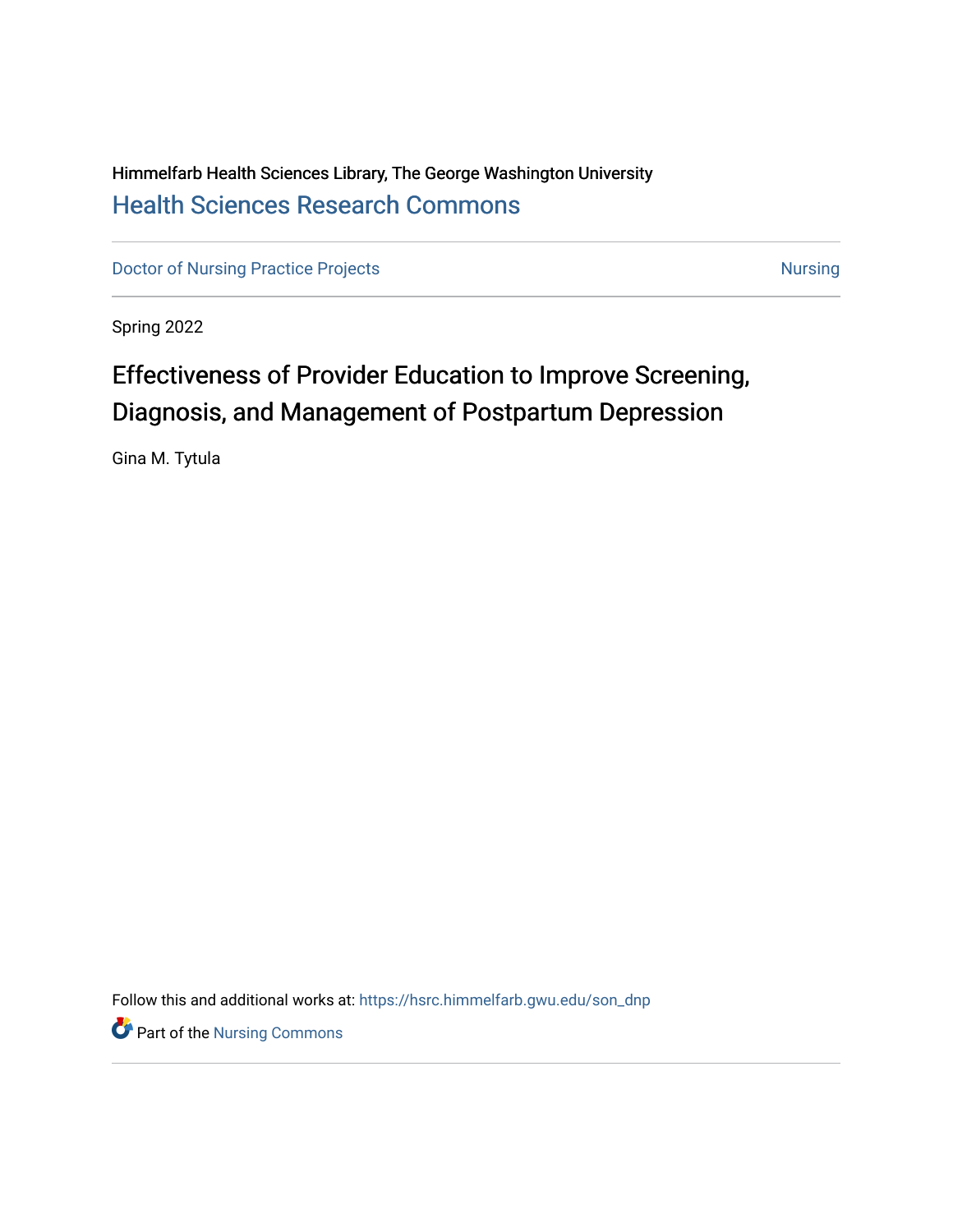|                                                                                                                               | <b>Nursing</b>                                                                                                                    |  |  |  |  |  |  |  |
|-------------------------------------------------------------------------------------------------------------------------------|-----------------------------------------------------------------------------------------------------------------------------------|--|--|--|--|--|--|--|
|                                                                                                                               | <b>DOCTOR OF NURSING PRACTICE PROGRAM</b>                                                                                         |  |  |  |  |  |  |  |
|                                                                                                                               | <b>A DNP PROJECT</b>                                                                                                              |  |  |  |  |  |  |  |
| <b>Effectiveness of Provider Education to Improve Screening, Diagnosis, and</b><br><b>Management of Postpartum Depression</b> |                                                                                                                                   |  |  |  |  |  |  |  |
|                                                                                                                               | <b>STUDENT NAME: Gina M. Tytula</b>                                                                                               |  |  |  |  |  |  |  |
|                                                                                                                               | DNP PROJECT PRIMARY ADVISOR: Karen J. Whitt, PhD, FNP-C, AGN-BC, FAANP<br><b>DNP PROJECT SECONDARY ADVISOR: Laurie Posey, EdD</b> |  |  |  |  |  |  |  |
| <b>DATE: April 22, 2022</b>                                                                                                   |                                                                                                                                   |  |  |  |  |  |  |  |
|                                                                                                                               | The George Washington University                                                                                                  |  |  |  |  |  |  |  |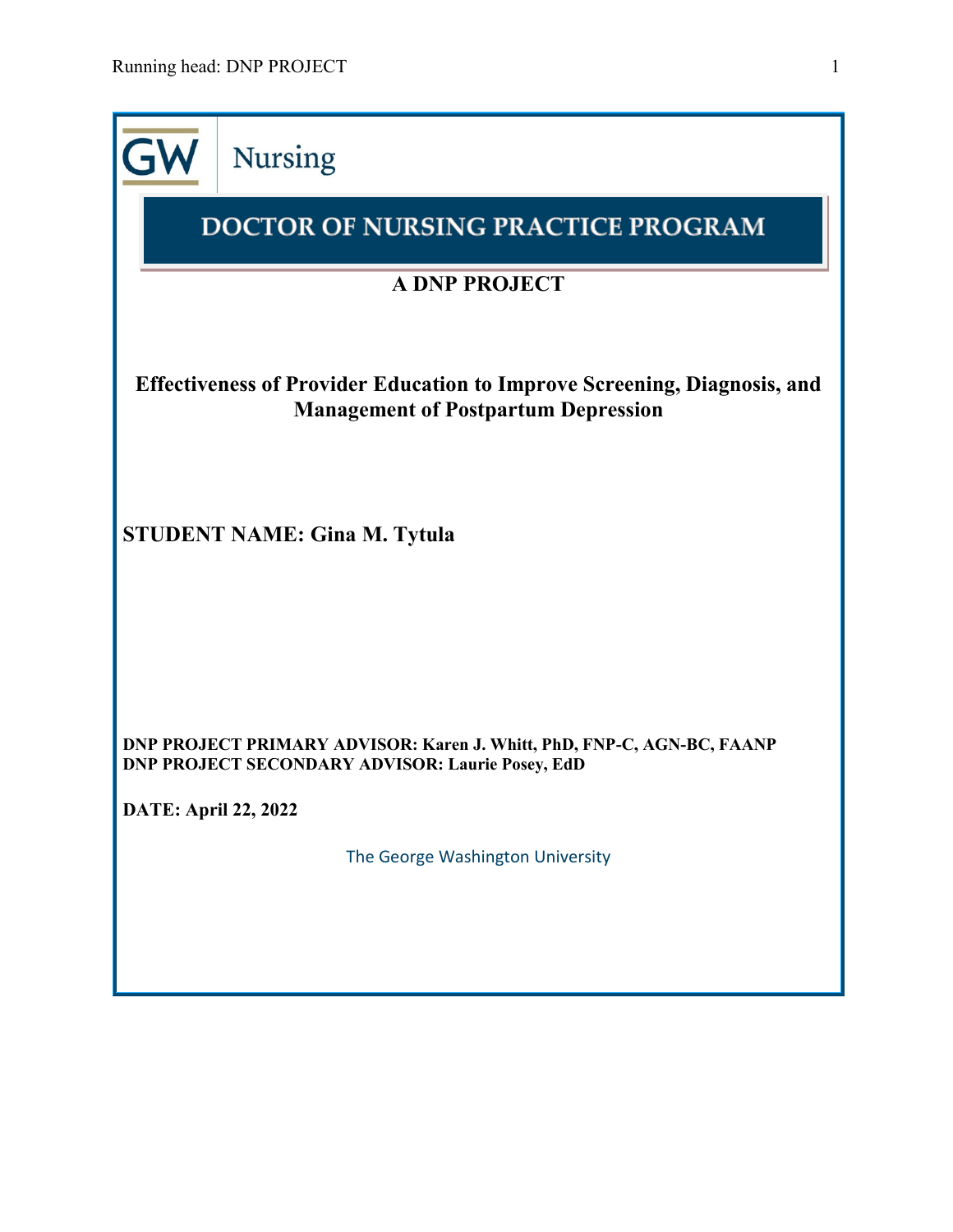| Appendix C: Johns Hopkins Nursing Evidence-Based Practice Evidence Level and Quality |
|--------------------------------------------------------------------------------------|
| Appendix D: Information for Participation in a Quality Improvement Project 42        |
| Appendix E: AHRQ ACA PPD Screening Clinical Provider Questionnaire  44               |
| Appendix F: Provider Self-Assessment on Perceived Knowledge of PPD  45               |
|                                                                                      |
|                                                                                      |

# Table of Contents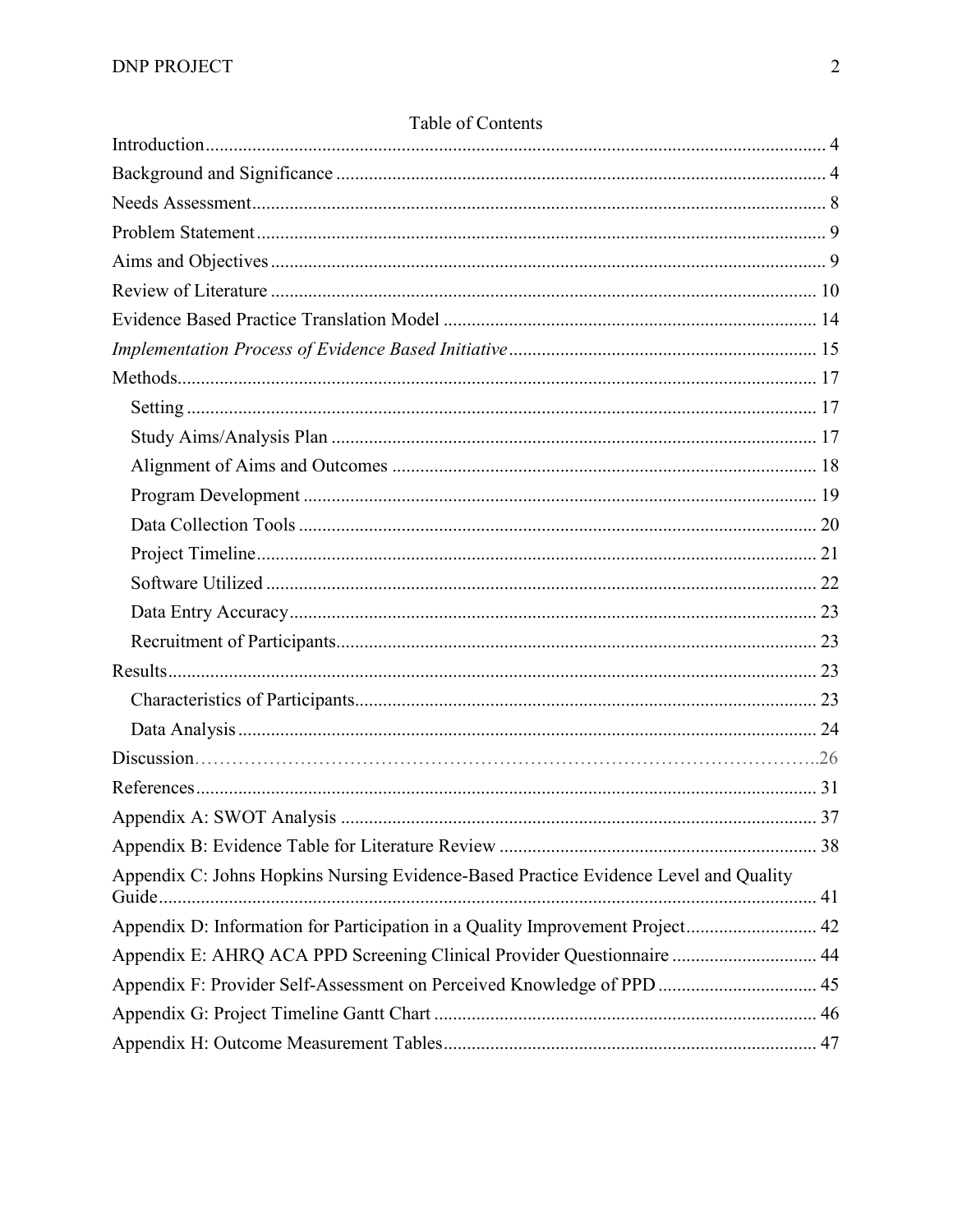#### Abstract

*Background:* Postpartum depression (PPD) effects approximately 15% of new mothers after the birth of their child which results in feelings of anger, fear and being overwhelmed. In the practice setting for this project there were low rates of PPD screening, leading to missed diagnoses and inadequate management of PPD.

*Purpose:* The purpose of this project was to implement and evaluate the effectiveness of an education program to increase providers' perceived knowledge and improve screening, diagnosis and management of PPD for a multicultural patient population at an urban obstetrics practice.

*Methods:* This pre-post design project evaluated the effectiveness of an educational program for obstetric providers to improve PPD screening rates using the Edinburgh Postnatal Depression Screening (EPDS), diagnosis, and management (behavioral health referrals, medication initiation and follow-up) among patients 2 months before ( $N=132$ ) and after ( $N=117$ ) the education program. Provider (N=15) self-assessment of perceived knowledge and awareness of PPD screening, diagnosis, and management were also evaluated before and after the education program.

**Results/Findings:** Significant improvement in EPDS screening rates ( $X^2(1, N=249)=8.684$ , p=.003) and follow-up visits for patients diagnosed with PPD  $(X^2(1, N=55)=4.441, p=.035)$  were demonstrated between patients 2 months before and after the education program. Providers who participated in the education significantly increased post-education knowledge ratings of PPD management  $(t(14)=3.742, p=.002)$ , referrals to mental health professionals  $(t(14)=8.497,$ p=.0001), and prescribing (*t*(14)=-5.00, p=.0001).

*Conclusion:* Providing education for obstetrical providers pertaining to PPD resulted in improvement in provider perceived knowledge and PPD screening, diagnosis and follow-up for patients in this organization.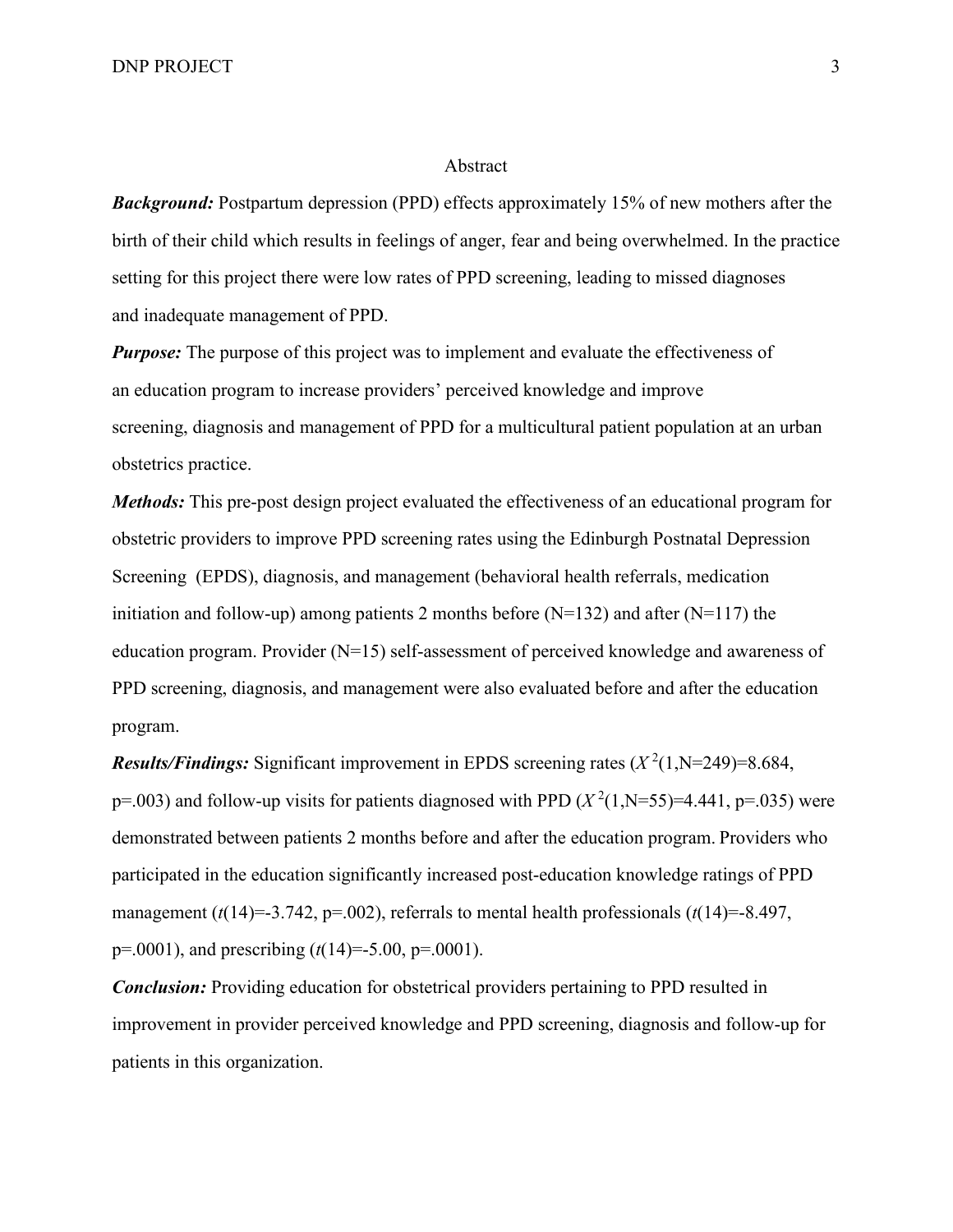DNP PROJECT 4

### <span id="page-4-0"></span>**Introduction**

Postpartum depression (PPD) affects as many as 15% of new mothers during the first year after delivery (Carberg, 2021). Due to the social stigma of depression after delivery, many women go untreated and without help during this time. PPD can have detrimental consequences for mother and child such as chronic depression or anxiety for mother and behavioral issues for children. A national survey reported, as many as 1 in 8 or 13% of postpartum women in the U.S. are not routinely screened for depression during postpartum follow-up visits (Kuehn, 2020). In the practice setting for this project 45% of patients were not routinely screened for PPD at 6 week postpartum visits, which is a higher percentage of women not receiving this important screening compared to the national percentage. Currently, in the practice where this project was implemented, there is no additional training offered for providers for recognition of postpartum depression symptoms, screening and management. This Quality Improvement (QI) project developed, implemented and evaluated an education program to improve obstetrical providers' perceived knowledge, awareness and practice relating to PPD screening, diagnosis and management and in turn demonstrate if improved provider knowledge translates to improvement in patient outcomes related to screening, diagnosis, and management of PPD.

### **Background and Significance**

<span id="page-4-1"></span>Postpartum depression is as old as the human race itself. In 460 B.C., Hippocrates wrote about "puerperal fever" describing symptoms such as "agitation, delirium and attacks of mania" (Penn Medicine News, 2016). It has manifested in many forms over the centuries and the medical community's reaction to it morphed from the new mother practicing witchcraft, to a disease due to the lochial discharge after birth, to an issue with pre-pregnancy suppressed homosexual urges and others (Sparks, 2013). A common fear prior to our more modern age was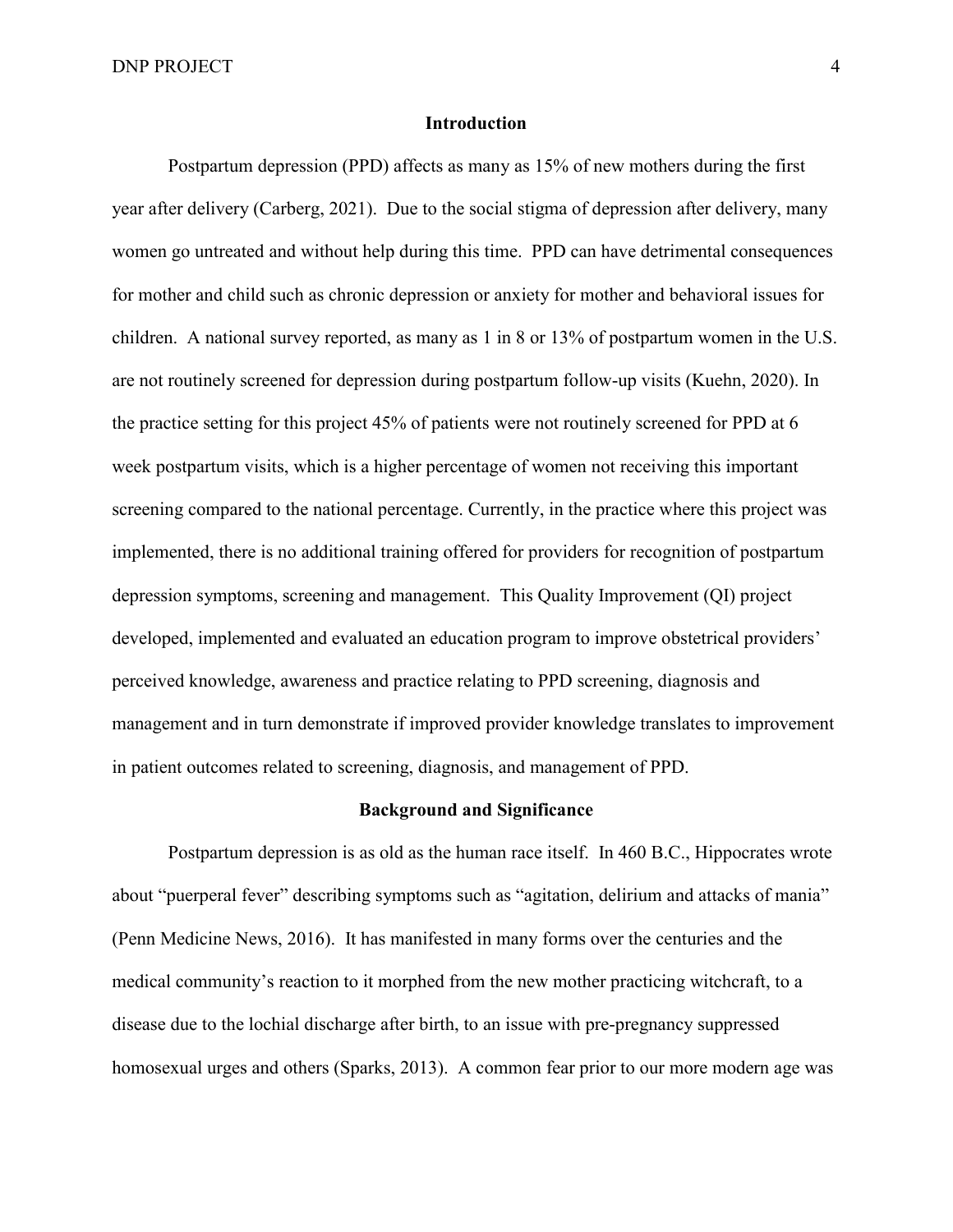#### DNP PROJECT 5

that if a woman admitted to having postpartum depression, she would be forced into an institution and deemed unfit as a mother, ultimately losing her child (Pitt, 1986). Postpartum depression is still seen as abnormal in the modern culture due to the large emphasis on the "happiness" that is expected to be experienced after the delivery of a baby.

Current statistics reveal that postpartum depression diagnosis affects approximately one in seven women during the first year after delivery. A woman with a history of PPD is 10-50% more likely to experience it again (Carberg, 2021). It is well documented that there are developmental risks for the child of a mother with postpartum depression. These risks for a child's development include: delayed cognitive and language development, disorganized or insecure attachment, higher rates of behavioral problems and lifelong struggles with their own depression or anxiety (Garza, 2018). Additionally, there is a 1-2 in 1,000 chance that postpartum depression can develop into postpartum psychosis. Postpartum psychosis is a very severe and potentially deadly condition where the woman experiences hallucinations, paranoia and suicidal or homicidal thoughts, as many as 10% of women who develop postpartum psychosis will successfully commit suicide (Carberg, 2021).

Postpartum depression is a severity spectrum disorder that can affect women of all races, socioeconomic statuses and ages, however, there are known risk factors (Beck, 2001). It is imperative to screen appropriately and often for perinatal depression during pregnancy, as well as to perform a comprehensive clinical assessment in the postpartum period (The American College of Obstetricians and Gynecologists [ACOG], 2018). Due to the long term effects on child development, The American Academy of Pediatrics (AAP) released recommendations for routine screening for postpartum depression during well-child visits at one, two, four and six months (Dinh & Ross, 2018). Postpartum depression (PPD) is defined as a major depressive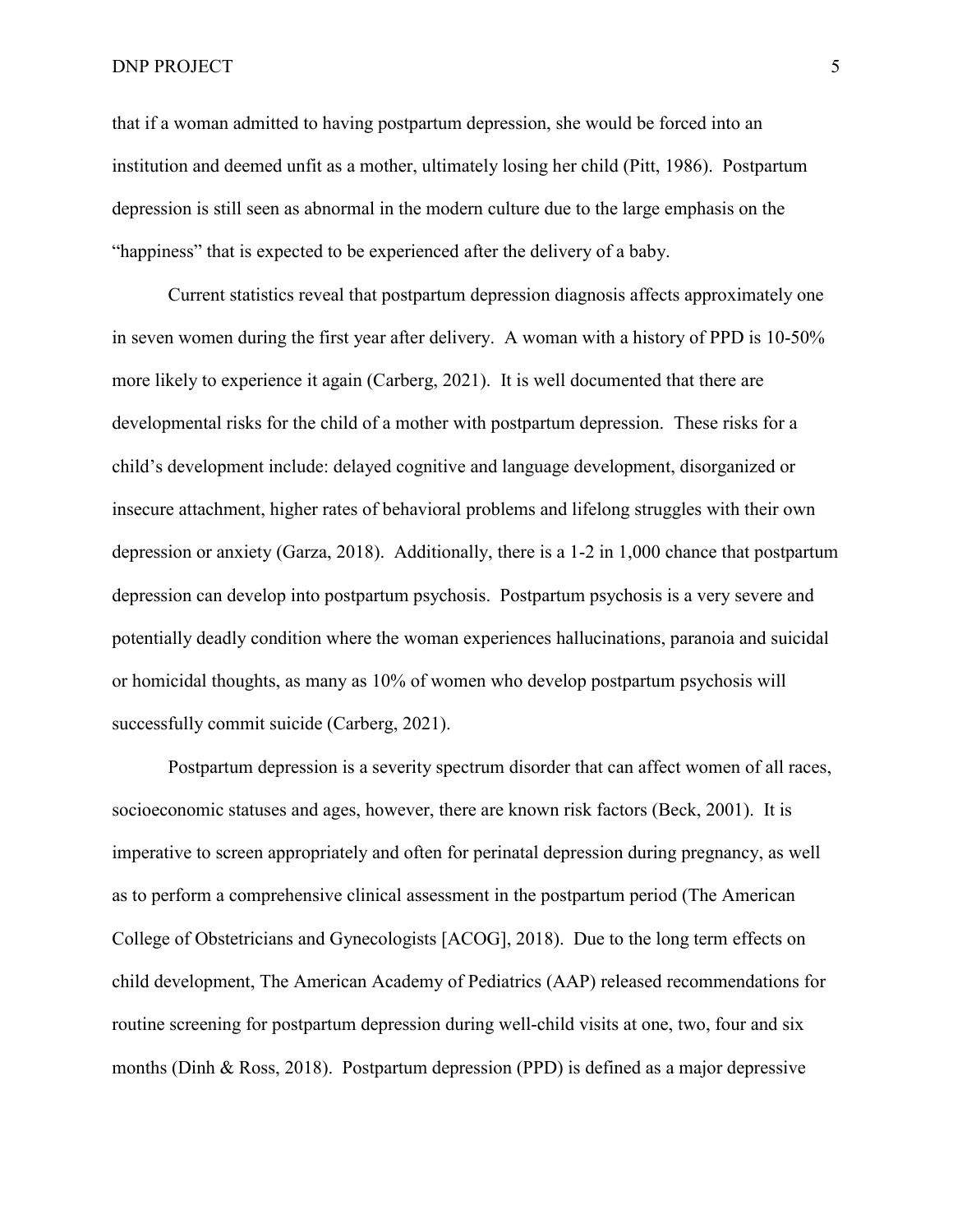disorder with onset of at least one month after birth and can occur in about 15% of new mothers (Pearlstein, Howard, Salisbury & Ziotnick, 2009). Having a baby is considered one of the most "joyous" times in a person's life and often, there is a stigma surrounding the admittance of postpartum depression symptoms. The new mother may feel like a failure because she is feeling overwhelmed, angry, sad, or even fearful (Gur, 2018). Preparing for the postpartum period in pregnancy can give new parents the confidence needed to feel adequate when bringing home their new baby. In addition to the personal factors of a woman coming forward with admittance of PPD symptoms, there are no standard guidelines for prenatal education, early screening or even which screening instrument to use for postpartum depression (Knights, Salvatore, Simpkins, Hunter & Khandewal, 2016).

The importance of prompt treatment for PPD is imperative for maternal and child benefit as PPD can leave lasting negative effects on a woman and child. Long lasting effects have been found in personal maternal growth, child development and mother-child interactions (Slomian, Honvo, Emonts, Reginster & Bruyere, 2017). These implications include poor physical and mental health for the mother as well as inappropriate emotional, social and behavioral development for the child. Additionally, mother-child interactions are negatively impacted such as a shortened time or no breastfeeding and inappropriate or poor bonding between mother and child. It is imperative that clinicians have firm understanding in the areas of symptom presentation, diagnoses and management of PPD in addition to the utilization of screening tools as the evidence shows that earlier detection and diagnosis of PPD can improve outcomes due to the patient receiving prompt and appropriate management for her symptoms (Gjerdingen & Yawn, 2007; Martin, Norris & Martin, 2020; Slomian et al., 2017). The screening tools available for screening for perinatal and postpartum depression are Edinburg Postpartum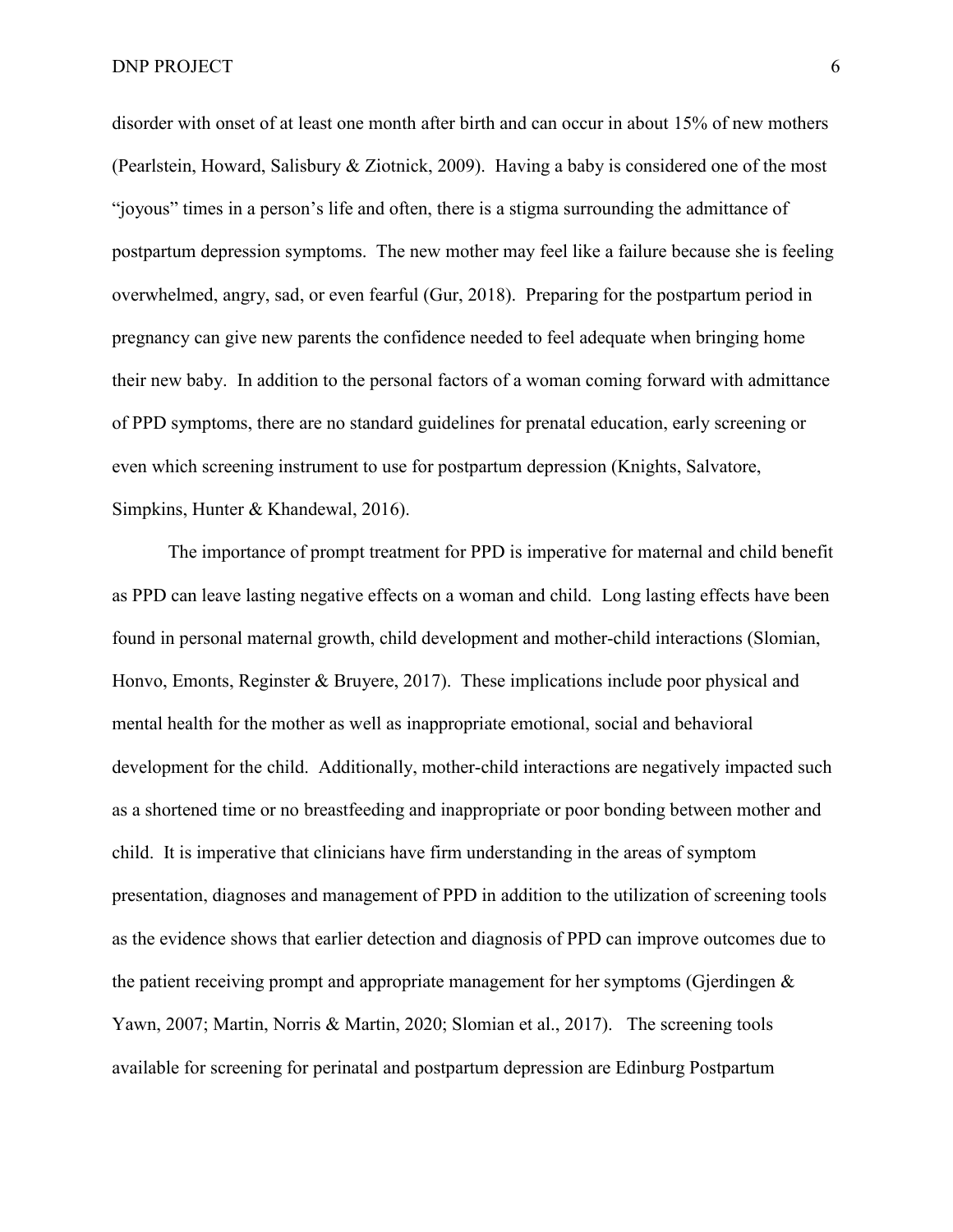Depression Scale (EPDS), the Postpartum Depression Screening Scale (PDSS) and the Pregnancy Risk Questionnaire (PRQ) (Ukatu, Clare & Brulja, 2017). The sensitivities and specificities of these tests vary greatly with multiple confounding factors affecting the results. These factors include timing of tests, categories of questions and methodology used to administer the tests (Ukatu, Clare & Brulja, 2017). According to a systematic review, the EPDS has a reported sensitivity of 22.2%-96% (Ukatu, Clare & Brulja, 2017) while a small study based in Brazil showed that the EPDS had a sensitivity of 82.6% and specificity of 65.4% (Santos, Matijasevich, Tavares, Barros, Botelho, Lapolli, Magalhaes, Barbosa & Barros, 2007).

Utilization of the Edinburgh Postnatal Depression Scale (EPDS) alone for postpartum screening may not be enough to capture the full clinical presentation of PPD (Watt, Sword, Krueger, Sheehan & Ontario 2002). There are many areas and predisposing risk factors that women's health providers must be aware of in regards to recognizing and categorizing those patients in need of behavioral health referral, medication therapy initiation and close follow-up. Education during pregnancy regarding postpartum depression for pregnant women and their partners is lacking in childbirth education classes (Zauderer, 2009). This is due to, in part, the lack of provider education during medical training regarding mental illness (Wisner, Logsdon & Shanahan, 2008; Zauderer, 2009). The rates of postpartum depression diagnosed by obstetric and primary healthcare providers are low due to physician discomfort in their ability to accurately recognize the signs and symptoms of postpartum depression (Gjerdungen & Yawn, 2007). Previous studies have shown that education can significantly increase postpartum depression screening, diagnoses and management rates (Clevesy, Gatlin, Cheese & Strebel, 2019; Legere, Wallace, Bowen, McQueen, Montgomery & Evans, 2017; Horowitz, Murphy, Gregory & Wojclk, 2009; Schaar & Hall, 2013). Providing educational materials to providers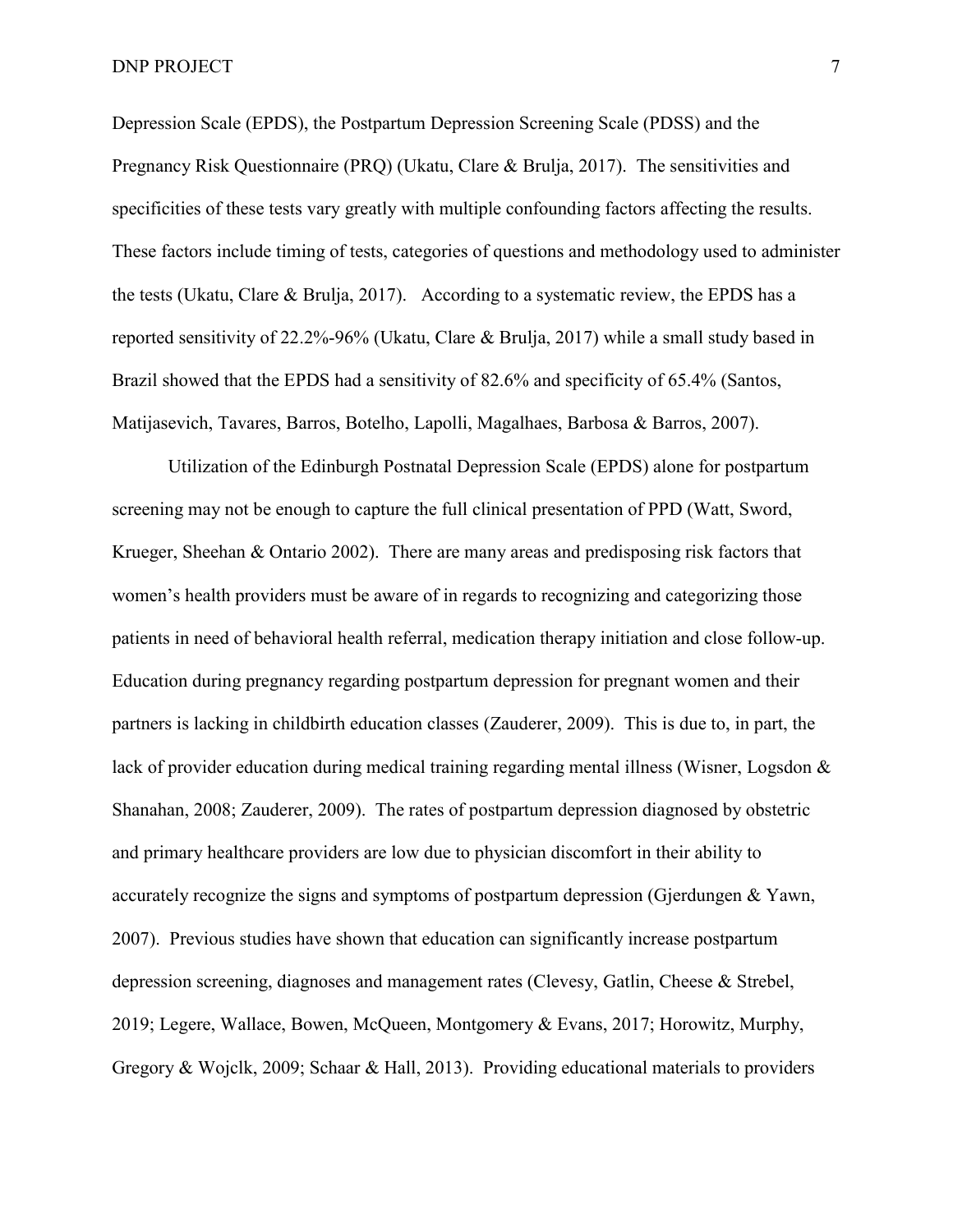DNP PROJECT 8

and staff stressing the importance of screening for postpartum depression resulted in a direct increase in the rates of screening in these studies. The education materials that were associated with increased rates of PPD screening varied from informational pamphlets to online training materials with question and answer learning activities.

### **Needs Assessment**

<span id="page-8-0"></span>The practice for this QI project is located in an urban area in the Northeastern region of the U.S. and is comprised of a large central office and four satellite offices. There are approximately 2,500 deliveries per year which are attended by physicians, laborists and midwives. The patients in the clinic are seen and evaluated by physicians, midwives and nurse practitioners. The screening rates for perinatal and postpartum depression at this practice are 60% at initial visit, less than 10% at third trimester visit (typically at 28 weeks' gestation) and 55% at the postpartum visit at six weeks (Mielke, 2021).

This organization is very strong in many aspects while lacking in others. The drive of the department to improve patient care was a natural facilitator for this QI project. Given providers' desire to improve their knowledge and a recognized need to improve PPD screening rates, these providers were motivated to participate in the continuing education and supportive of this QI project. Currently, there are monthly Grand Rounds covering various topics and attendance at these events is mostly full. As with any positives, there were barriers to this project. The largest barrier to this project was the lack of communication between the leadership team and the providers. This barrier was one that proved to be a tough obstacle and continued check-ins during the project were enforced to ensure that the project moved forward at an appropriate pace. Another barrier was the inability to participate in community outreach programs during at this time. The full SWOT Analysis is depicted in Appendix A.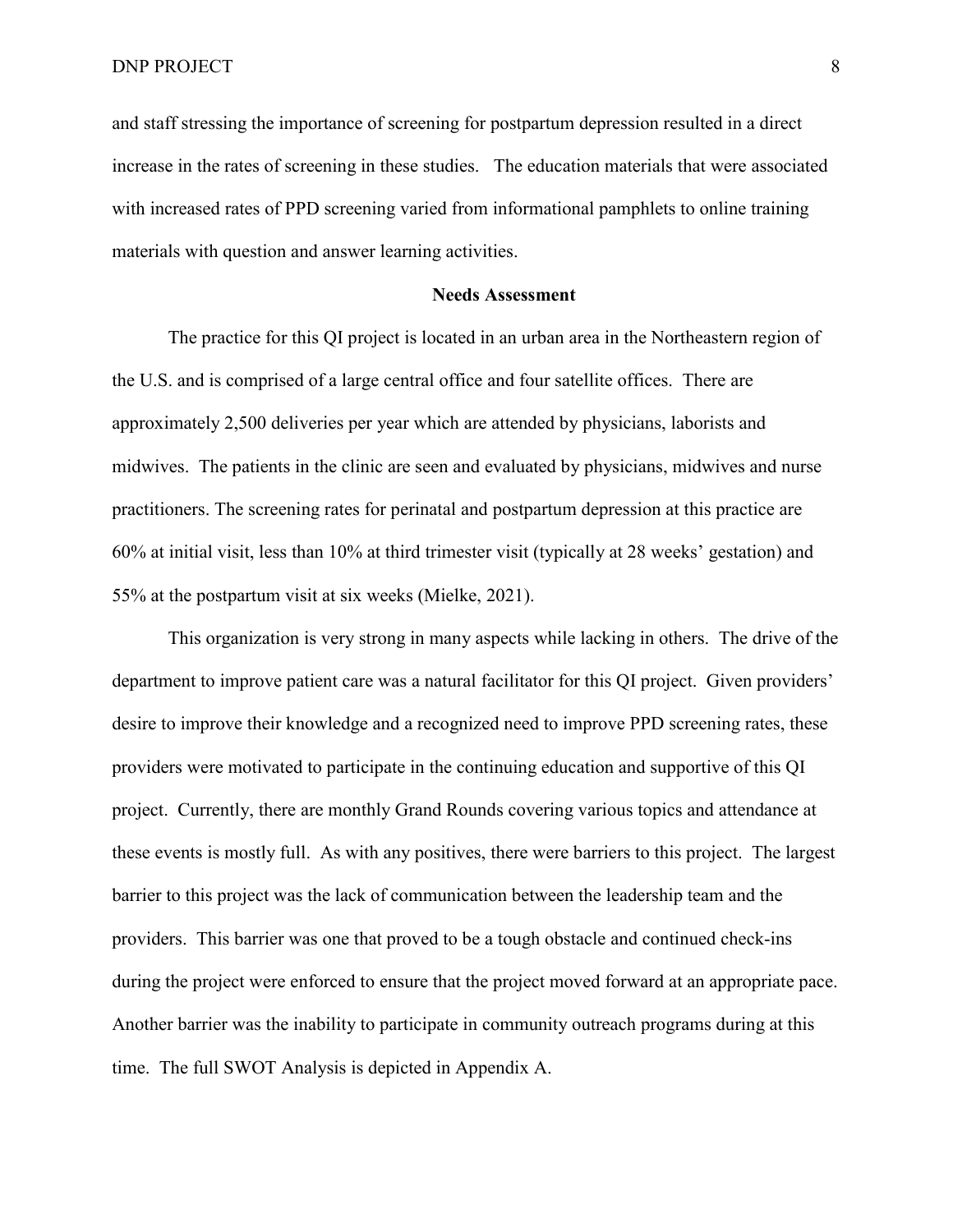# **Problem Statement**

<span id="page-9-0"></span>Lack of clear policies and continuing education offerings may be contributing to low rates of PPD screening, diagnosis, referral and treatment in an obstetric practice. Currently, no training on PPD symptoms, screening and management is offered for providers at this practice.

# **Aims and Objectives**

<span id="page-9-1"></span>This QI project was aimed to develop and implement a postpartum depression education program for providers in the practice to improve their knowledge base regarding recognition of symptoms, screening and management of PPD; and to increase the number of screenings, diagnoses and referrals of PPD for patients. The specific aims were:

- 1. Develop and implement a postpartum depression education program that will be completed by obstetrical providers
- 2. Improve obstetrical providers' perceived knowledge, practice and awareness of PPD screening, diagnosis and management after completing the education program.
- 3. Increase patient's PPD screening rates with Edinburgh Postnatal Depression Scale screening tool at two-week and six-week postpartum visits
- 4. Increase PPD diagnosis among postpartum patients in the practice after implementation of the education program
- <span id="page-9-2"></span>5. Improve the management (specialty referrals, medication initiation and follow-up appointments) of PPD among postpartum patients following implementation of the education program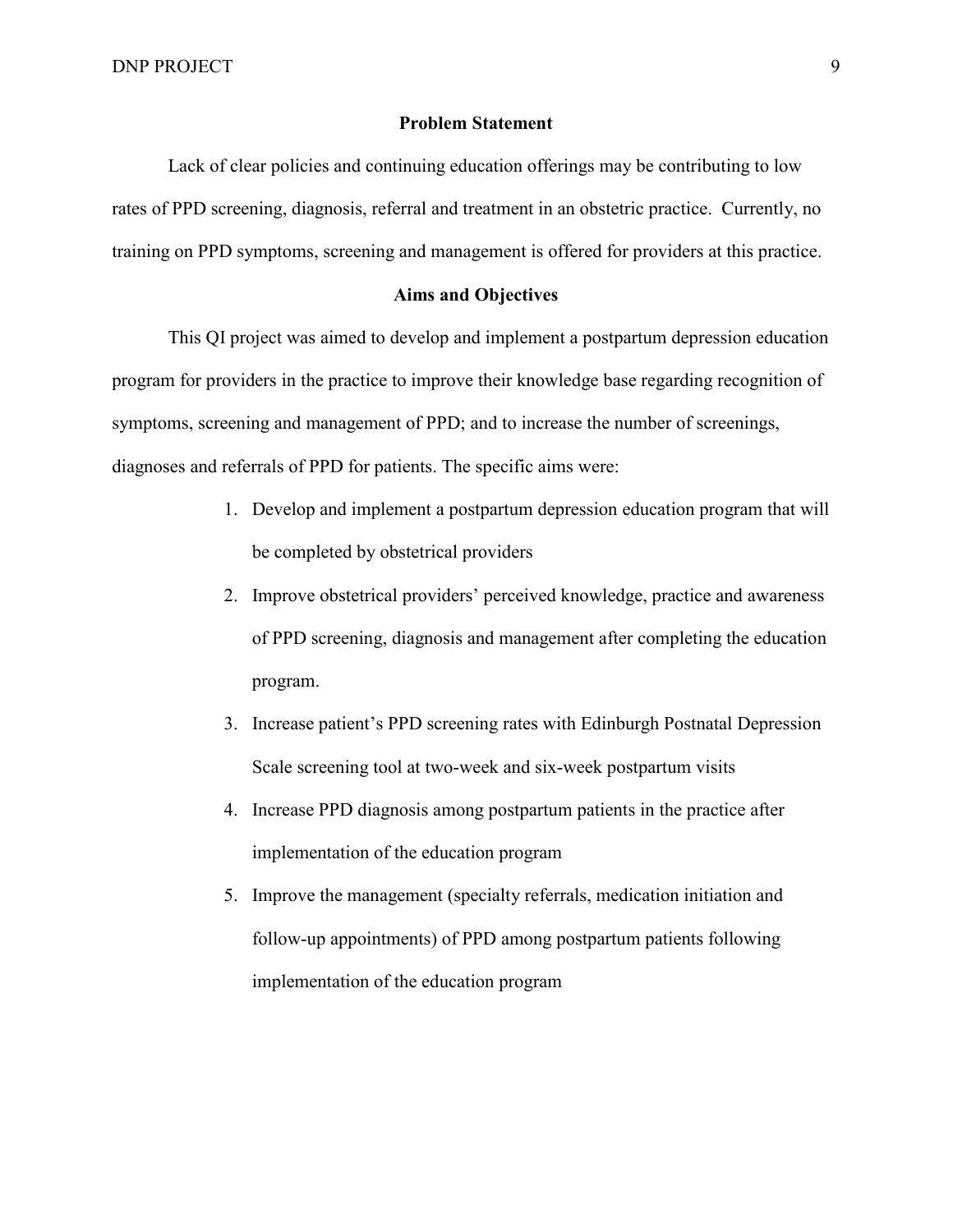#### **Review of Literature**

## **Search Strategy**

The literature was searched using the CINAHL and PubMed databases through Himmelfarb Health Sciences Library website of The George Washington University. The search details for CINAHL database included: (postpartum depression OR postnatal depression OR PPD OR PND) AND (providers of healthcare OR physicians OR advanced practice nurse) AND (screening OR assessment OR test OR diagnosis) AND (evidence based practice OR EBP OR best practice) AND (training OR assessment OR learning). This search strategy yielded four articles. The search criteria in PubMed included the MeSH terms: (postpartum depression OR postnatal depression OR PPD) AND (screening OR screen OR diagnose OR diagnosis) AND (healthcare provider OR obstetrician OR physician OR provider OR midwife) AND (training OR learning). This search yielded 28 articles. The articles from both databases had the Preferred Reporting Items for Systematic review and Meta-Analyses (PRISMA) approach applied to narrow down the articles to yield only the most superior (Moher, Shamseer & Clark et al., 2015). In the identification phase of the PRISMA approach, 32 articles were identified through database searching and an additional five articles were found via another source, giving a total of  $n = 37$ . Of the 37 articles, there were 33 remaining after all duplicates were removed. During the screening process, 21 articles were excluded for failure to meet appropriate and adequate search criteria. This left 12 full-text articles to be assessed for eligibility. Four of the 12 articles were excluded due to results of postpartum depression screening methods were not reported in the articles. This left eight remaining articles to be included in the synthesis. Eight articles identified through the PRISMA approach were included in the literature review. The inclusion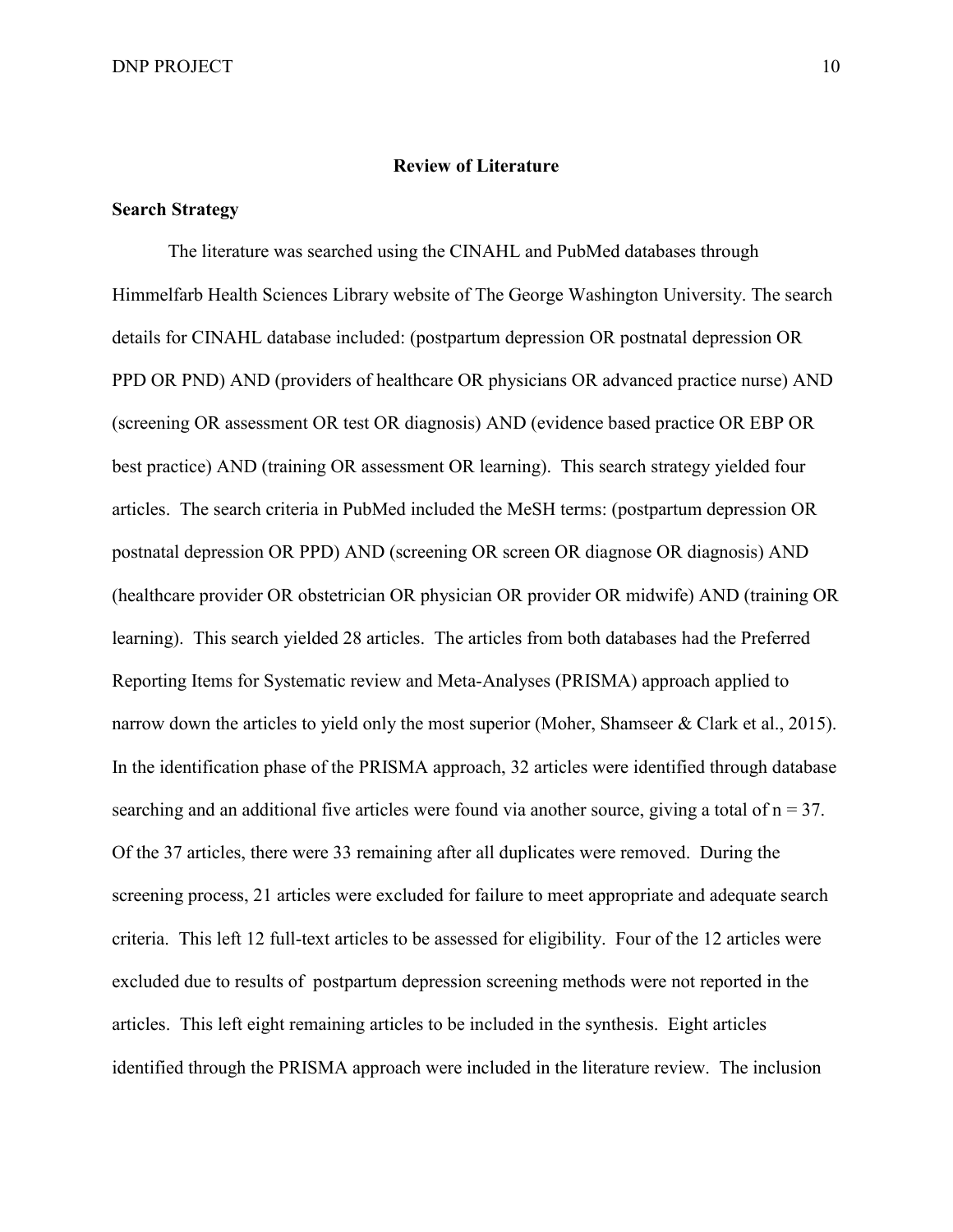criteria for the articles included systematic reviews, randomized control trials, experimental, quasi-experimental and non-experimental studies focused on improvement of PPD screening and diagnosis in postpartum patients following education of postpartum depression published in the last 15 years and English language. The exclusion criteria included research articles that focused on generalized depression, specialty other than OBGYN and male gendered patients.

# **Quality Appraisal Tool**

The quality appraisal tool used for this systematic review was the Johns Hopkins Evidence and Quality Appraisal (Dang & Dearbolt, 2018). The guide by Johns Hopkins discussed the levels of evidence as I-V for each classification of study such as randomized control trial, quasi-experimental study, nonexperimental study, expert opinion or experiential evidence. Additionally, the evidence was rated for quality: high, good, or low quality evidence. See Appendix C for Johns Hopkins Evidence and Quality Appraisal Guide.

### **Literature Review**

The articles reviewed for this proposal included one systematic review, one randomized controlled trial, one experimental study, one non-experimental study and four quasi-experimental studies. Two of the studies and the systematic review examined the relationship between a healthcare provider education or training program on postpartum depression and rates of PPD screening. These studies by Schaar & Hall (2013) and Clevesy, Gatlin, Cheese, & Strebel (2019) implemented a provider education program to teach about the importance of postpartum depression screening. The results of these studies found a significant increase in PPD screening rates among the postpartum patients after the providers completed the education programs. In the Schaar & Hall (2013) study, five of nine OBGYN practices increased their postpartum patient PPD screening rates to 100% after the intervention and in the Clevesy et al. (2019) study,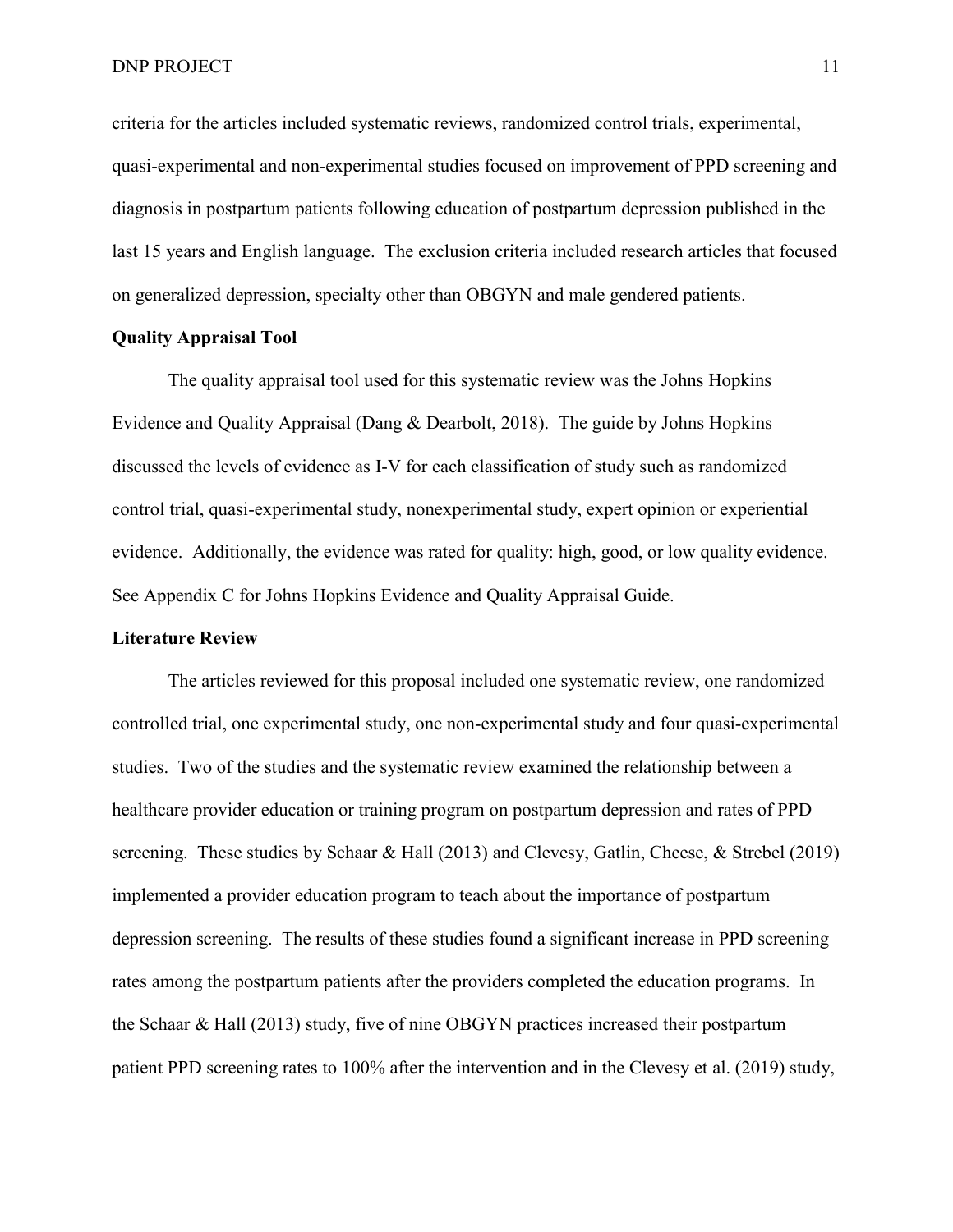the practice increased PPD screening from 56% to 92.7% of all postpartum patients. Each study concluded (with limitation of inability to generalize) that the provider education intervention was responsible for the improvement in PPD screening rates.

Yawn et al. (2012) demonstrated a significant increase in the rates of PPD diagnosis and initiation of medication therapy for 14 practices that participated in an intervention offering PPD in-service training for their staff. This training included information on PPD signs and symptoms, clinical assessment and scoring of the PPD screening tools. The patients in the practices included in the intervention group were more likely to receive a PPD diagnosis and more likely to have initiation of talk therapy. Additionally, it was found through this study that there was a significant drop in the PHQ-9 depression scoring by 12 months postpartum for the patients that were seen at practices involved in the intervention group (Yawn et al., 2012).

Two studies explored the relationship between staff education of PPD symptoms and PPD diagnosis rates (Morrell et al., 2009; Tome et al, 2011). The Morrell et al. (2009) study employed an intervention of postpartum education training for health visitors (which were defined in the study as mental health counselors who visited the patients at home during the postpartum period) of postpartum women with the focus being recognition of PPD symptoms and use of the EPDS. The goals of this study were to decrease the number of women scoring higher than 12 on the EPDS after being screened by health visitors; the intervention group was the health visitors receiving a postpartum depression education program. The results yielded a significant decrease in the >12 scoring at 6 months and 12 months postpartum for the intervention group. The Tome et al. (2011) authors led a nursing education training across 16 women's health clinics which trained nurses on PPD symptoms. The study participants then provided care either from the intervention group (PPD education) or the control group (treatment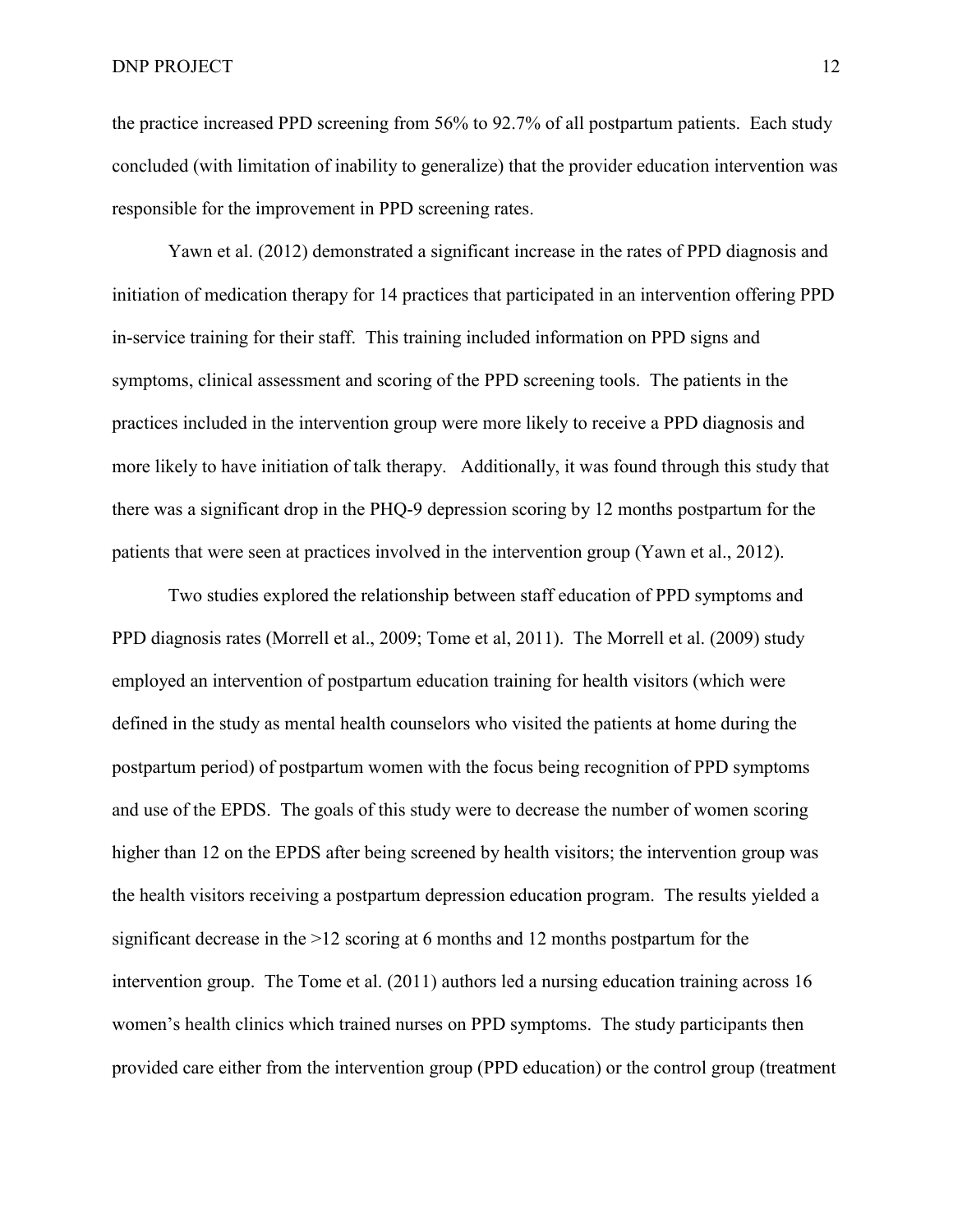as usual [TAU]) for 93 women. The results for this quasi-experimental study yielded significant decrease in PPD rates at 12 months among the women in the intervention group.

McLachlan et al. (2011) observed the rates of self-reported "comfort" of 25 midwives in the areas of recognizing, diagnosing and managing psychosocial issues related to PPD and transition to motherhood. The midwives were given a pre-survey to gauge their comfort level in these areas, then attended an education program about mental health issues over a seven month time period. After this education program was completed, a post-survey was administered to the midwives. The participants' responses confirmed a significant improvement in recognition of psychosocial issues in patients and ability to support women in the postpartum period.

Wisner et al., (2008) discussed a web based delivery system for postpartum depression education and the reception of this by those utilizing the system. A website, MedEdPPD, was created to be used by healthcare providers for continuing education regarding postpartum depression and as a referral source for the patients. The continuing education material for healthcare personnel included "interactive case studies, classic papers and current literature and provider tools" (Wisner et al., 2008). The website in its first month reached approximately 17,000 views per day and had positive feedback on the surveys administered to the site visitors. The survey had an overall rating of 3.2 out of 4 for all categories including: reliability of information, ease of use and continuing education material.

The final article by Legere et al. (2017) was a systematic review of literature yielding 12 articles for review. The evidence in this systematic review highlighted the gap in provider education regarding mental health during pregnancy. According to Legere et al. (2017), consistently, it was found that providers identified the desire for further education in perinatal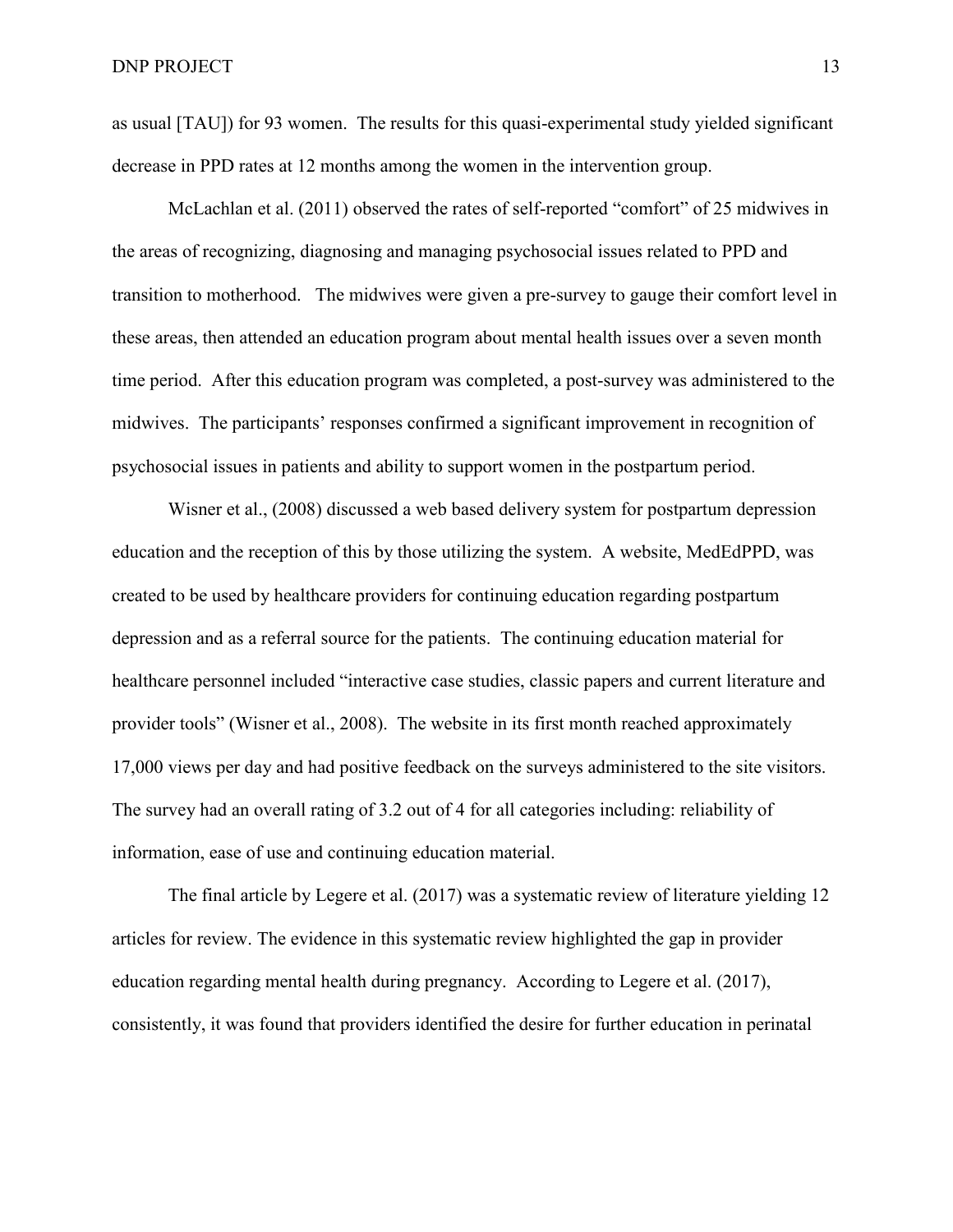mental health with an emphasis on identification of symptoms and improvement in outcomes. See Appendix B for Evidence Table.

# **Evidence Based Practice Translation Model**

<span id="page-14-0"></span>The Evidence Based Practice (EBP) model chosen for this initiative is the Iowa Model of Evidence Based Practice-Revised. This model is the revised version of the original 1994 model to guide the change in clinical practice. This model is found to be most beneficial as it is easy to follow, has multiple options to guide decision making if not enough research available, strong emphasis on pilot studies prior to change throughout and evaluation of the change (Titler et al., 2001). The changes to this model were in response to the changes in healthcare like emergence of implementation science and emphasis on patient engagement (Buckwalter et al., 2017). The steps of the IOWA Model for Evidence Based Practice are as follows (Brown, 2014):

- 1. Identify the trigger
- 2. State the question
- 3. Determine priority of the problem
- 4. If problem is not a priority- choose different issue; if it is a priority then move to step 5
- 5. Form a team
- 6. Gather research by assembling, appraising a body of evidence
- 7. Critique and synthesize research- decide if there is enough research to implement change
- 8. Implement change in a pilot program
- 9. Evaluate results and decide if change is appropriate for adoption in practice
- 10. Integrate and sustain the practice change
- 11. Disseminate the results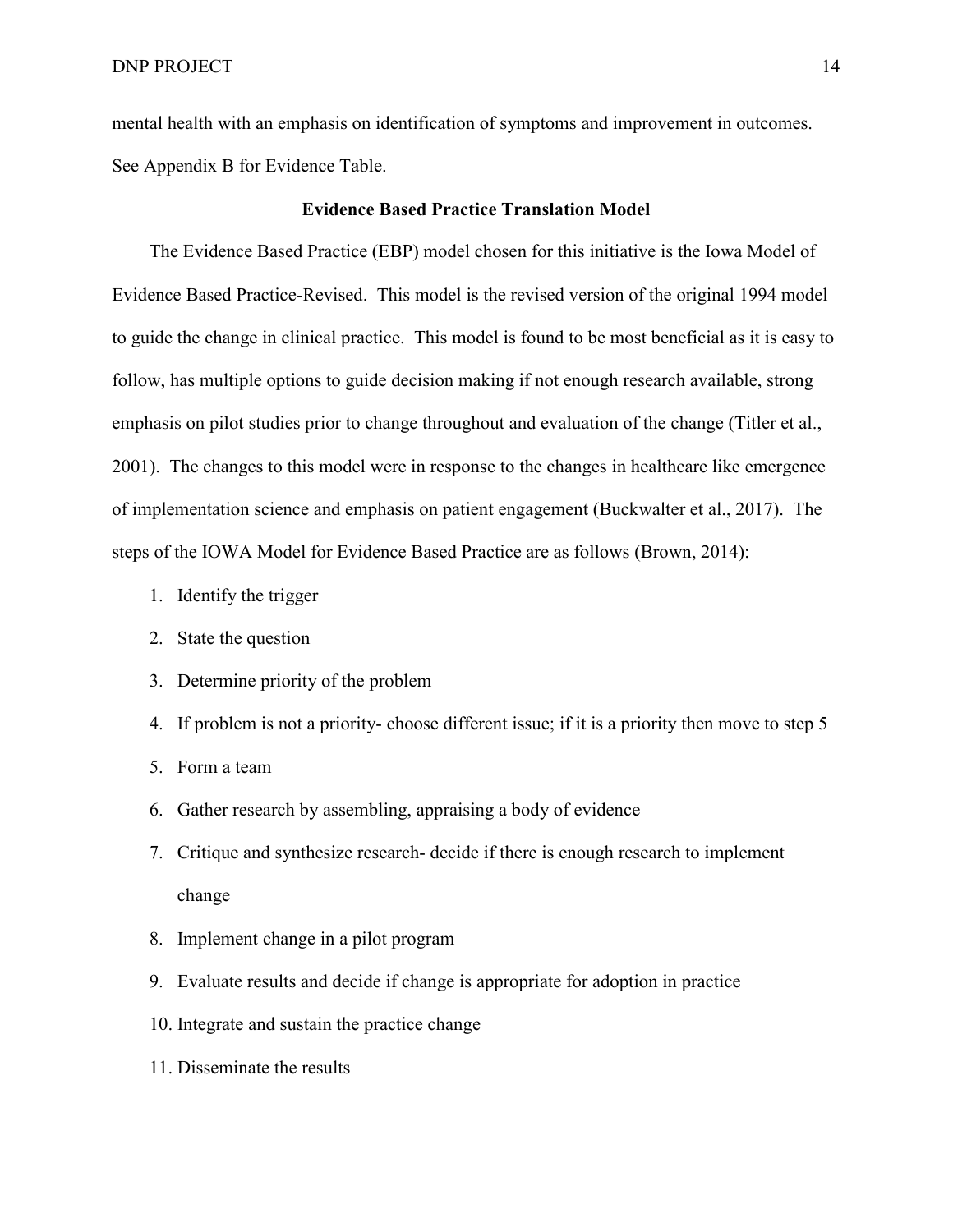# <span id="page-15-0"></span>*Implementation Process of Evidence Based Initiative*

*Triggering Opportunity.* Postpartum depression is a significant but silent issue for approximately 15% of new mothers (Carberg, 2021). Often, there is minimal discussion regarding postpartum depression during a typical pregnancy aside from depression screening at the initial visit and in the third trimester. The triggering issue for this initiative was the need to improve the screening rates, diagnosis, and appropriate management of PPD at the obstetrics practice.

*Research Question.* Does implementation of a PPD education program increase obstetric providers' perceived knowledge, awareness and practice regarding screening, diagnosis, and management of PPD?

*Forming a Team.* The initiative must have involvement of multiple stakeholders for success. An interdisciplinary team of management and clinical staff is assembled in order to bring all recourses necessary for successful implementation of the project.

- CNM acting as Quality Improvement Leader, lead the initiative and served as a liaison between stakeholders and the educator to organize education for staff regarding postpartum depression
- Medical assistants provided postpartum questionnaire to patients for EPDS screening
- Librarian to assist in literature evidence collection
- OBGYN Director and OBGYN Chief for additional resources as needed

*Assembling, Appraising and Synthesizing Body of Evidence.* A literature review was completed previously. The evidence was gathered using Himmelfarb Health Sciences Library Website's database contracts with PubMed and CINHAL. A librarian was consulted for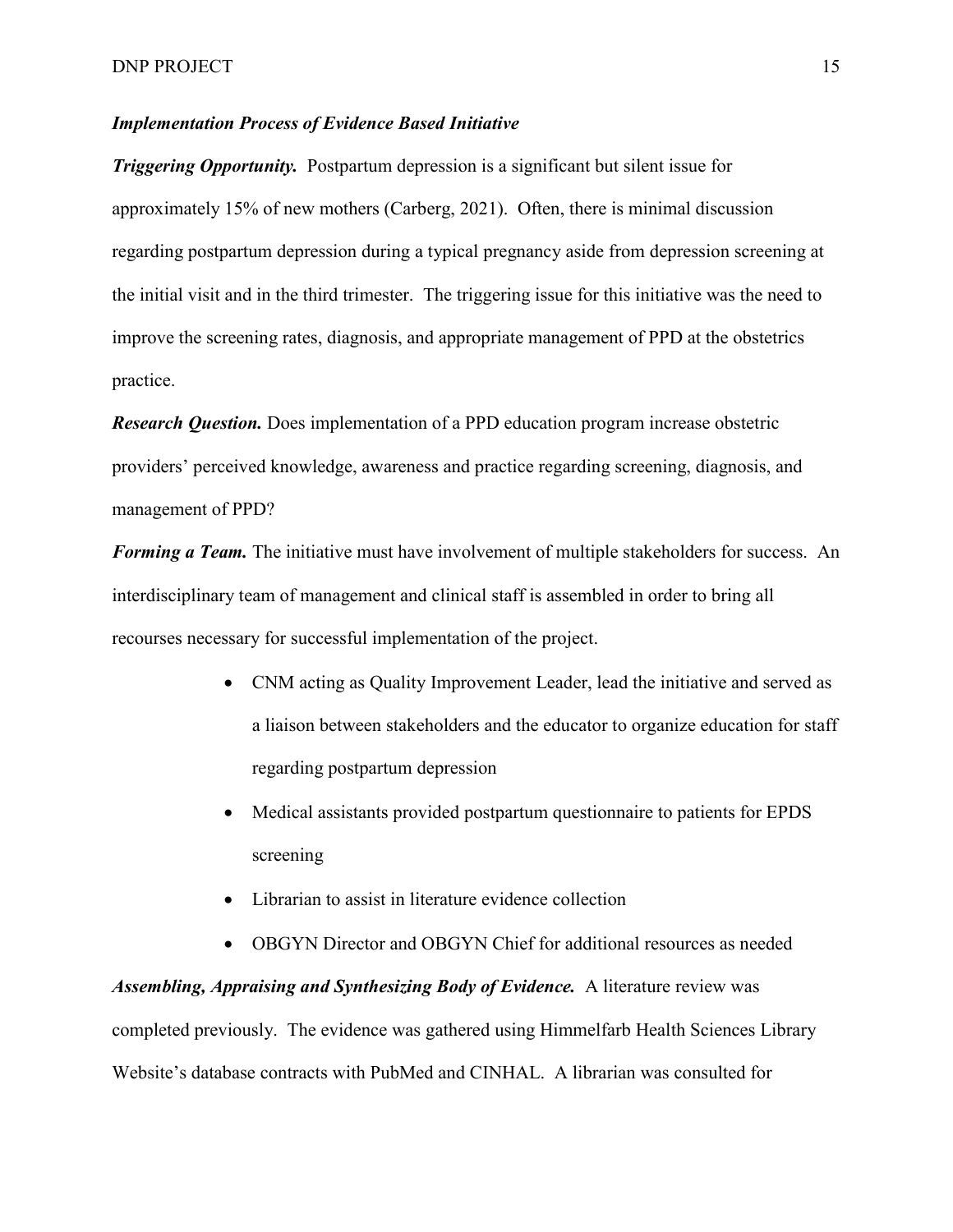appropriate search criteria and measures. The Johns Hopkins Nursing Evidence-Based Practice Evidence Level and Quality Guide was used to appraise the literature. See Appendix C for full details. This evidence is fully detailed in the review of the literature section of this project proposal.

*Design and Pilot the Practice Change.* The review of the literature revealed that there was a need for improvement of provider assessment of PPD among patients given the identifiable risk factors for this mental health issue. Given the strength of evidence on this topic, the next step was the development of an educational program by the DNP student. Piloting the change on a small scale was performed in this project in order to determine the effectiveness of a large scale change initiative with minimal risk (financial, time etc.) to the practice (Brown, 2014). After review and waiver from the George Washington University Institutional Review Board and the stakeholders involved in the process and identification of the evaluation tools, the educational program was implemented.

Providers meeting inclusion criteria at the practice were contacted via email to sign up for the education program; an information sheet explaining the project was attached. For a two month period prior and two months after implementation of the education, auditing of the postpartum patient charts occurred to collect data on: PPD diagnosis, EPDS screening, documentation and scores, referrals to behavioral health, medication initiation and follow up visit documentation. The providers were administered a pre-assessment survey regarding PPD prior to completion of the education program and a post-assessment survey after completing the education.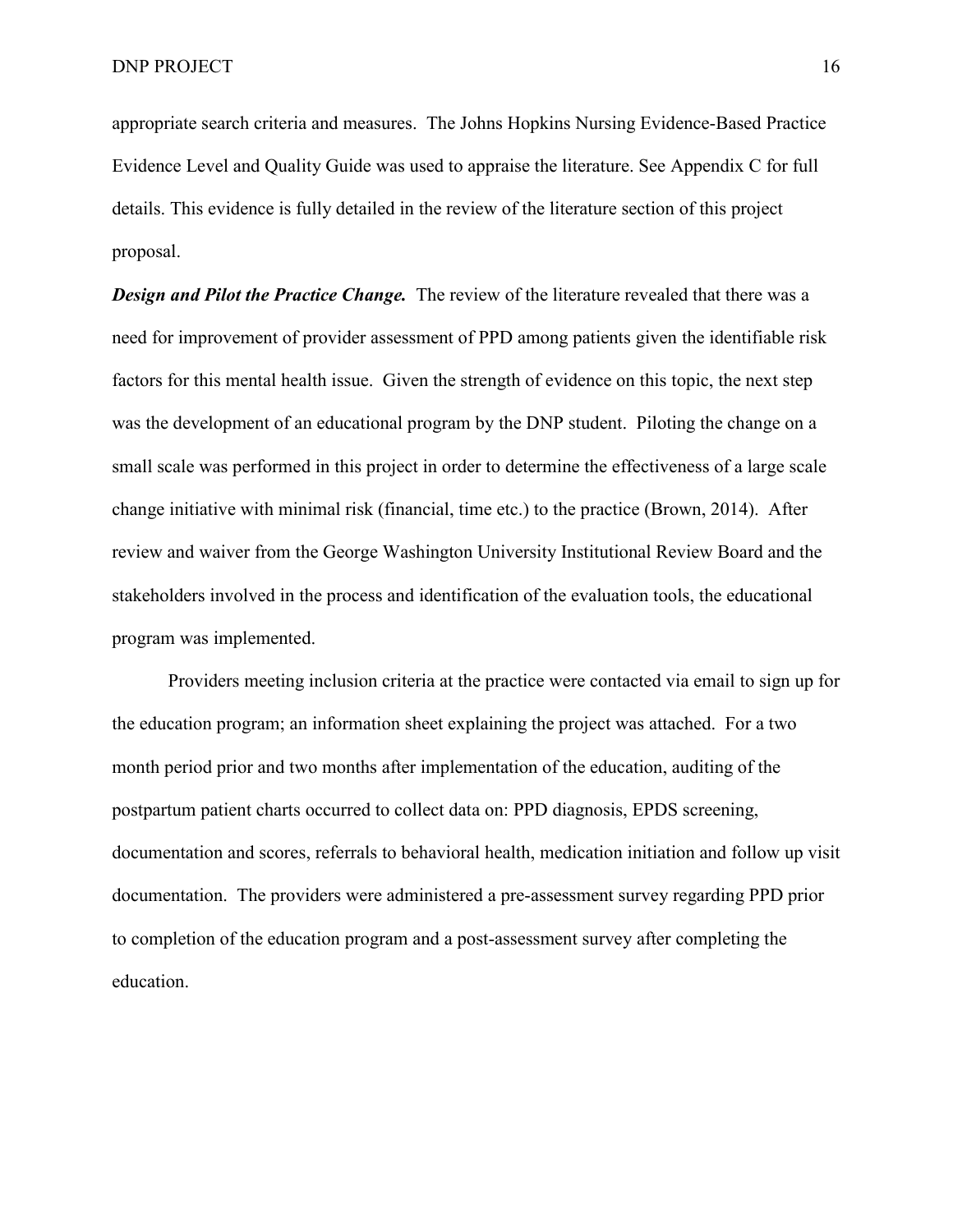### **Methods**

## <span id="page-17-1"></span><span id="page-17-0"></span>**Setting**

The populations studied were the postpartum patients and OBGYN providers at an OBGYN practice in an urban setting in the northeastern US. These providers have a large multicultural obstetric patient panel with approximately 2,500 deliveries per year. These patients have a very diverse demographic background to include Hispanic/Latinx, African American, Albanian, Indian and Middle European ethnicities. The organization has one main site out of which the majority of the providers work and three smaller satellite sites staffed by one to three other providers. This project was initiated during late summer/early fall which has historically been a busy time of the year for deliveries. The practice is unique in the region as the only practice offering a midwifery service and care team model of patient care.

### <span id="page-17-2"></span>**Study Aims/Analysis Plan**

This study had four aims: 1) improve obstetrical providers' perceived knowledge, practice and awareness related to PPD screening, diagnosis and management, 2) increase PPD patient screening rates with Edinburgh Postnatal Depression Scale screening tool at postpartum visits after implementation of the education program, 3) increase PPD diagnosis among patients in the practice after the implementation of the education program and 4) improve the management (specialty referrals, medication initiation and follow-up appointments) of PPD in postpartum patients following the implementation of the education program. Each of these aims were to be analyzed with a specific analysis plan.

For the first aim, a baseline assessment of providers' perceived knowledge and awareness was measured through the administration of two separate questionnaires. The providers' perceived knowledge was measured using a Likert scale style questionnaire with a sliding scale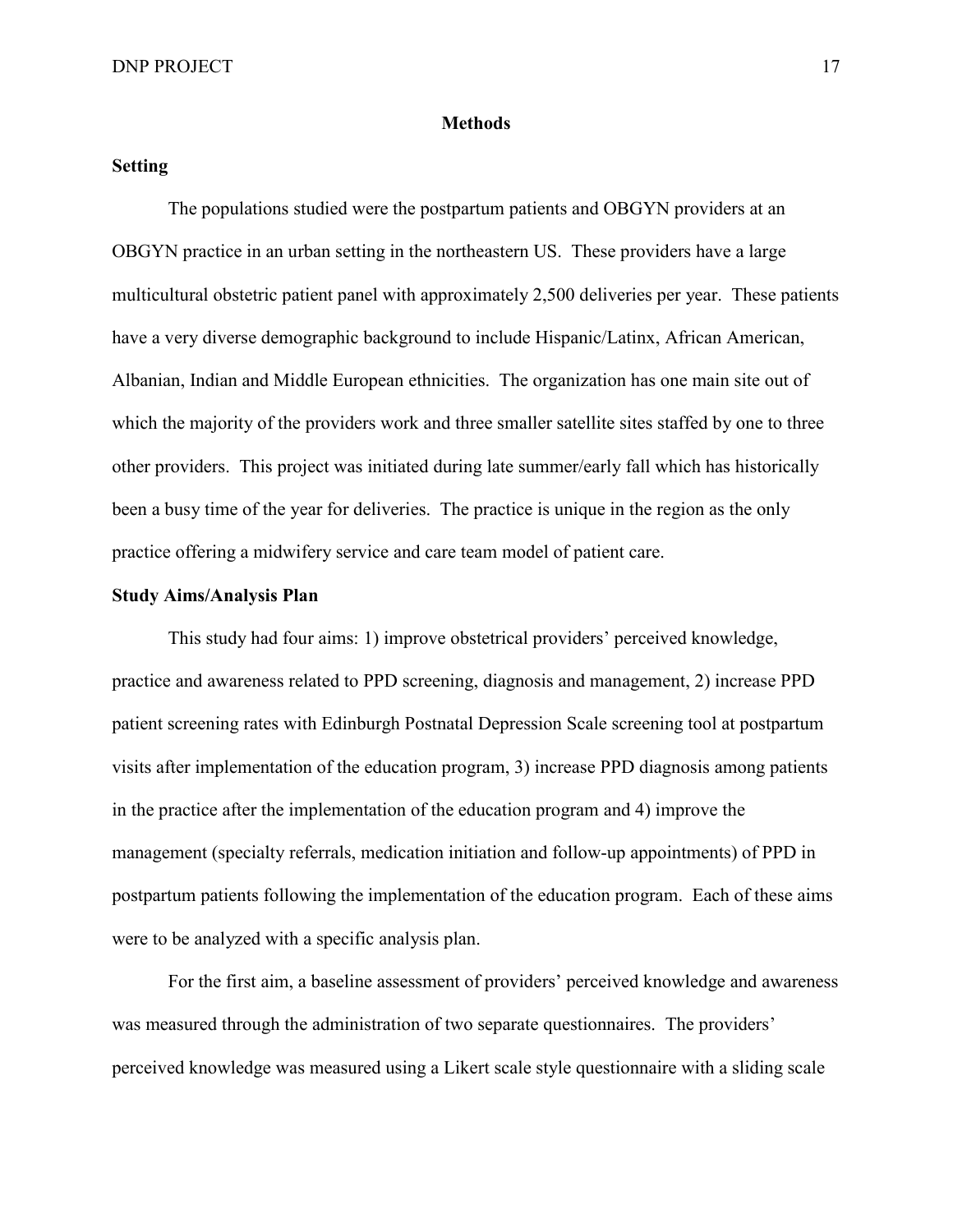to rate six questions according to knowledge level of various aspects of postpartum depression. The providers' awareness of the Affordable Care Act standards for obstetrical providers was measured using an adapted questionnaire from the Agency for Healthcare Research and Quality (Agency for Healthcare and Research Quality [AHRQ], 2015). A post education assessment was then administered to the providers using the same survey questions to measure their perceived knowledge and awareness.

For the second aim, electronic health records (EHR) were audited to measure the number of patients who completed Edinburgh Postnatal Depression Screening during the the two month pre-education and two month post education timeframe. Similarly, for the third and fourth aims, patient charts of the participating providers were audited to measure rates of postpartum depression diagnosis and appropriate management (rates of referrals, medication initiation rates and follow up appointments scheduled) to compare data from the two months before and after implementation of the education program.

### <span id="page-18-0"></span>**Alignment of Aims and Outcomes**

The first aim to improve obstetrical providers' perceived knowledge, practice and awareness related to PPD screening diagnosis and management was measured through two surveys. These self-assessments measured provider awareness and practice of ACA PPD screening in clinical practice and self-assessed perceived knowledge of PPD. The surveys were administered to the providers pre and post completion of PPD education to compare information regarding impact of education on providers' awareness and perceived knowledge.

The second aim was to increase the screening rates for PPD with the Edinburgh Postnatal Depression Screening scale at patients' postpartum visits. This was measured through chart audits to determine the number of EPDS screenings for postpartum patients in comparison to all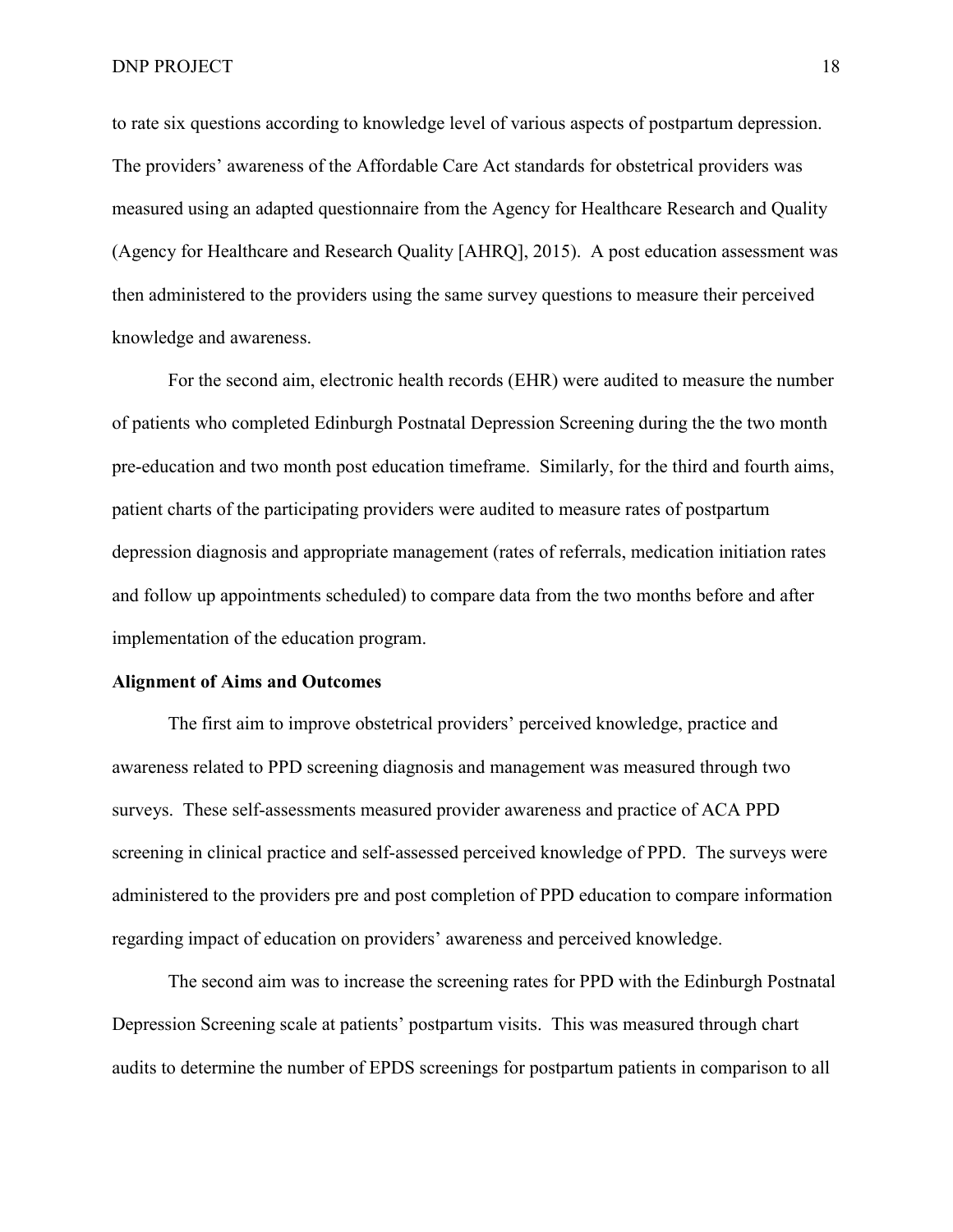of the postpartum patients seen in the office for the two months before and two months after implementation of the provider PPD education program. To further evaluate this aim and the effectiveness of the education, data were collected from the EHR for the two months before and after the education session as to whether the provider reviewed the EPDS score with the patient and recorded this in the visit notes.

The third aim focused on increasing rates of PPD diagnosis in postpartum patients after introduction of the education program. This was measured by reviewing the number of PPD diagnoses documented in the EHR during patient postpartum visits two months before and after the education program was administered to the providers. It was postulated that measuring this aim would show if the provider comprehended the information from the education program and could apply it with critical thinking to each patient to make accurate and appropriate diagnoses.

The fourth aim was to improve the management of PPD to include appropriate referral to behavioral health partners, medication initiation and follow up appointments booked with obstetrical providers to track patient progress. EHR chart audits were conducted for the two months before and after the education to compare the rates of these management criteria as to whether there was an improvement in appropriate management of PPD among postpartum patients in the practice.

### <span id="page-19-0"></span>**Program Development**

The provider education program was developed through a literature review of postpartum depression symptoms, criteria for diagnosis, screening and management. The evidence-based program was designed to educate obstetrical providers on postpartum depression while using resources from the national, state and local community. The information for this education program and the survey questions was also based on evidence from the American College of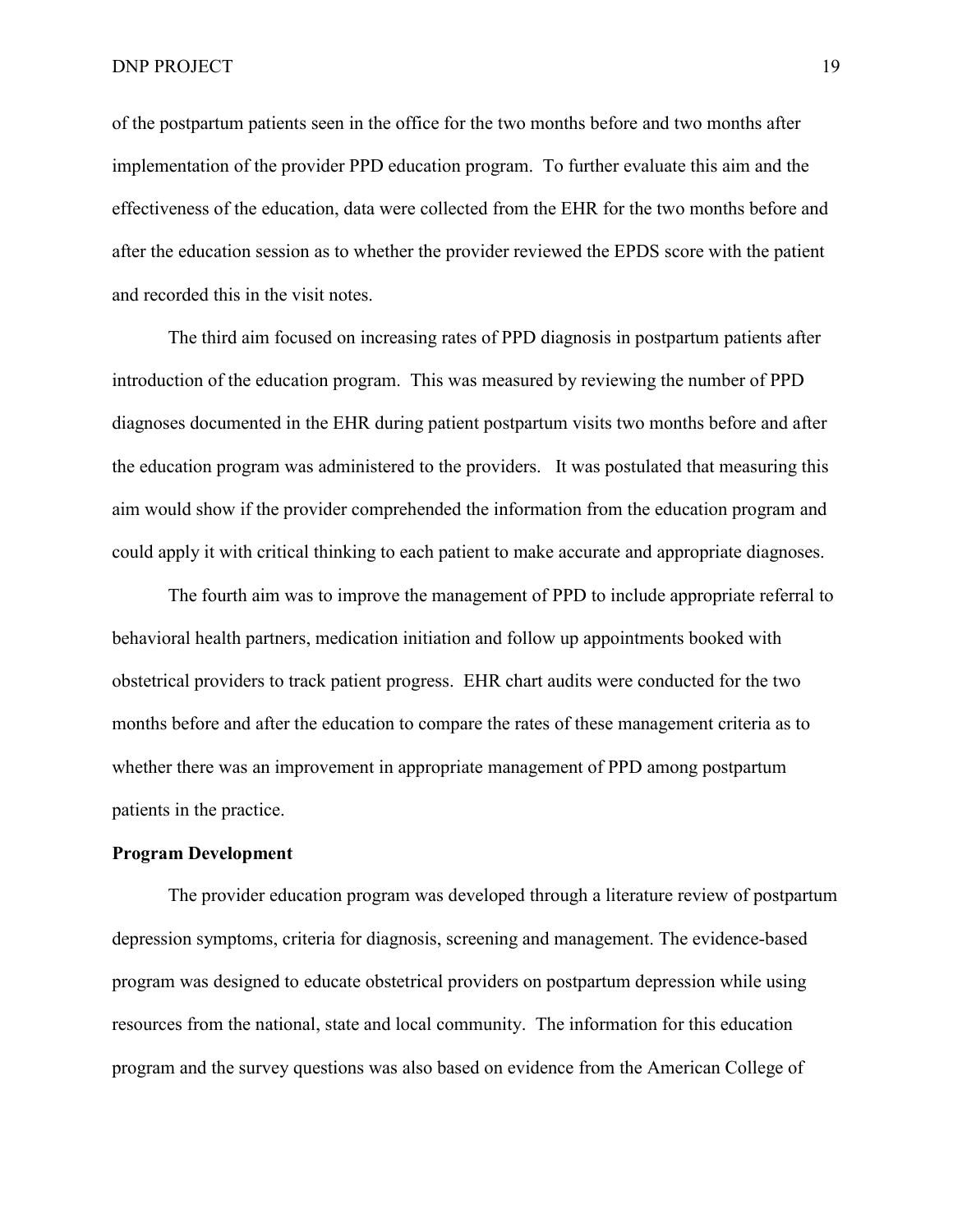Obstetricians and Gynecologists (ACOG, 2021), the Association of Women's Health, Obstetric and Neonatal Nurses (AWHONN, 2021), and the Council on Patient Safety in Women's Healthcare (2021). The education program reflected the ACOG Committee Opinion Number 757 regarding appropriate screening guidelines for PPD (2021), the screening and management of PPD according to the AWHONN Compendium for PPD (2021) and treatment from the Council on Patient Safety in Women's Healthcare (2021). According to ACOG guidelines, screening for postpartum depression should occur once in pregnancy and again at some point in the postpartum period (2021). The treatment guidelines discussed in the Council on Patient Safety in Women's Healthcare included appropriate referrals to behavioral health resources such as mental health services within an organization and Massachusetts Child Psychiatry Access Program (McPAP) for moms (2021). McPAP for moms is an invaluable resource which allows a provider to make contact directly with a psychiatrist to develop an appropriate treatment plan to include medication initiate and follow up with a mental health professional ("McPAP for momsoverview, vision, history, n.d.). Content was prepared in a narrated Powerpoint fashion including a printed handout of condensed information also available to providers to use as a pocket guide. The narrated Powerpoint was self-paced and allowed the provider the ability to review content on multiple occasions.

### <span id="page-20-0"></span>**Data Collection Tools**

At the beginning of the project, patient data from the EHR was collected over an eight week period to compile a pre-education data set including information on EPDS screenings, PPD diagnosis, referrals, medication initiation, and follow-up appointments scheduled. Prior to release of the education Powerpoint, the providers filled out an anonymous assessment of their perceived knowledge and awareness of PPD. The assessments were administered in paper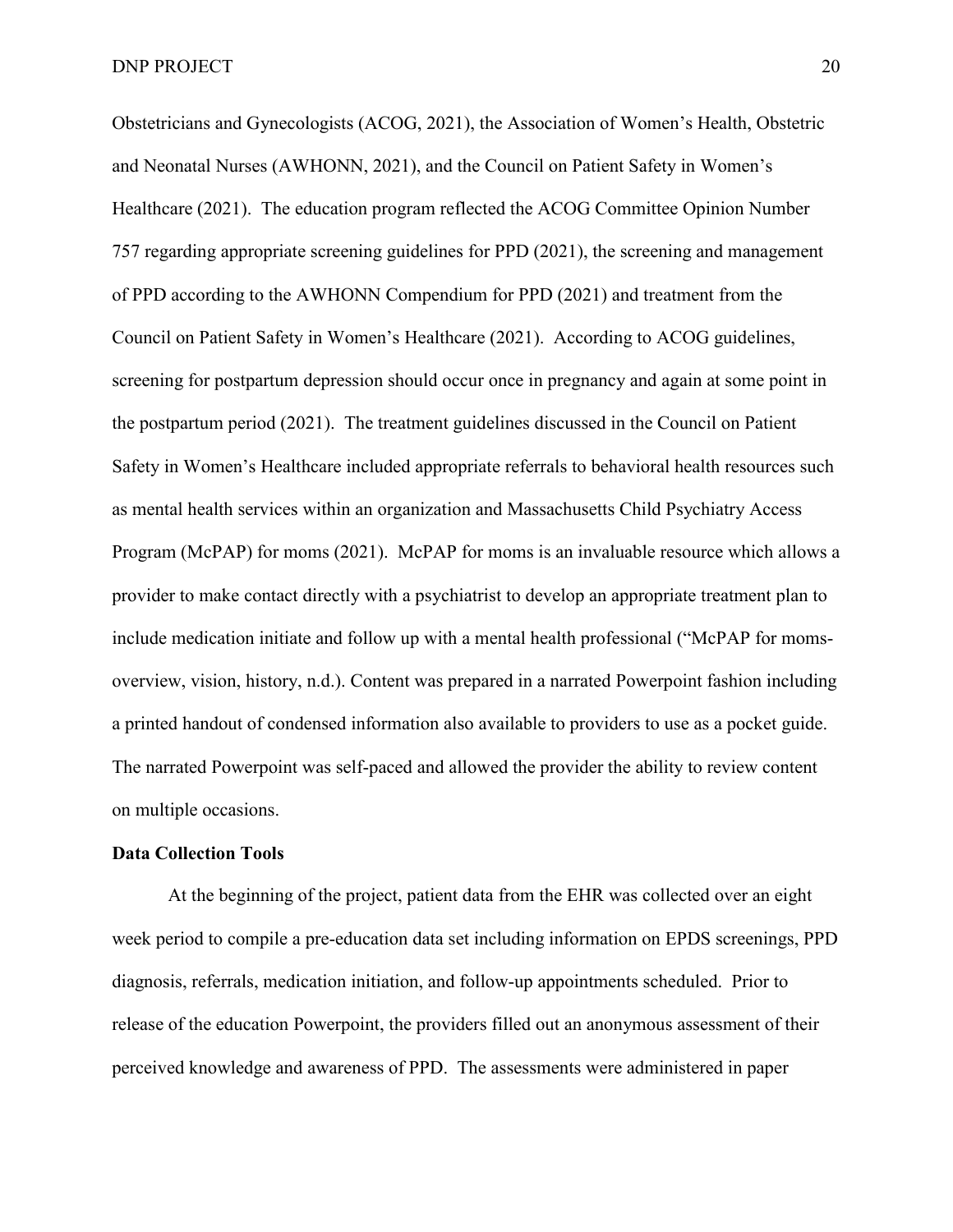#### DNP PROJECT 21

format and collected immediately. After collection of the assessments, the education program was released to the participants. At seven days post education, a self-assessment was administered in paper format to the providers and immediately collected. Additionally, eight weeks of patient EHR data was collected to create a post education data set.

The self-assessment surveys administered to the providers were compiled by the DNP project student and the survey questions were informed by evidence-based sources. The first questions on the survey, to assess awareness of PPD, were adapted from the Agency for Healthcare Research and Quality Affordable Care Act Postpartum Depression Screening for Clinical Providers (Agency for Healthcare and Research Quality [AHRQ], 2015) and on the Affordable Care Act (ACA) preventative PPD perinatal care services found in Section 2952 of the law (Rhodes & Segre, 2014). This survey included five yes/no questions and the questions were adapted from the legislation site for the Affordable Care Act in Massachusetts regarding the expectation for obstetrical providers' roles in postpartum depression. The second assessment tool consisted of six questions to measure the participants' perceived knowledge of PPD rated on a Likert scale of 0-4 (0- not knowledgeable, 1- slightly knowledgeable, 2- somewhat knowledgeable, 3- moderately knowledgeable and 4- very knowledgeable). See Appendix E for full details.

## <span id="page-21-0"></span>**Project Timeline**

The project began on Monday August 30, 2021. The project was split into three phases. The first phase included seven days to notify the participants regarding the education. There was a two month period before the education program for collection of aggregated data at the practice on the total number of patients screened with the EPDS, diagnosed with postpartum depression, and managed (defined as referred to behavioral health, medication initiation and follow up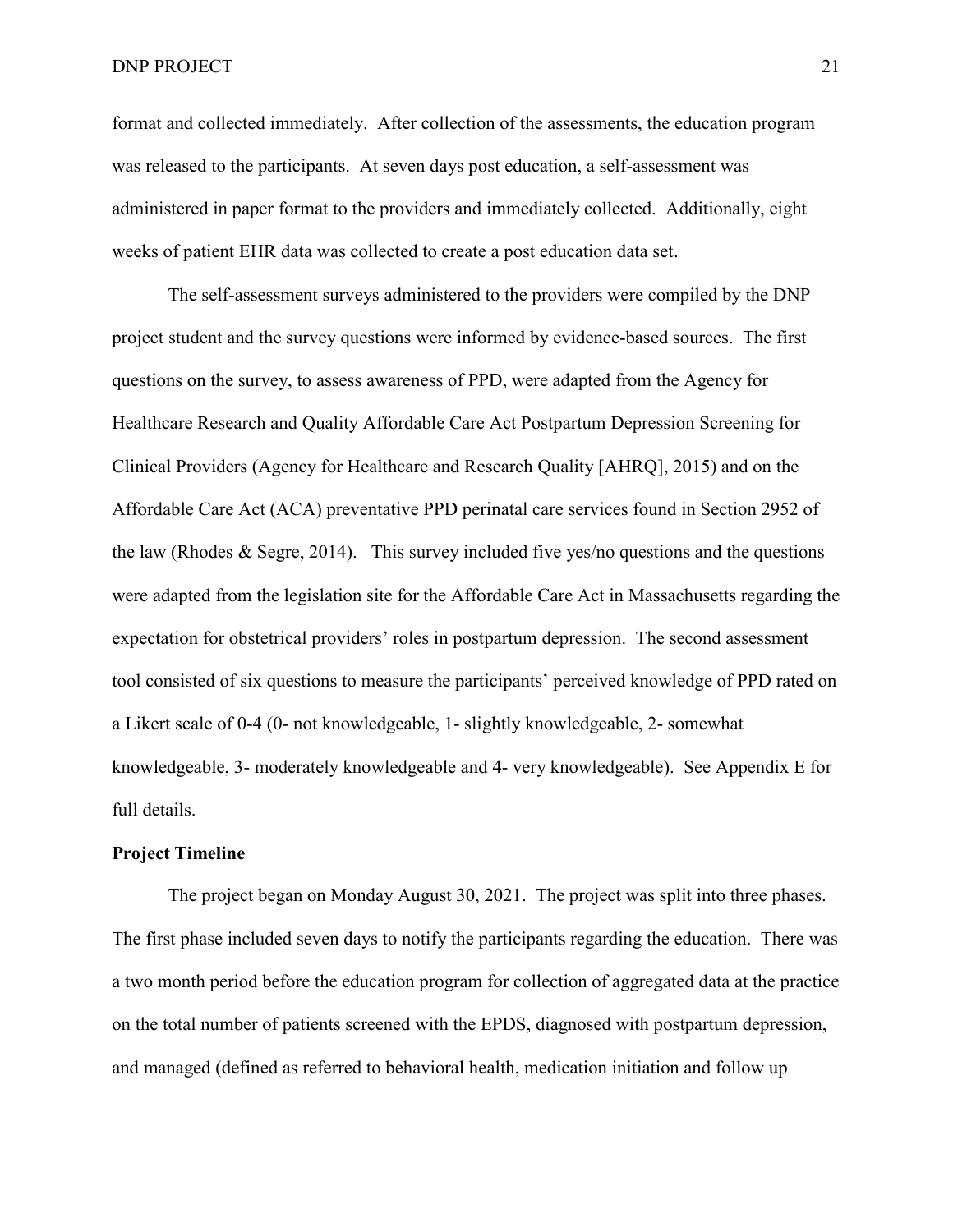appointment booked) for postpartum depression. The education pre-assessment was administered to the participants on the final day of data collection in phase one. Phase two began with the initiation of the self-paced educational program provided to the participants. Two email reminders were sent to participants to complete the educational program during the first week of the education program. Phase three was a post-assessment sent to the providers for completion. This was followed by a two month period of gathering aggregated EHR patient data from the practice, which concluded on January 5, 2022. After all aggregated data from the EHR patient chart audit and the provider participants' survey data was gathered, statistical analysis was performed. See Appendix F for Gantt Chart.

#### <span id="page-22-0"></span>**Software Utilized**

All data was collected from the participants immediately prior to and after completion of the seven day education review. Participants completed perceived knowledge and awareness assessments on paper. The completed self-assessments were collected and hand scored by the DNP project team leader, the data then entered into a password protected RedCAP database. For the patient data, daily schedules were reviewed from the EHR and patient charts with the visit nomer "postpartum visit" were audited. The auditing of these charts involved entering the record and reviewing the provider documentation from the visit. The data collected from this review included: 1) was the patient screened for PPD with the EPDS? 2) did the provider note the score of the EPDS in their documentation? 3) was PPD diagnosed? In the patient charts where PPD was diagnosed, additional data of: 1) was the patient referred to behavioral health? 2) was medication therapy initiated? And 3) was a follow up visit with OB provider booked? Were also collected. The data was exported to an Excel spreadsheet with no participant identifiers. The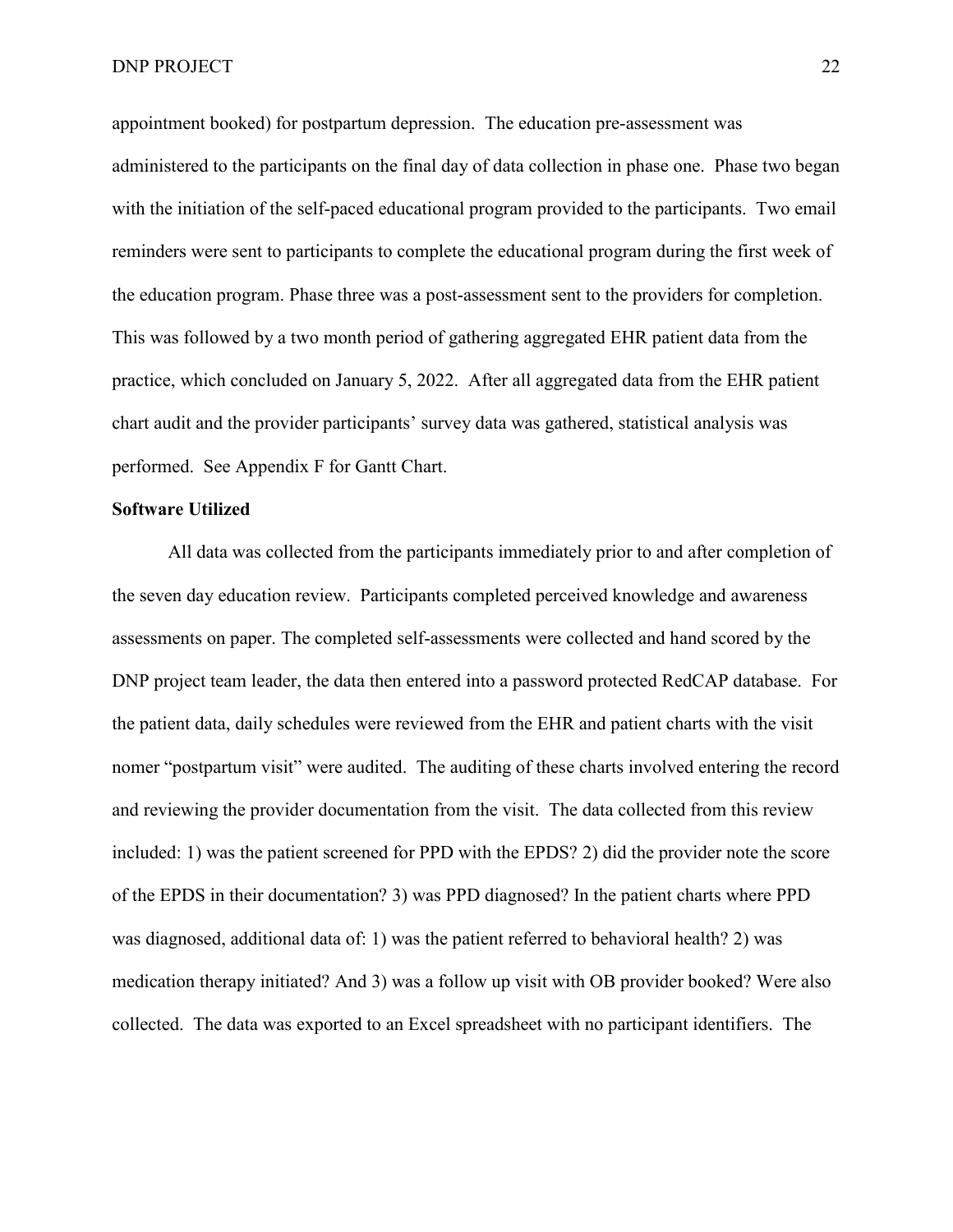Excel data was then exported for analysis to Statistical Package for Social Sciences (SPSS) software.

## <span id="page-23-0"></span>**Data Entry Accuracy**

After each group of entry from pre and post education, the data was reviewed by the DNP project student for accuracy. There were no missing data as the participants had all turned in the assessments directly to the DNP project student. There were no outliers. The data was checked for accuracy by pulling the daily statistics for postpartum visits to compare number of daily visits with the nomer "postpartum visit" to the collected encounters in RedCAP.

# <span id="page-23-1"></span>**Recruitment of Participants**

Recruitment of participants was performed via an email sent to providers meeting inclusion criteria. The inclusion criteria for the project participants were: 1) advanced practice clinician, 2) prescriptive authority, 3) current practice includes obstetric patients, 4) full time, part time or per diem employment with the organization. Exclusion criteria included: 1) urogynecology providers, 2) nurses, 3) providers serving only gynecologic patients. The email included an information sheet describing the project sent to the obstetric providers. Completion of the pre and post surveys and the education program served as evidence of consent to participate in the project. To keep the provider responses anonymous, signatures on consent forms were not collected.

#### **Results**

### <span id="page-23-3"></span><span id="page-23-2"></span>**Characteristics of Provider Participants**

The characteristics of the provider participants  $(n=8)$  were as follows: women's health nurse practitioners (n=4), family nurse practitioner (n=1) and certified nurse midwives (n=3). All of the participants were female and met all other inclusion criteria.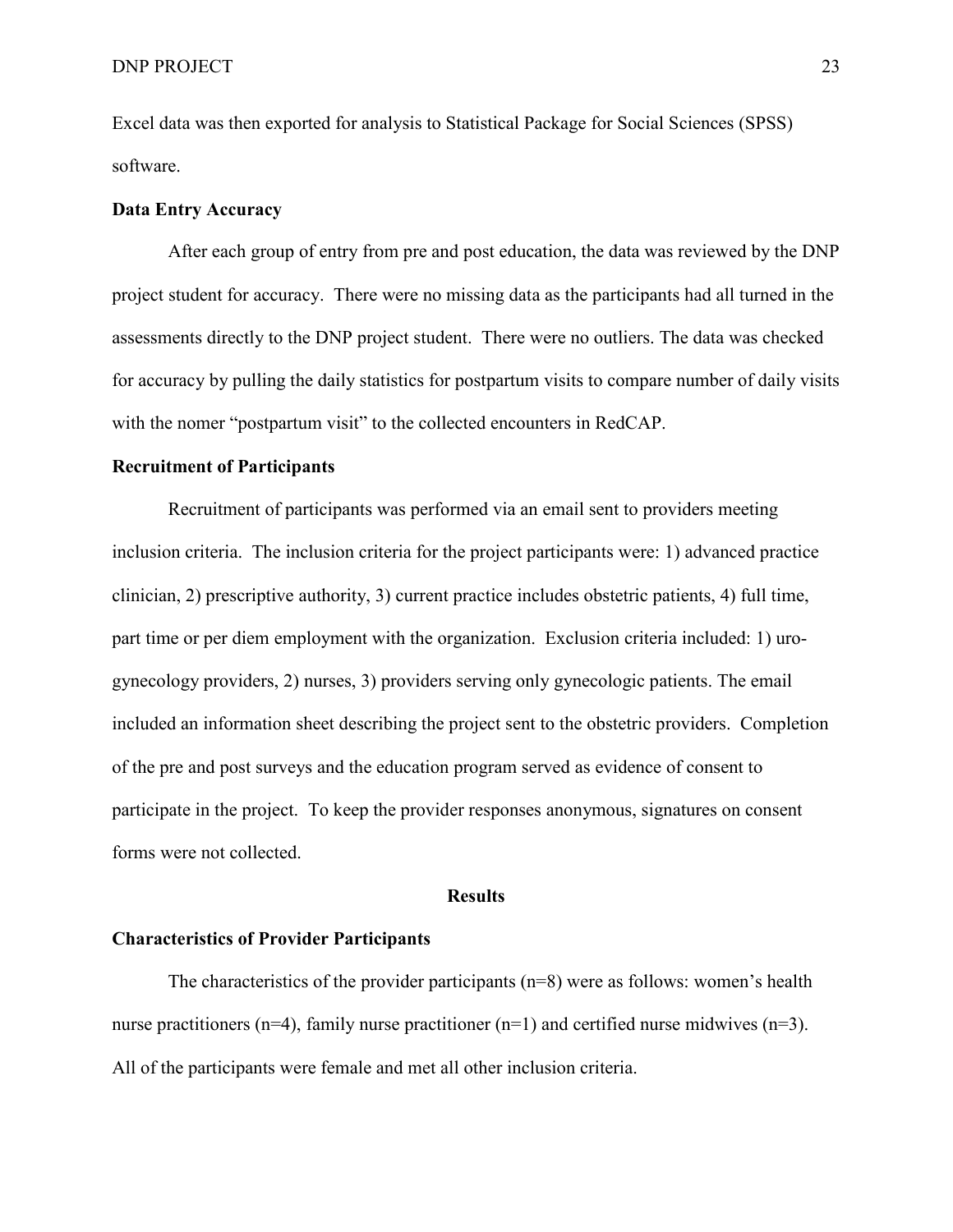# <span id="page-24-0"></span>**Data Analysis**

**Provider Survey.** There were 8 providers who completed the pre and post training surveys rating knowledge of PPD symptoms, diagnostic criteria, management, EPDS scoring, referral and prescribing on a 5 point Likert scale that was coded as: 0=Not Knowledgeable, 1=Slightly Knowledgeable, 2=Somewhat Knowledgeable, 3=Moderately Knowledgeable, 4=Very Knowledgeable. Mean ratings for the providers' pre and post survey ratings are shown in Table 1. Independent samples t-test were conducted since de-identified data was collected from the providers and pre and post responses were not matched. The t-test analysis showed that providers who participated in the education significantly increased their post-education knowledge ratings of PPD management  $(t(14)=3.742, p=.002)$ , referrals to mental health professionals  $(t(14)=$ 8.497,  $p=.0001$ ), and prescribing  $(t(14)=5.00, p=.0001)$  compared with pre-education ratings (See Table 1). While not statistically significant, trends show that providers had higher mean post-education ratings for knowledge of PPD symptoms, diagnostic criteria, and EPDS scoring compared with pre-training ratings (Table 1).

Chi-square tests of independence showed there were no significant differences in the proportion of the providers who answered yes to questions about routine screening, ACA preventive services, ACA provider role, mental health referrals, and confirmation of mental health appointment in the pre compared with post training survey responses (Table 2). **Patient Outcomes.** A chart review of 132 patients in the pre-education and 117 patients in the post education periods yielded a total sample of 249 postpartum patients. In both the pre and post education patient groups, the majority of EPDS screenings were completed by patients who were 6 weeks postpartum. In the pre-education group, 23% (31of 132) of patients received EPDS screening at 2 weeks postpartum and 73% (97 of 132) of patients received EPDS screening at 6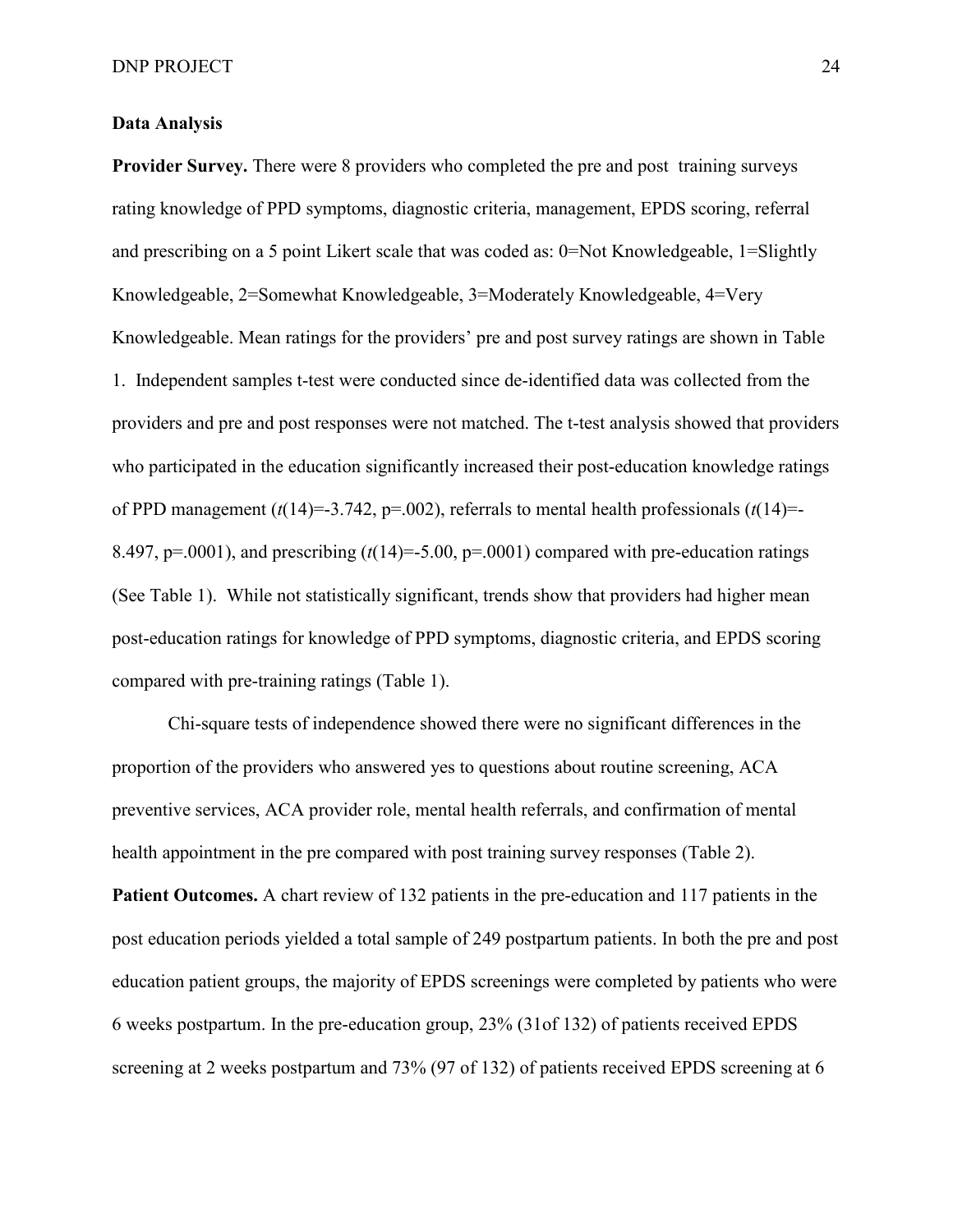weeks postpartum. In the post-education group 21% (25 of 117) of patients received EPDS screening at 2 weeks and 76% (90 of 117) received screening at 6 weeks postpartum.

There were 28.8% of patients diagnosed with PPD in the pre-training time period and 14.4% of patients diagnosed with PPD in the post-training time period (See Table 3). Though not significant, a slightly higher percentage of patients diagnosed with PPD were prescribed medications in the post (47.1%) compared with pre (44.7%) time period (Table 3). Interestingly, trends showed that a non-significant smaller percentage of PPD patients received a referral in the post (23.5%) compared to pre (39.5%) training time period (Table 3).

Chi-square tests of independence were conducted to determine if a significantly higher proportion of patients received EPDS screening and were diagnosed with PPD in the post compared with the pre-training time period. Significantly more patients completed EPDS screening in the post compared with the pre-training time periods  $(X^2(1, N=249)=8.684, p=.003)$ and significantly more patients had EPDS screening noted by the provider in the post compared with pre-training time period  $(X^2(1, N=249)=7.191$ , p=.007) (See Table 3). Interestingly, a significantly smaller proportion of patients were diagnosed with PPD in the post-training compared with pre-training time period  $(X^2(1, N=249)=7.327, p=.007)$  (Table 3).

Chi-square tests of independence also showed that for patients diagnosed with PPD (N=55), a significantly higher proportion had a follow-up appointment scheduled with their OB provider in the post compared with pre-training time period  $(X^2(1, N=55)=4.441, p=.035)$ . There were no significant differences in the proportion of patients who received a referral  $(X^2(1, N=55)=1.321, p=.250)$  or who had medication prescribed  $(X^2(1, N=55)=0.026, p=.873)$ among patients diagnosed with PPD in the pre compared with post training time period (Table 4).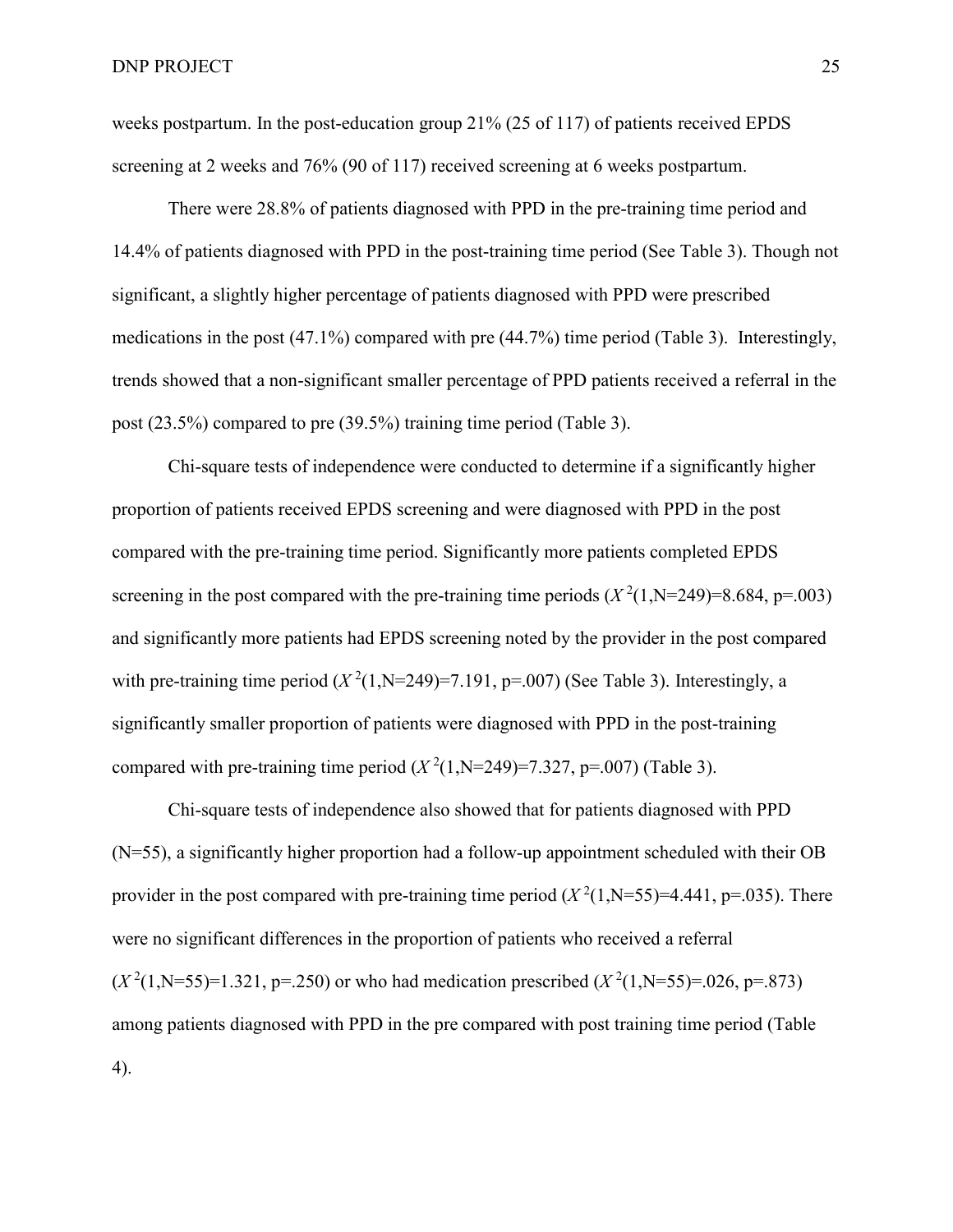### **Discussion**

The results of this project showed a significant improvement in provider's ratings of perceived knowledge in multiple areas related to PPD (management, referrals and prescribing). Additionally, patient outcomes improved as more patients were screened with the EPDS, documentation of discussion of EPDS score and diagnosis of PPD showed significant increases after the education program. It is also of note, that the patients diagnosed with PPD had a significant improvement in follow up appointments booked after their diagnosis.

The previous review of literature guided the process for the development of an education program for this project. The evidence from Schaar & Hall  $(2013)$  and Clevesy, Gatlin Cheese & Strebel (2019) demonstrated a significant increase in PPD screening rates in practices where providers were educated on PPD screening. The results of the DNP project were similar to the literature results in that significantly more patients were screened for PPD at their postpartum visit and the screening was documented in the EHR. Another similarity between the project results and literature review was the significant change of provider perceived knowledge in management, referral and prescription of medication for PPD after the education program. These findings were consistent with the small study of 25 midwives in Australia by McLachlan et al. (2011) wherein the self-reported "comfort" in ability to support patients (with appropriate referral and medication therapy) significantly increased in the participants after an education program on PPD. Additionally, the Yawn et al. (2012) study supported the DNP project results in that there was an increase in PPD diagnosis rates after the education program. Conversely, the literature demonstrated a consensus that provider and staff education on PPD improved medication and talk therapy initiation (Yawn et al., 2012) which was not evident in the DNP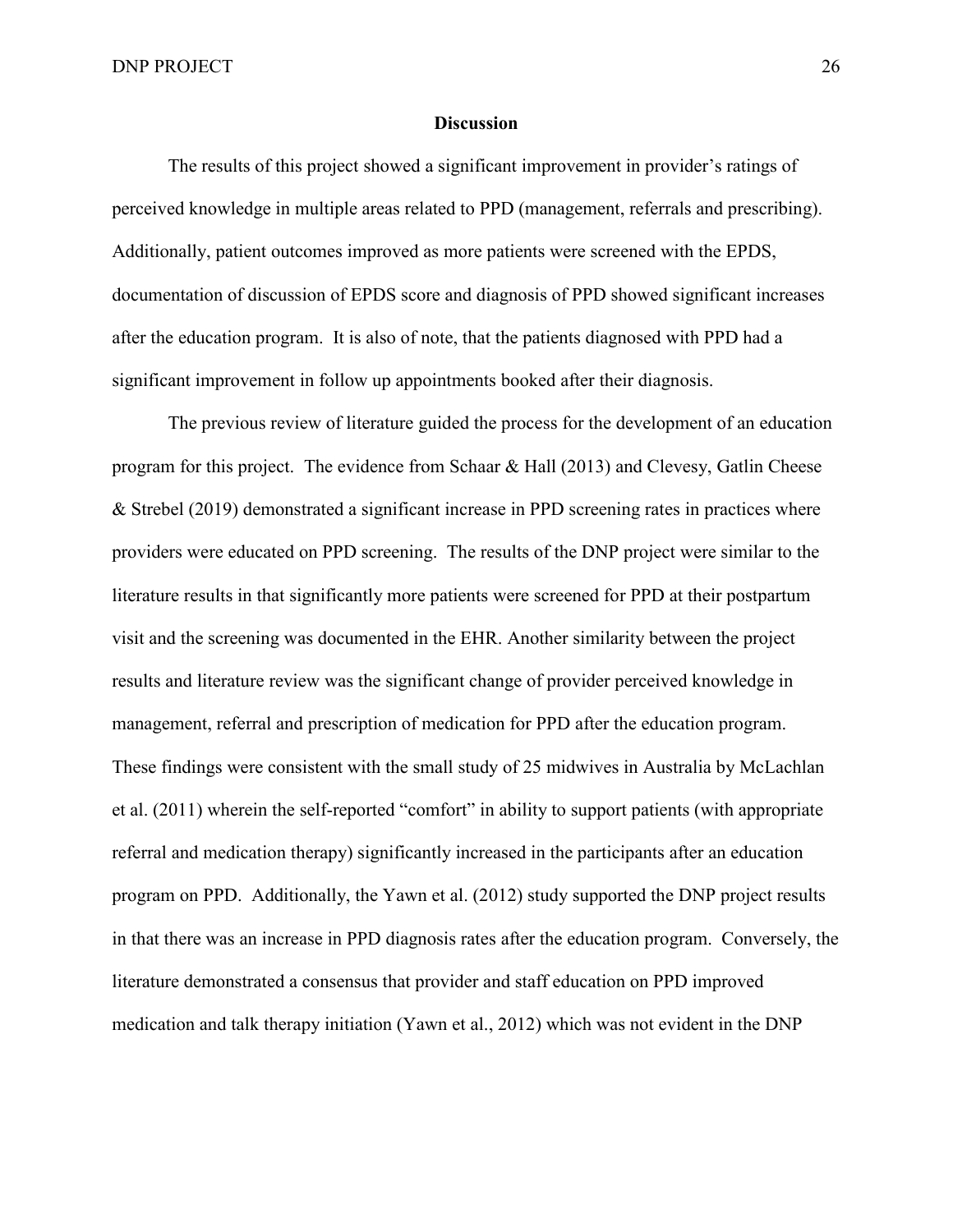project. The results from the DNP project were not statistically significant for behavioral health referrals or medication initiation.

**Limitations.** This project was limited by the small provider sample size. The provider sample size was very small with an N of 8 participants. This was 61% of the providers in the department. Due to this size, the statistical analysis was difficult. Additionally, the results for pre and post intervention were not paired with the same provides so the improvement was only analyzed as an overall improvement rather than specific provider improvement. Another limitation was the varying sample characteristics. There were fewer PPD diagnoses in the post education data collection. This could be due to the timing of the patient data collection, rather than the provider knowledge of PPD symptoms and appropriate diagnosis criteria. Additionally, there were more patient data in the pre education collection. The overall number of postpartum patients in the pre and post education data collection was not reflective of the amount of patients who actually delivered during that timeframe. There were instances of patient last minute cancel or no show to their postpartum visits. The last limitation was the short time frame of the project which does not allow to analyze the long term impacts of the education program in this practice. **Implications for Practice.** The DNP project supported the hypothesis that the providers in this practice can improve patient care after education on a particular topic. The project outcomes that improved were provider perceived knowledge of management of PPD, referral to mental healthcare providers and prescribing medication for PPD. This overall improves patient care and satisfaction within this organization. As of present times, there is minimal evidence for national screening rates for postpartum depression. The rate of PPD screening in this organization prior to the education program was 72% at the six week postpartum visit. After the training, there was a significant increase in postpartum patients screened at 87.2% at the six week visit. This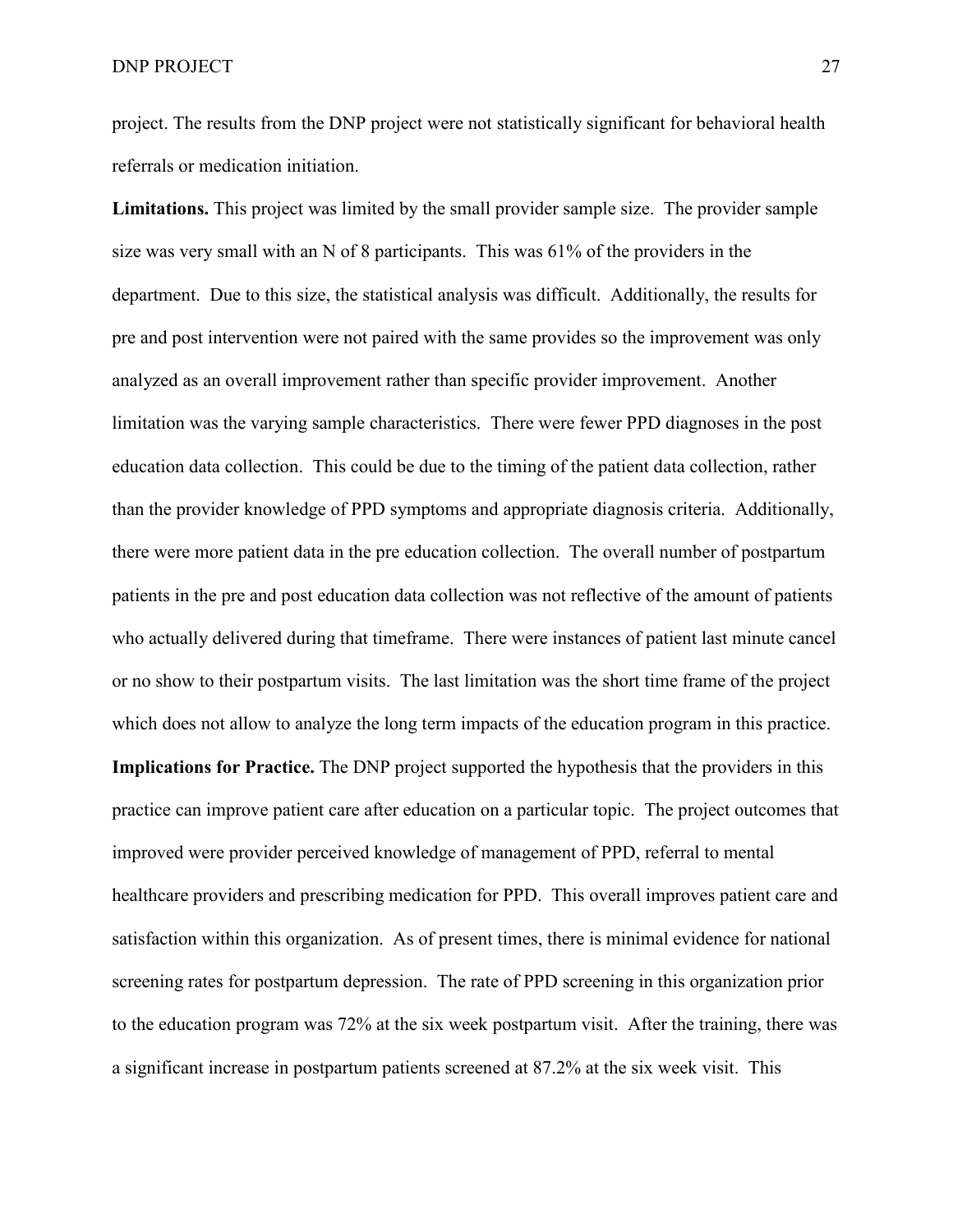increase can be attributed to improving provider knowledge to the importance of screening for PPD which is supported in the literature from Schaar & Hall (2013) and Clevesy, Gatlin Cheese & Strebel (2019).

**Implications for Healthcare Policy.** This education program was derived from information and evidence from multiple governing bodies of obstetrics and gynecology as well as government Afford Care Act sources. These bodies are considered the standard of care in healthcare policy and procedure. However, the policies in these governing bodies regarding appropriate screening guidelines have been vague which can allow for screenings to be omitted from visits. ACOG released a revision to their Committee Opinion No. 630 with Committee Opinion No. 757 which "reflect[ed] a limited, focused change in the language and supporting evidence regarding prevalence, benefits of screening and screening tools" (2018). The evidence for prompt screening for PPD improving patient outcomes is strong, therefore a department wide policy change of requiring every postpartum patient to receive the screening for PPD is reasonable. Stronger guidelines in this organization paired with education regarding the importance of screening would have a positive effect on standardization of screening postpartum patients for PPD. The positive improvement of provider perceived knowledge and awareness show that the education program is an integral piece of ongoing provider education regarding important healthcare policies.

**Implications for Executive Leadership.** As a stakeholder in this project, the executive leadership team has been very involved with creating an environment that supports learning and self-improvement of the providers and staff. This project showed that when given access to education materials that allow for self and patient improvement, the providers demonstrated a positive response. Though not significant, there was improvement in referral to behavioral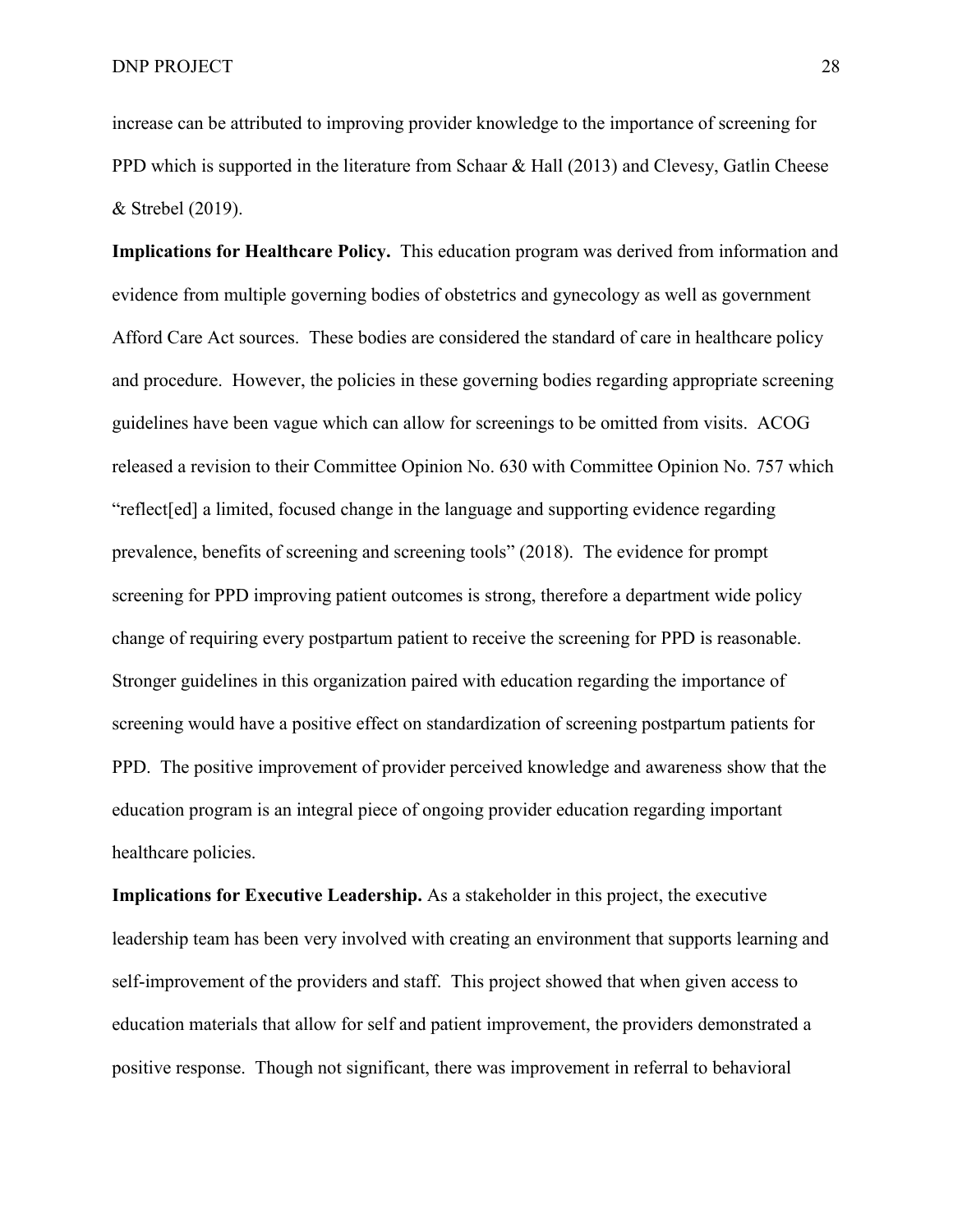DNP PROJECT 29

health within the organization. This demonstrates that the organization as a whole has a strong network of resources available to optimize patient care. Future development of this relationship between behavioral health and OBGYN could include employment of a behavioral health partner in the OBGYN department for ease of access and referrals for the patients.

**Implications for Quality and Safety.** As the literature suggests, postpartum depression is a significant and silent disease process that requires an educated provider to perceive the clinical manifestations. There is also evidence to support that untreated mental illness in postpartum mothers can have lasting negative implications on their children. As discussed in the Slomian et al (2017) article, untreated PPD causes a hostile environment for mother and child which hampers development of both individuals. The earlier that PPD can be recognized and treated, the less negative and long lasting effects on mother and child. By providing education to the providers in this organization, the patients receive more prompt, competent and appropriate care. These measures improve patient care quality and safety overall.

### **Plans for Sustainability and Future Scholarship**

This project was well received and supported by the organization. The participating providers gave feedback regarding their desire to have more in-service training around postpartum depression topics. Future recommendations for this project would be to standardize the education program. This could include having annual trainings on PPD and a more detailed trainings for all new hire providers. This provider education project demonstrated significant improvements in patient screening for PPD and the project could serve as a model for provider training and patient outcome tracking that could be implemented at other OBGYN practices. Also, this education program could be implemented across the organization in the satellite offices. Another future goal could be implementing this training with the focus being on training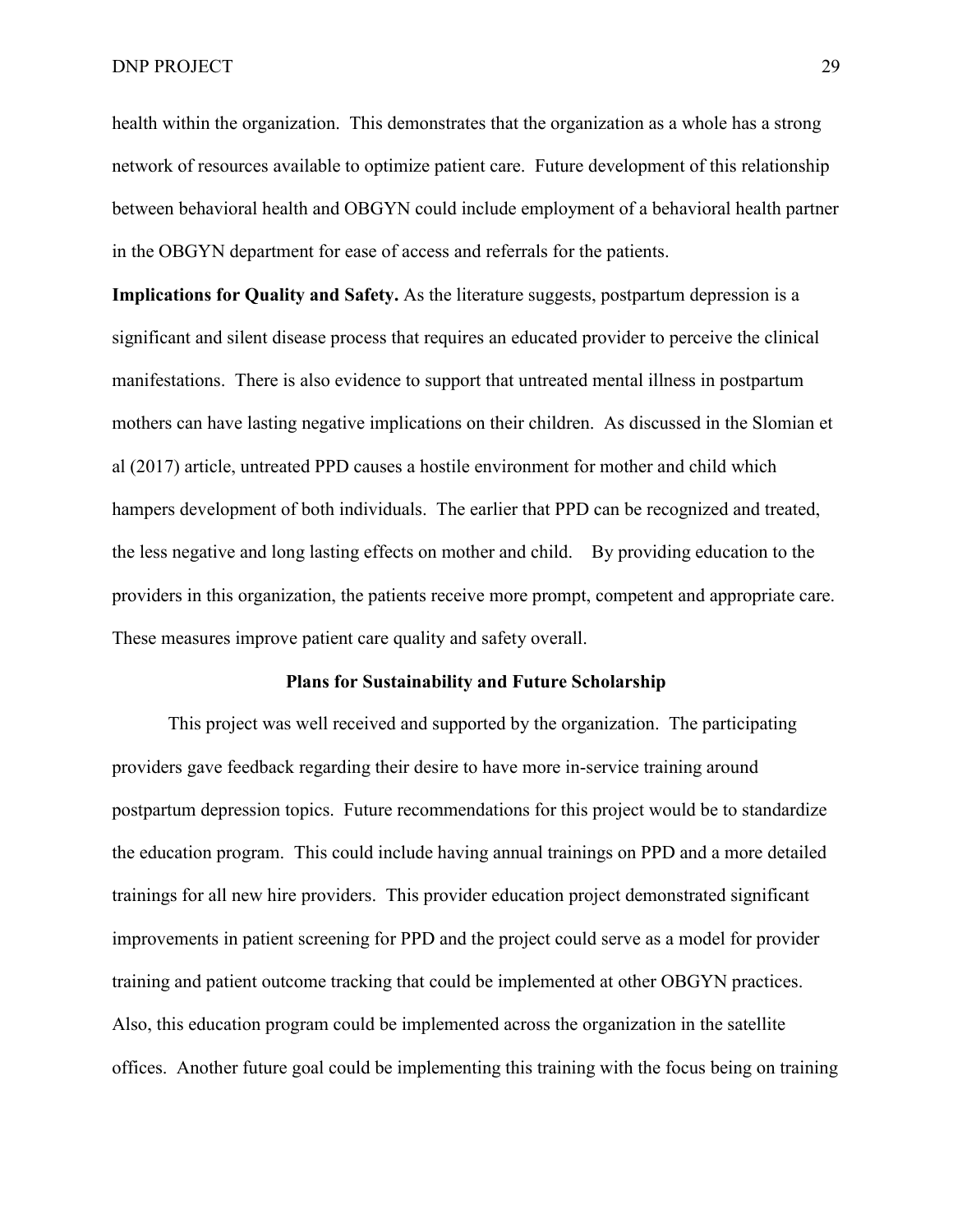nurses to recognize and screen for PPD. This is important that all the nursing staff are educated on PPD as the nurses may get the initial phone call and triage for a patient with concerns of PPD.

## **Conclusion**

In conclusion, this project is an example of how education can improve provider and patient outcomes. This project demonstrates evidence to make education on PPD a standard of care for providers practicing in the OBGYN setting. Education can be provided to providers regarding PPD symptoms, screening and management on a continuing basis. The project highlighted that having a systematic approach to education allowed for improvement in providers' perceived knowledge and awareness as well as patient outcomes for appropriate management of PPD. With continued improvement in education processes, patient outcomes and satisfaction in their care can also improve.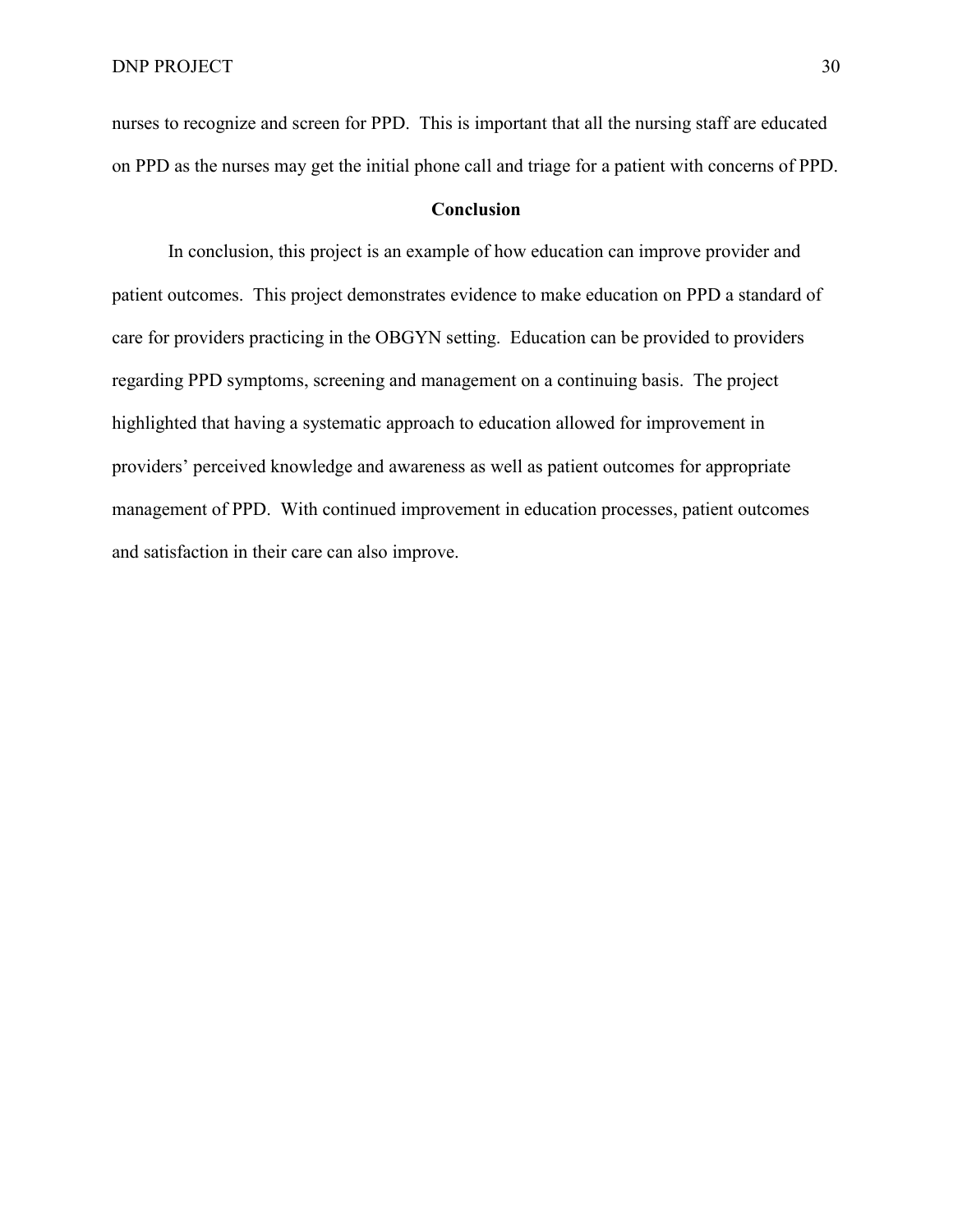### <span id="page-31-0"></span>References

- Agency for Healthcare and Research Quality. (2015). *Questions for your practice setting*. Retrieved 26 June 2021, from https://www.ahrq.gov/ncepcr/tools/healthierpregnancy/presentations/questions.html
- American College of Obstetricians and Gynecologists [ACOG]. (2018). Screening for Perinatal Depression. *Obstetrics and Gynecology*, *132*(5), 208-212.
- Association of Women's Health, Obstetric and Neonatal Nurses. (2021). *Postpartum Depression* - AWHONN. Retrieved 13 July 2021, from https://www.awhonn.org/postpartumdepression/
- Beck, C. (2001). Predictors of Postpartum Depression. *Nursing Research*, *50*(5), 275-85.
- Brown, C. (2014). The Iowa Model of Evidence-Based Practice to Promote Quality Care: An illustrated example in oncology nursing. *Clinical Journal of Oncology Nursing*, *18*(2), 157-159. doi: 10.1188/14.cjon.157-159
- Buckwalter, K., Cullen, L., Hanrahan, K., Kleiber, C., McCarthy, A., & Rakel, B. et al. (2017). Iowa Model of Evidence-Based Practice: Revisions and validation. *Worldviews on Evidence-Based Nursing*, *14*(3), 175-182. doi: 10.1111/wvn.12223
- Carberg, J. (2021). *Statistics on Postpartum Depression - Postpartum Depression Resources*. Retrieved 23 June 2021, from https://www.postpartumdepression.org/resources/statistics/
- Clevesy, M., Gatlin, T., Cheese, C., & Strebel, K. (2019). A project to improve postpartum depression screening practices among providers in a community women's health care clinic. *Nursing for Women's Health*, *23*(1), 21-30. doi: 10.1016/j.nwh.2018.11.005

Council for Patient Safety in Women's Healthcare. (2021). *Maternal Mental Health: Depression*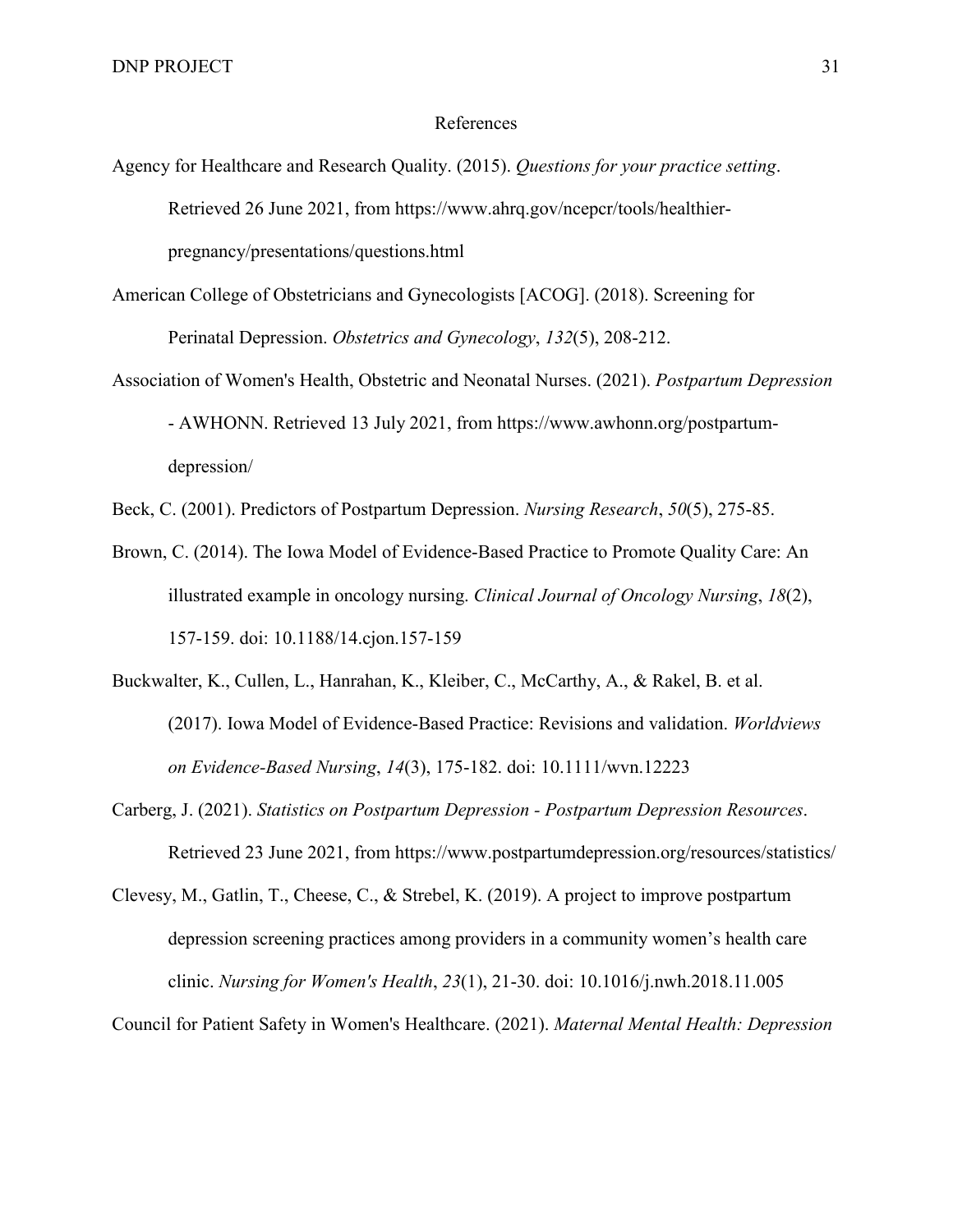*& Anxiety | Council on Patient Safety.* Retrieved 13 July 2021, from https://safehealthcareforeverywoman.org/council/patient-safety-bundles/maternal-safetybundles/maternal-mental-health-depression-and-anxiety/

Dang, D., & Dearholt, S.L. (2018). *Johns Hopkins Nursing Evidence-based Practice : Model & Guidelines* (3rd ed). Sigma Theta Tau International.

Dinh, M., & Ross, C. (2018). AAP recommends pediatricians screen for postpartum depression | *2 Minute Medicine*. Retrieved 14 November 2020, from https://www.2minutemedicine.com/aap-recommends-pediatricians-screen-forpostpartum-depression/

- Garza, A. (2018). Postpartum depression and its long-term effects on children. *Pharmacy Times*, (June 2018).
- Gjerdingen, D., & Yawn, B. (2007). Postpartum depression screening: Importance, methods, barriers and recommendations for practice. *J Am Board Fam Med*, *20*(3), 280-88.
- Gur, T. (2018). *Why some women with postpartum depression aren't getting help*. Retrieved 13 November 2020, from https://wexnermedical.osu.edu/blog/why-somewomen-with-postpartum-depression-arent-getting-help
- Horowitz, J., Murphy, C., Gregory, K., & Wojclk, J. (2009). Community-based postpartum screening: Results from the CARE study. *Psychiatric Services*, *60*(11), 1432-34.
- Kuehn BM. (2020). Postpartum depression screening needs more consistency. *JAMA, 323*(24):2454. doi:10.1001/jama.2020.9737

Legere, L. E., Wallace, K., Bowen, A., McQueen, K., Montgomery, P., & Evans, M. (2017).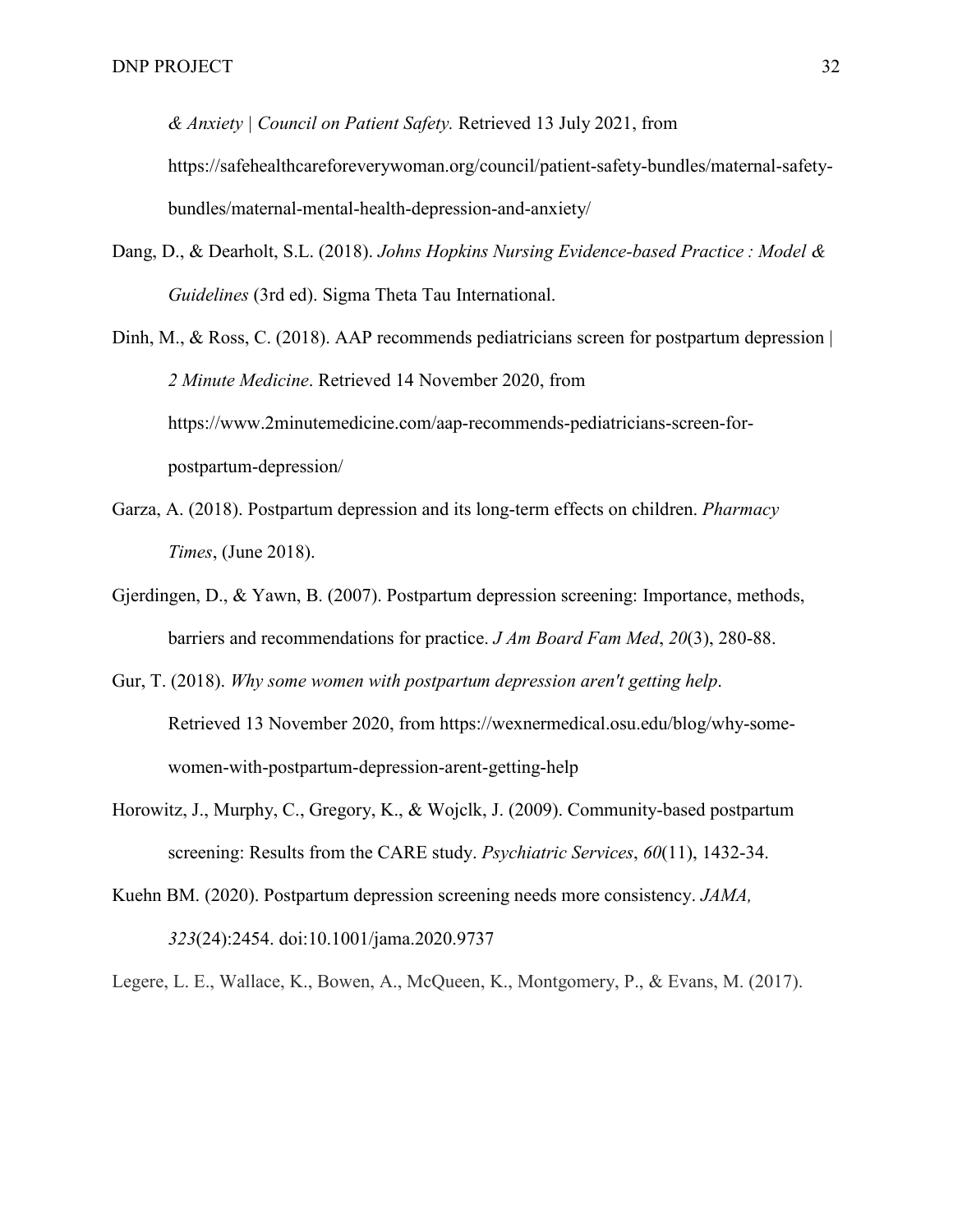Approaches to health-care provider education and professional development in perinatal depression: a systematic review. *BMC Pregnancy and Childbirth*, *17*(1), 239. https://doi.org/10.1186/s12884-017-1431-4

- Martin, C. J. H., Norris, G., & Martin, C. R., (2020). Midwives' role in screening for antenatal depression and postnatal depression. *British Journal of Midwifery, 28(9),* 666-672. https://doi.org/10.12968/bjom.2020.28.9.666
- McLachlan, H., Forster, D., Collins, R., Gunn, J., & Hegarty, K. (2011). Identifying and supporting women with psychosocial issues during the postnatal period: Evaluating an educational intervention for midwives using a before-and-after survey. *Midwifery*, *27*(5), 723-730. doi: 10.1016/j.midw.2010.01.008
- *McPAP for moms- overview, vision, history*. Mcpap.com. (undated) Retrieved 31 March 2022, from https://www.mcpap.com/About/OverviewVisionHistory.aspx.
- Mielke, R. (2021). *Development of Shared Decision Making Tool for Postpartum Depression*. Presentation, Worcester, MA.
- Morrell, C., Slade, P., Warner, R., Paley, G., Dixon, S., & Walters, S. et al. (2009). Clinical effectiveness of health visitor training in psychologically informed approaches for depression in postnatal women: pragmatic cluster randomised trial in primary care. *BMJ*, *338*(jan15 2), a3045-a3045. doi: 10.1136/bmj.a3045
- Pearlstein, T., Howard, M., Salisbury, A., & Zlotnick, C. (2009). Postpartum depression. *American Journal of Obstetrics and Gynecology*, *200*(4), 357–364. https://doi.org/10.1016/j.ajog.2008.11.033

Penn Medicine News. (2016). Shedding More Light on Postpartum Depression. PR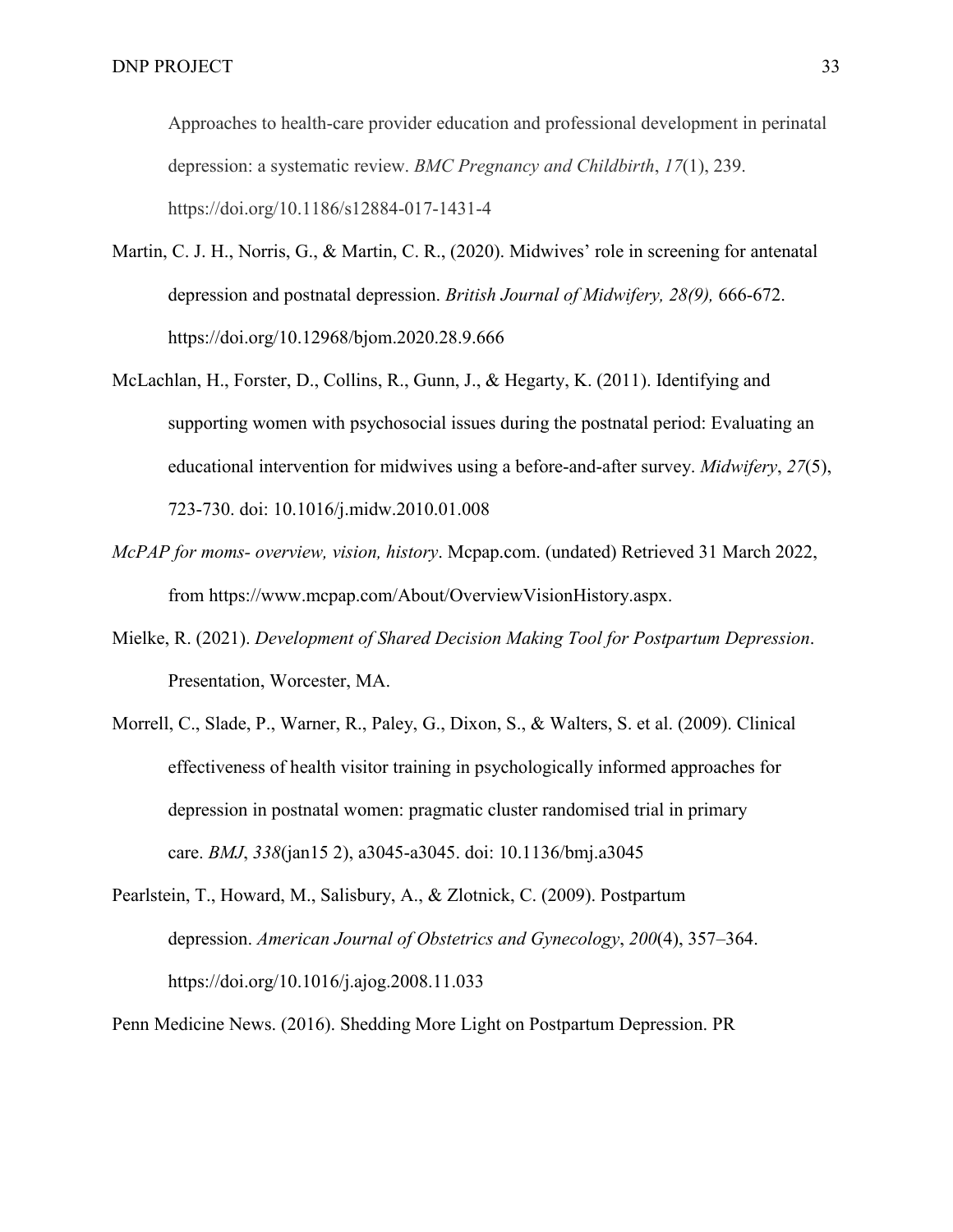News. Retrieved 13 November 2020, from https://www.pennmedicine.org/news/newsblog/2016/january/shedding-more-light-on-postpar

- Pitt, B., (1968). Atypical depression following childbirth. *Brit J Psychiatr 1968*; 114, 1325- 1335
- *PPD Carepathways*. MedEd PPD. (2009). Retrieved 10 April 2022, from https://fhop.ucsf.edu/sites/fhop.ucsf.edu/files/custom\_download/MedEd%20PPD%20Pos tpartum%20Depression%20-%20Care%20Pathways%20Algorithm.pdf.

Rhodes, A. M., & Segre, L. S. (2013). Perinatal depression: A review of US legislation and law. *Archives of Women's Mental Health*, *16*(4), 259–270. https://doi.org/10.1007/s00737-013-0359-6

- Santos, I. S., Matijasevich, A., Tavares, B. F., Barros, A. J., Botelho, I. P., Lapolli, C., Magalhães, P. V., Barbosa, A. P., & Barros, F. C. (2007). Validation of the Edinburgh Postnatal Depression Scale (EPDS) in a sample of mothers from the 2004 Pelotas Birth Cohort Study. *Cadernos De Saude Publica*, *23*(11), 2577–2588. https://doi.org/10.1590/s0102-311x2007001100005
- Schaar, G., & Hall, M. (2013). A Nurse-led Initiative to Improve Obstetricians' Screening for Postpartum Depression. *Nursing For Women's Health*, *17*(4), 306-316.
- Sit, D. K., & Wisner, K. L. (2009). Identification of postpartum depression. *Clinical Obstetrics and Gynecology*, *52*(3), 456–468. https://doi.org/10.1097/GRF.0b013e3181b5a57c
- Slomain, J., Honvo, G., Emonts, P., Reginster, J. Y., & Bruyere, O. (2017) Consequences of maternal postpartum depression: a systematic review of maternal and infant outcomes. *Women's Health, 15,* 1-55.

https://journals.sagepub.com/doi/pdf/10.1177/1745506519844044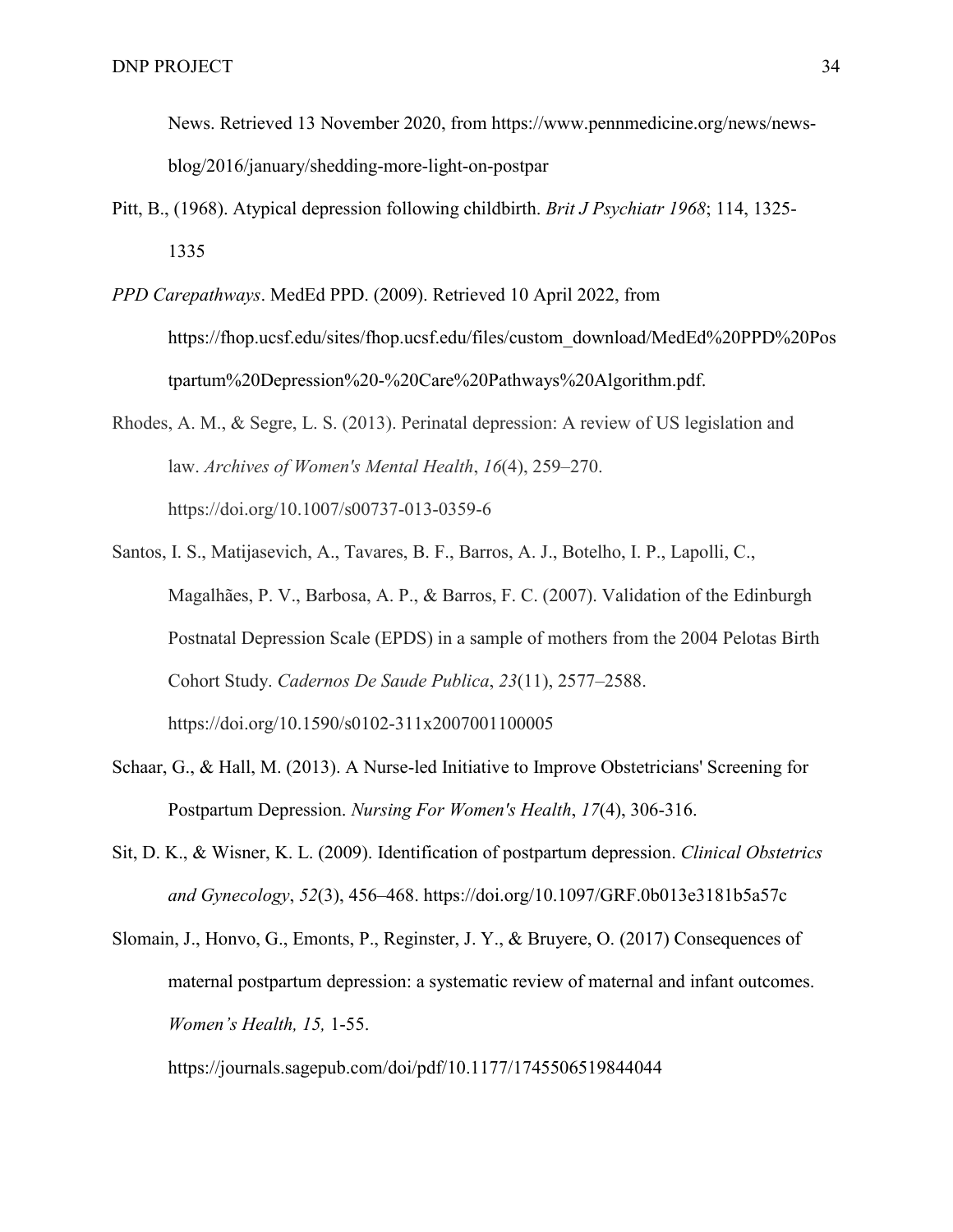Sparks, R. (2021). *Sadness and Support: A Short History of Postpartum Depression*. Retrieved 11 July 2021, from

https://medicine.uiowa.edu/bioethics/sites/medicine.uiowa.edu.bioethics/files/wysiwyg\_u ploads/2013%20Rysavy%20essay.pdf

Substance Abuse and Mental Health Services Administration [SAMHSA]. (2008). *Maternal depression making a difference through community action: a planning guide*. Mhanational.org. Retrieved 10 April 2022, from https://www.mhanational.org/sites/default/files/maternal\_depression\_guide.pdf.

- Thome, M., Orlygsdottir, B., & Elvarsson, B. (2011). Evaluation of the clinical effect of an online course for community nurses on post-partum emotional distress: a community-based longitudinal time-series quasi-experiment. *Scandinavian Journal Of Caring Sciences*, *26*(3), 494-504. doi: 10.1111/j.1471-6712.2011.00954.x
- Titler, M., Kleiber, C., Steelman, V., Rakel, B., Budreau, G., Everett, L., Buckwalter, K., Tripp-Reimer, T. and Goode, C., 2001. The Iowa Model of Evidence-Based Practice to Promote Quality Care. *Critical Care Nursing Clinics of North America*, 13(4), pp.497-509.
- Watt, S., Sword, W., Krueger, P., Sheehan, D., & Ontario Mother & Infant Survey (2002). A cross-sectional study of early identification of postpartum depression: implications for primary care providers from The Ontario Mother & Infant Survey. *BMC Family Practice*, *3*, 5. https://doi.org/10.1186/1471-2296-3-5
- Wisner, K., Logsdon, M., & Shanahan, B. (2008). Web-based education for postpartum depression: conceptual development and impact. *Archives of Women's Mental Health*, *11*(5-6), 377-385. doi: 10.1007/s00737-008-0030-9

Yawn, B., Dietrich, A., Wollan, P., Bertram, S., Graham, D., & Huff, J. et al. (2012). TRIPPD: A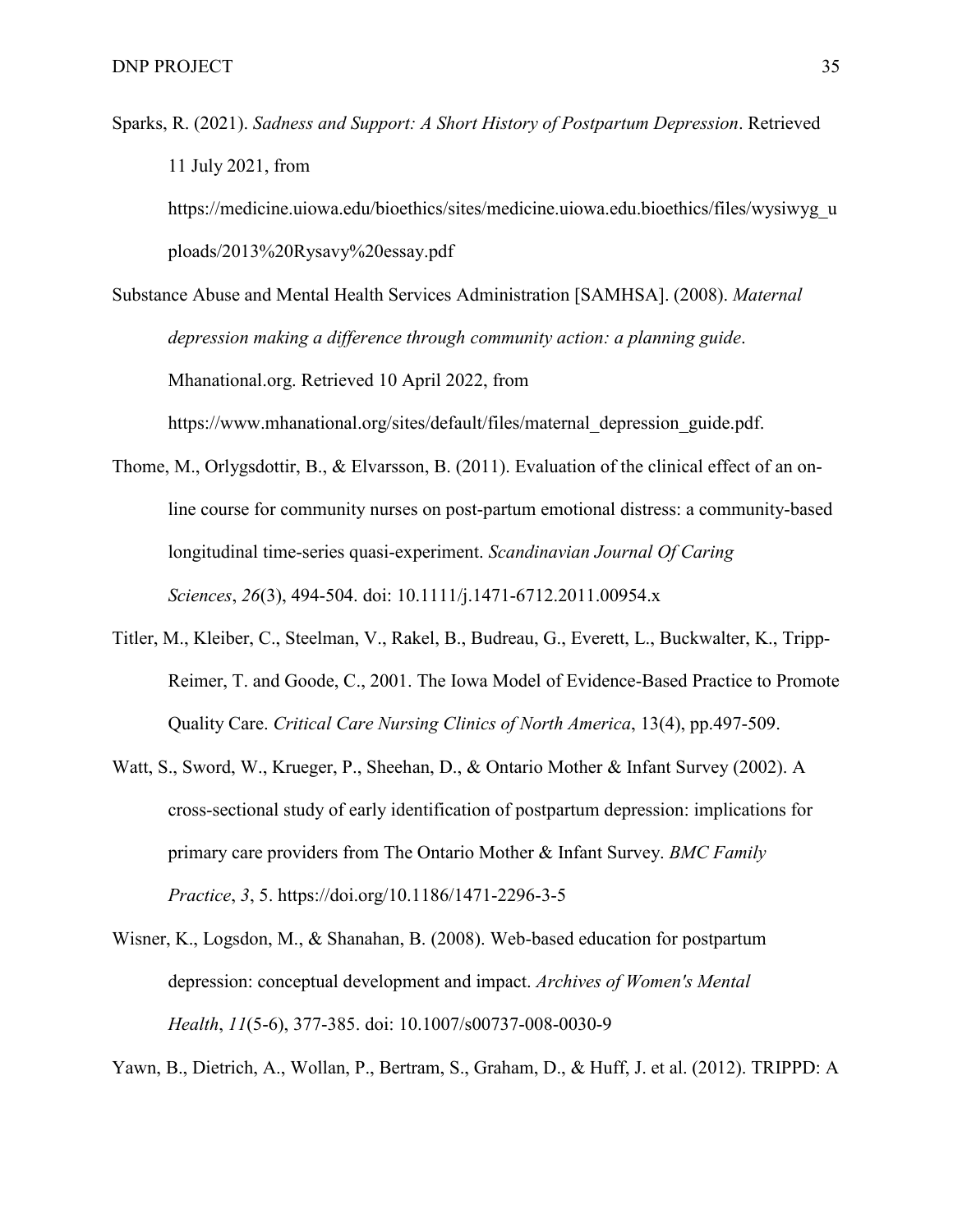practice-based network effectiveness study of postpartum depression screening and management. *The Annals of Family Medicine*, *10*(4), 320-329. doi: 10.1370/afm.1418

Zauderer C. (2009). Postpartum depression: how childbirth educators can help break the silence. *The Journal of Perinatal Education*, *18*(2), 23–31.

https://doi.org/10.1624/105812409X426305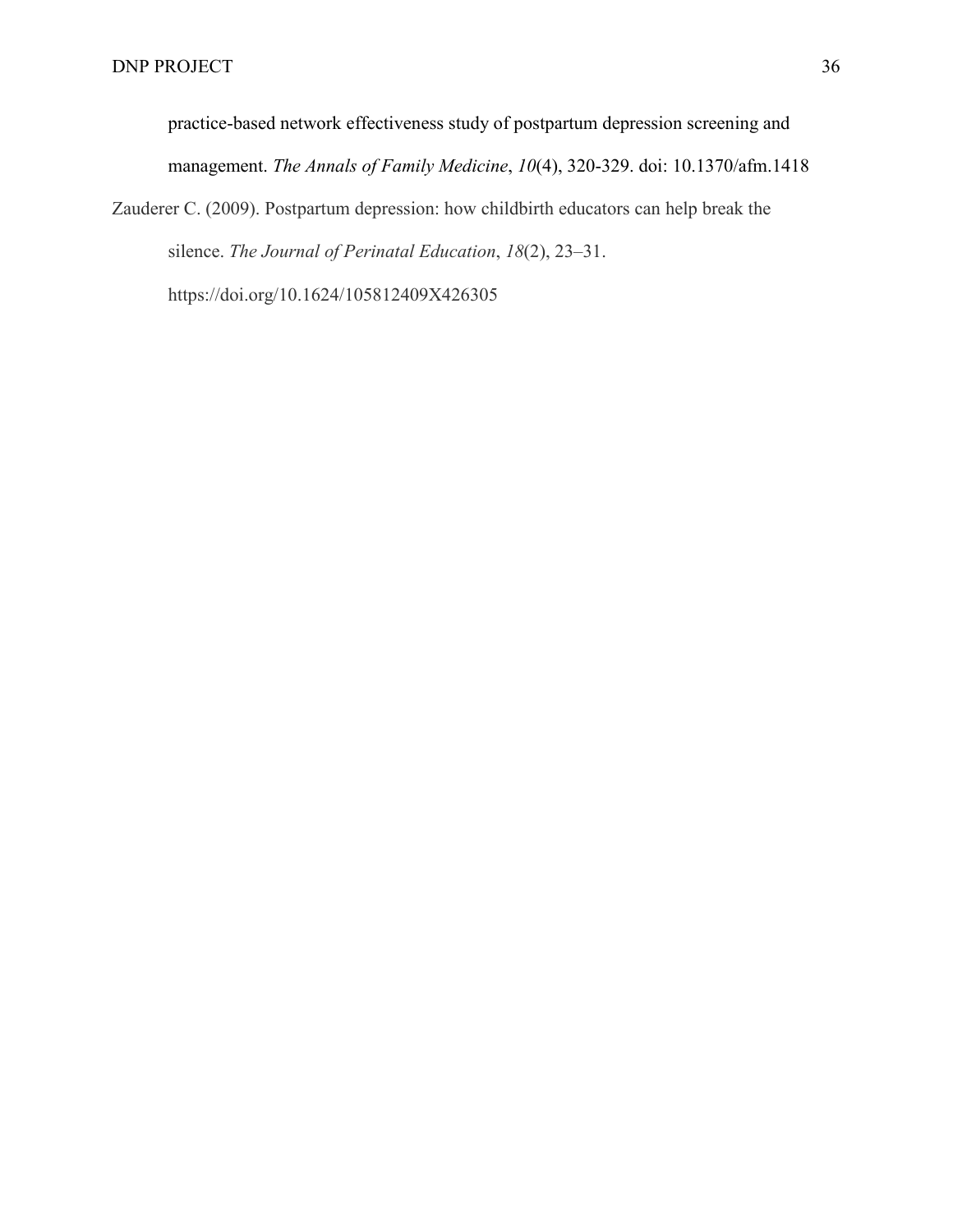# **Appendix A: SWOT Analysis**

<span id="page-37-0"></span>Table 1- *SWOT Analysis*

| <b>Strengths</b>                          |           | Weaknesses                            |
|-------------------------------------------|-----------|---------------------------------------|
| Active CNM service                        |           | High turnover rate of leadership team |
| Easy access to continuing education       |           | Low staffing of obstetrical providers |
| within the organization                   |           |                                       |
| Large organization with significant       |           |                                       |
| financial backing                         |           |                                       |
| <b>Opportunities</b>                      |           | <b>Threats</b>                        |
| Expansion of virtual healthcare services  | $\bullet$ | Competitors in the area offer more    |
| Only organization that offers a midwifery |           | advanced services with their hospital |
| service                                   |           | affiliate.                            |
|                                           |           | Inability to participate in community |
|                                           |           | outreach at this time                 |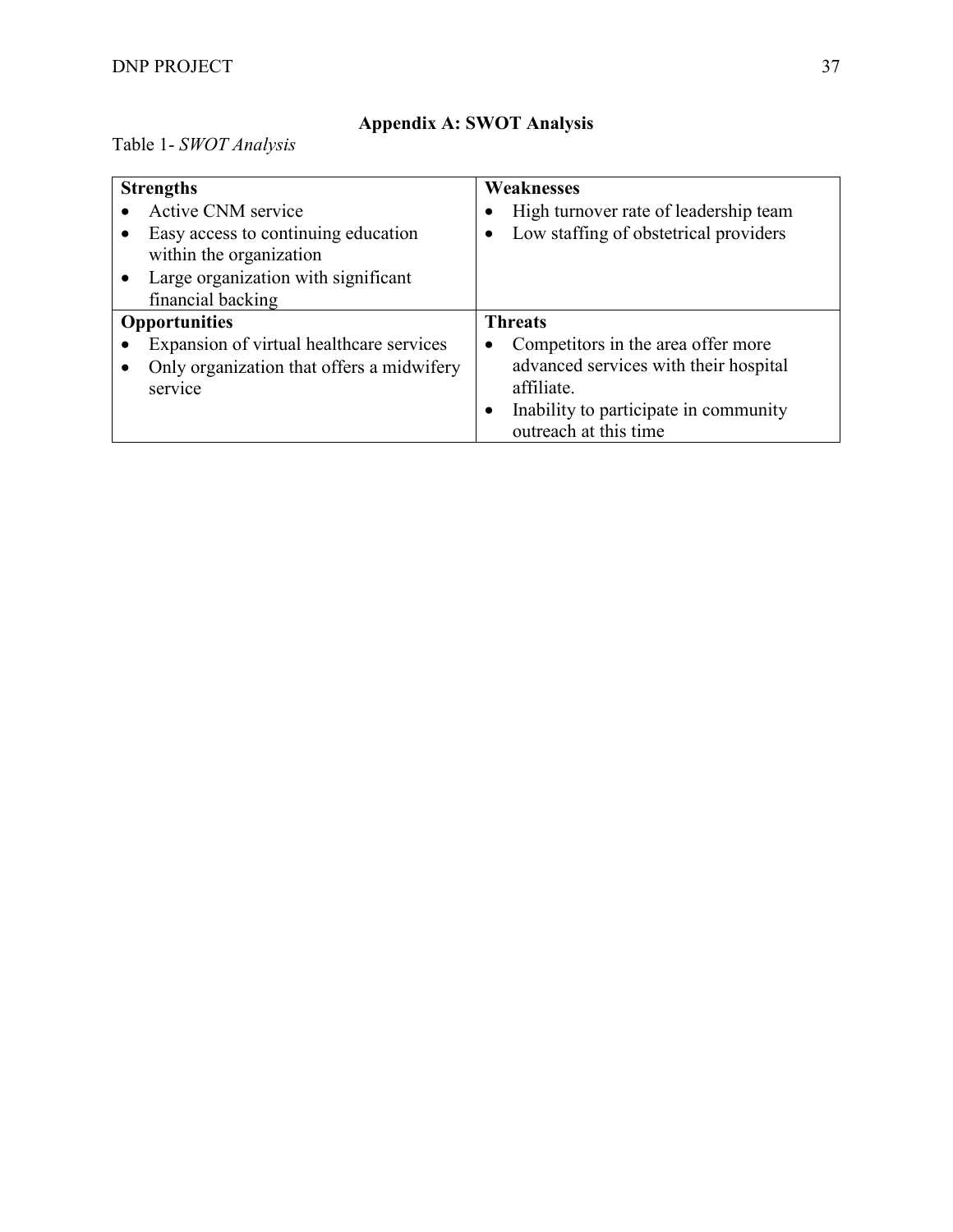<span id="page-38-0"></span>

| Article<br>$\#$ | Author & Date                                                                                                                                                                                                                                                                                   | Evidence<br>Type       | Sample, Sample<br>Size, Setting                                                                  | Study findings<br>that help<br>answer the<br><b>EBP</b> Question                                        | Observable<br><b>Measures</b>                                                                                        | Limitations                                                                                                                                                                                           | Evidence<br>Level &<br>Quality |
|-----------------|-------------------------------------------------------------------------------------------------------------------------------------------------------------------------------------------------------------------------------------------------------------------------------------------------|------------------------|--------------------------------------------------------------------------------------------------|---------------------------------------------------------------------------------------------------------|----------------------------------------------------------------------------------------------------------------------|-------------------------------------------------------------------------------------------------------------------------------------------------------------------------------------------------------|--------------------------------|
|                 | Schaar, G., & Hall, M. (2013).<br>A Nurse-led Initiative to<br>Improve Obstetricians'<br><b>Screening for Postpartum</b><br>Depression. Nursing For<br>Women's Health, 17(4), 306-<br>316.                                                                                                      | Ouasi-<br>experimental | 9 OBGYN<br>practices; 22<br>OBGYN providers                                                      | Increase in<br>PPD screening<br>rates after<br>education<br>regarding<br>importance of<br>PPD screening | Screening rates<br>for PPD using<br><b>EPDS</b> varied<br>from 39-100%<br>of postpartum<br>patients                  | Inappropriate or<br>$1 -$<br>missing logs of PPD<br>screening<br>2- Possible inaccurate<br>number of PPD visits<br>Distribution failure of<br>EPDS forms to patients<br>by office staff               | Level II<br>Good quality       |
| $\overline{2}$  | Wisner, K., Logsdon, M., &<br>Shanahan, B. (2008). Web-<br>based education for<br>postpartum depression:<br>conceptual development and<br>impact. Archives Of Women's<br>Mental Health, 11(5-6), 377-<br>385. doi: 10.1007/s00737-008-<br>0030-9                                                | Non-<br>experimental   | $17,000$ visitors to<br>website daily; 894<br>registered viewers                                 | Web based<br>education<br>delivery is<br>optimal for<br>healthcare<br>providers and<br>for patients     | Satisfaction<br>scores by viewrs<br>are $>3.2$ (out of<br>4) by viewers<br>for each offered<br>course on the<br>site | Financial inability for<br>some patients to access<br>the site/content                                                                                                                                | Level III<br>Good quality      |
| $\overline{3}$  | Clevesy, M., Gatlin, T.,<br>Cheese, C., & Strebel, K.<br>(2019). A Project to Improve<br>Postpartum Depression<br><b>Screening Practices Among</b><br>Providers in a Community<br>Women's Health Care<br>Clinic. Nursing For Women's<br>Health, 23(1), 21-30. doi:<br>10.1016/j.nwh.2018.11.005 | Quasi-<br>experimental | Small women's<br>health clinic in<br>southwestern US,<br>has approx. $40-45$<br>births per month | Increase in<br>PPD screening<br>rates following<br>an educational<br>in-service and                     | PPD screening<br>rates increased<br>from $56\%$ to<br>92.7%                                                          | Unable to generalize<br>$1-$<br>outside of this<br>specific population<br>2- Assessment of self-<br>reported knowledge<br>rather than actual<br>knowledge<br>Absence of behavioral<br>health partners | Level II<br>Good quality       |
| $\overline{4}$  | Yawn, B., Dietrich, A., Wollan,<br>P., Bertram, S., Graham, D., &<br>Huff, J. et al. (2012). TRIPPD:                                                                                                                                                                                            | Experimental           | 28 practices                                                                                     | Higher<br>diagnosis rates<br>of PPD with                                                                | Statistically<br>significant<br>differences for                                                                      | Lack of generalizability<br>to adolescent mothers as<br>the age cut of for                                                                                                                            | Level I<br>High quality        |

# **Appendix B: Evidence Table for Literature Review** Table 2: Evidence Table for Literature Review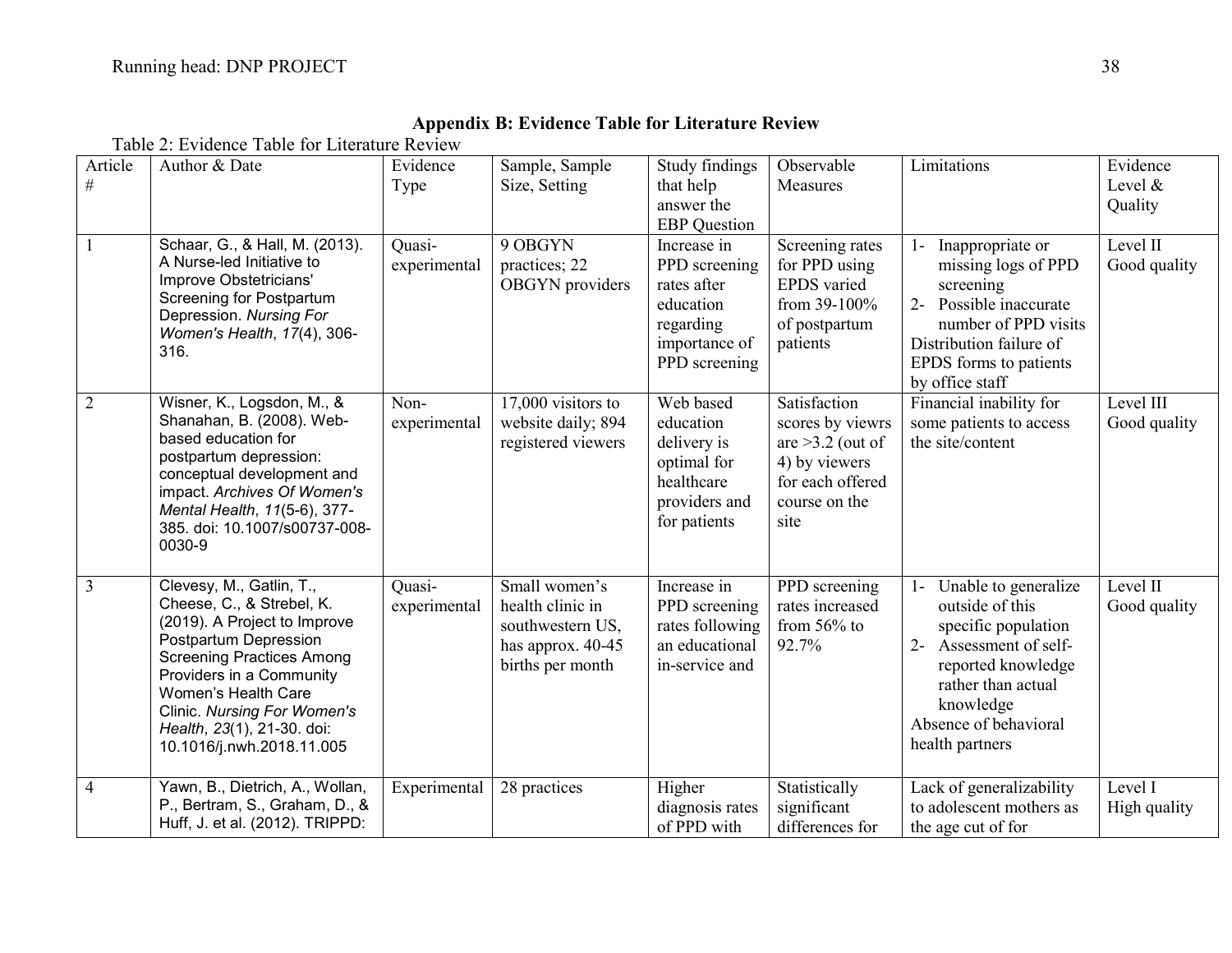|   | A Practice-Based Network<br>Effectiveness Study of<br>Postpartum Depression<br>Screening and<br>Management. The Annals Of<br>Family Medicine, 10(4), 320-<br>329. doi: 10.1370/afm.1418                                                                                                                                                        |                        | $N=14$ for<br>intervention group<br>$N=14$ for control<br>group<br>Overall 2,343<br>postpartum women<br>were evaluated by<br>both groups | higher rates of<br>therapy and<br>medication<br>initiation in<br>intervention<br>groups<br>Intervention<br>group received<br>training for<br>staff<br>(providers and<br>nurses) | likelihood of<br>receiving a<br>diagnosis ( $P =$<br>$0.0006$ ; initiate<br>talk therapy $(P=$<br>0.002) | inclusion was 18 years<br>old                                                                    |                          |
|---|------------------------------------------------------------------------------------------------------------------------------------------------------------------------------------------------------------------------------------------------------------------------------------------------------------------------------------------------|------------------------|------------------------------------------------------------------------------------------------------------------------------------------|---------------------------------------------------------------------------------------------------------------------------------------------------------------------------------|----------------------------------------------------------------------------------------------------------|--------------------------------------------------------------------------------------------------|--------------------------|
| 5 | McLachlan, H., Forster, D.,<br>Collins, R., Gunn, J., &<br>Hegarty, K. (2011). Identifying<br>and supporting women with<br>psychosocial issues during the<br>postnatal period: Evaluating an<br>educational intervention for<br>midwives using a before-and-<br>after survey. Midwifery, 27(5),<br>723-730. doi:<br>10.1016/j.midw.2010.01.008 | Quasi-<br>experimental | $25$ midwives<br>between two clinic<br>sites in Victoria,<br>Australia                                                                   | regarding PPD<br>Increase in<br>provider<br>comfort<br>recognizing,<br>diagnosing<br>and managing<br>psychosocial<br>issues                                                     | Provider<br>comfort in<br>ability to<br>recognize<br>psychosocial<br>issues $p=0.01$                     | Practice in this study was<br>"hectic" and had low<br>screening rates of<br>depression screening | Level II<br>Good quality |
| 6 | Thome, M., Orlygsdottir, B., &<br>Elvarsson, B. (2011).<br>Evaluation of the clinical effect<br>of an on-line course for<br>community nurses on post-<br>partum emotional distress: a<br>community-based longitudinal<br>time-series quasi-<br>experiment. Scandinavian<br>Journal Of Caring<br>Sciences, 26(3), 494-504. doi:                 | Ouasi-<br>experimental | 16 women's health<br>settings across<br>Iceland with 93<br>women<br>participating in the<br>study                                        | Improvement<br>in patient<br>depression<br>rates in<br>experimental<br>group where<br>nurses had<br>depression<br>education vs<br>control<br>without                            | Statistically<br>significant<br>improvement at<br>12mon<br>postpartum                                    | Inability to generalize to<br>other groups of women                                              | Level II<br>Good quality |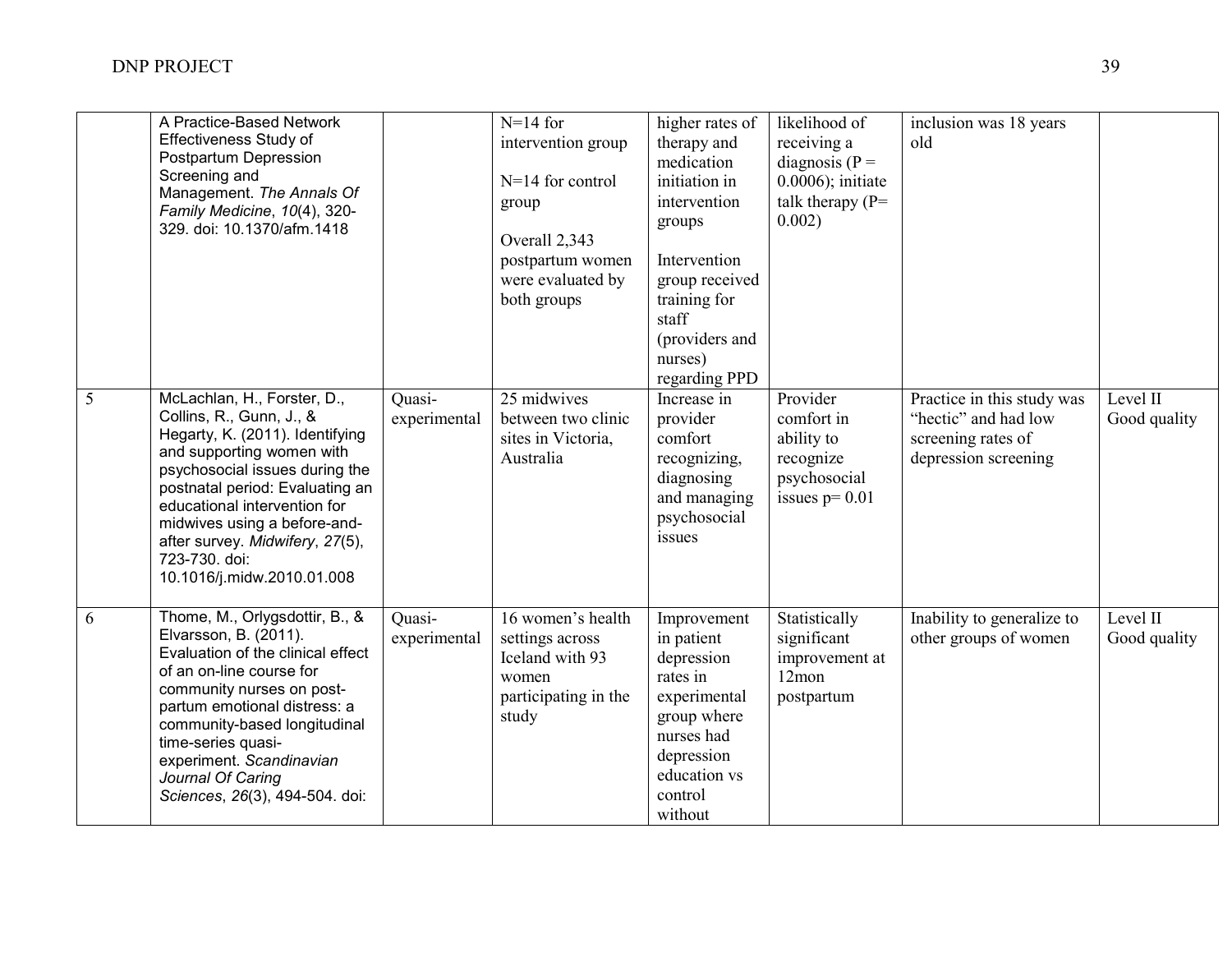|                | 10.1111/j.1471-<br>6712.2011.00954.x                                                                                                                                                                                                                                                                                                                           |                      |                                                                                             | additional<br>nursing<br>education                                                                            |                                                                                                                                |                                                                                   |                           |
|----------------|----------------------------------------------------------------------------------------------------------------------------------------------------------------------------------------------------------------------------------------------------------------------------------------------------------------------------------------------------------------|----------------------|---------------------------------------------------------------------------------------------|---------------------------------------------------------------------------------------------------------------|--------------------------------------------------------------------------------------------------------------------------------|-----------------------------------------------------------------------------------|---------------------------|
| $\overline{7}$ | Morrell, C., Slade, P., Warner,<br>R., Paley, G., Dixon, S., &<br>Walters, S. et al. (2009).<br>Clinical effectiveness of health<br>visitor training in<br>psychologically informed<br>approaches for depression in<br>postnatal women: pragmatic<br>cluster randomised trial in<br>primary care. BMJ, 338(jan15<br>2), a3045-a3045. doi:<br>10.1136/bmj.a3045 | <b>RCT</b>           | 101 women's health<br>care practices;<br>Intervention group<br>$n=2749$<br>Control $n=1335$ | Lowered rates<br>of PPD for<br>patients that<br>had health<br>visitors who<br>were trained<br>with PPD $s/sx$ | Lowered rates of<br>EPDS $>12$ at<br>6mon $(P=0.036)$<br>and 12mon<br>$(P=0.003)$ for<br>women in the<br>intervention<br>group | Uneven intervention vs<br>control groups                                          | Level I<br>High quality   |
| 8              | Legere, L. E., Wallace, K.,<br>Bowen, A., McQueen, K.,<br>Montgomery, P., & Evans, M.<br>(2017). Approaches to health-<br>care provider education and<br>professional development in<br>perinatal depression: a<br>systematic review. BMC<br>pregnancy and<br>childbirth, 17(1), 239.<br>https://doi.org/10.1186/s12884-<br>017-1431-4                         | Systematic<br>review | 12 studies reviewed                                                                         | Provider<br>education<br>improves<br>postpartum<br>depression<br>screening rates<br>and outcomes              | N/A                                                                                                                            | Only studies that fit the<br>question of the systematic<br>review were considered | Level III<br>Good quality |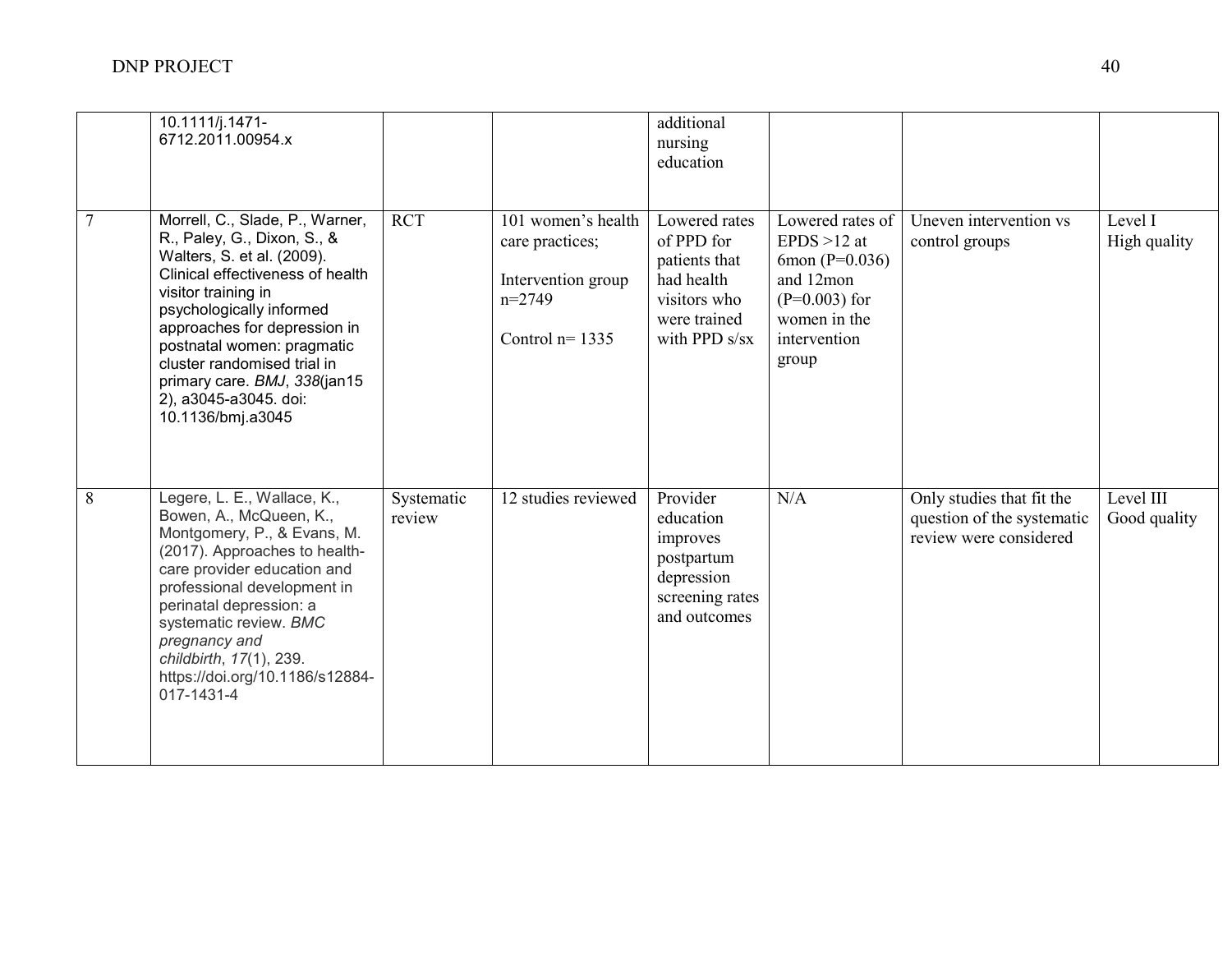| <b>Evidence Levels</b>                                                                                                                                       | uuuv<br><b>Quality Guide</b>                                                                                                                                                                   |
|--------------------------------------------------------------------------------------------------------------------------------------------------------------|------------------------------------------------------------------------------------------------------------------------------------------------------------------------------------------------|
| Level I-                                                                                                                                                     | A. High Quality: consistent,                                                                                                                                                                   |
| <b>Experimentation study</b><br>$\overline{\phantom{a}}$<br>Randomized controlled trial (RCT)<br>Systematic review of RCTs, with or<br>without meta-analysis | generalizable results; sufficient sample<br>size for study design; adequate<br>control; definitive conclusions;<br>consistent recommendations based on<br>comprehensive literature review that |
| Level II-                                                                                                                                                    | includes thorough reference to                                                                                                                                                                 |
| Quasi-experimental study<br>$\overline{\phantom{a}}$                                                                                                         | scientific evidence                                                                                                                                                                            |
| Systematic review of a combination of<br>RCTs and quasi-experimental studies<br>only, with or without meta-analysis                                          | B. Good quality: reasonably consistent<br>results; sufficient sample size for the<br>study design; some control, fairly                                                                        |
| Level III-                                                                                                                                                   | comprehensive literature review that                                                                                                                                                           |
| Non-experimental study<br>$\overline{\phantom{a}}$<br>Systematic review of a combination of<br>RCTs, quasi-experimental and non-                             | includes some reference to scientific<br>evidence                                                                                                                                              |
| experimental studies or non-<br>experimental studies only, with or<br>without meta-analysis<br>Qualitative study or systematic review                        | C. Low- quality or major flaws: little<br>evidence with inconsistent results;<br>insufficient sample size for the study<br>design; conclusions cannot be drawn                                 |
| with ot without a meta-synthesis                                                                                                                             |                                                                                                                                                                                                |
| Level IV-                                                                                                                                                    |                                                                                                                                                                                                |
| Opinion of respected authorities<br>and/or nationally recognized expert<br>committees/consensus panels based on<br>scientific evidence                       |                                                                                                                                                                                                |
| Level V-<br>Experiential and non-research<br>evidence                                                                                                        |                                                                                                                                                                                                |

<span id="page-41-0"></span>

| Appendix C: Johns Hopkins Nursing Evidence-Based Practice Evidence Level and Quality |
|--------------------------------------------------------------------------------------|
| Guide                                                                                |

( Dang & Dearholt, 2018)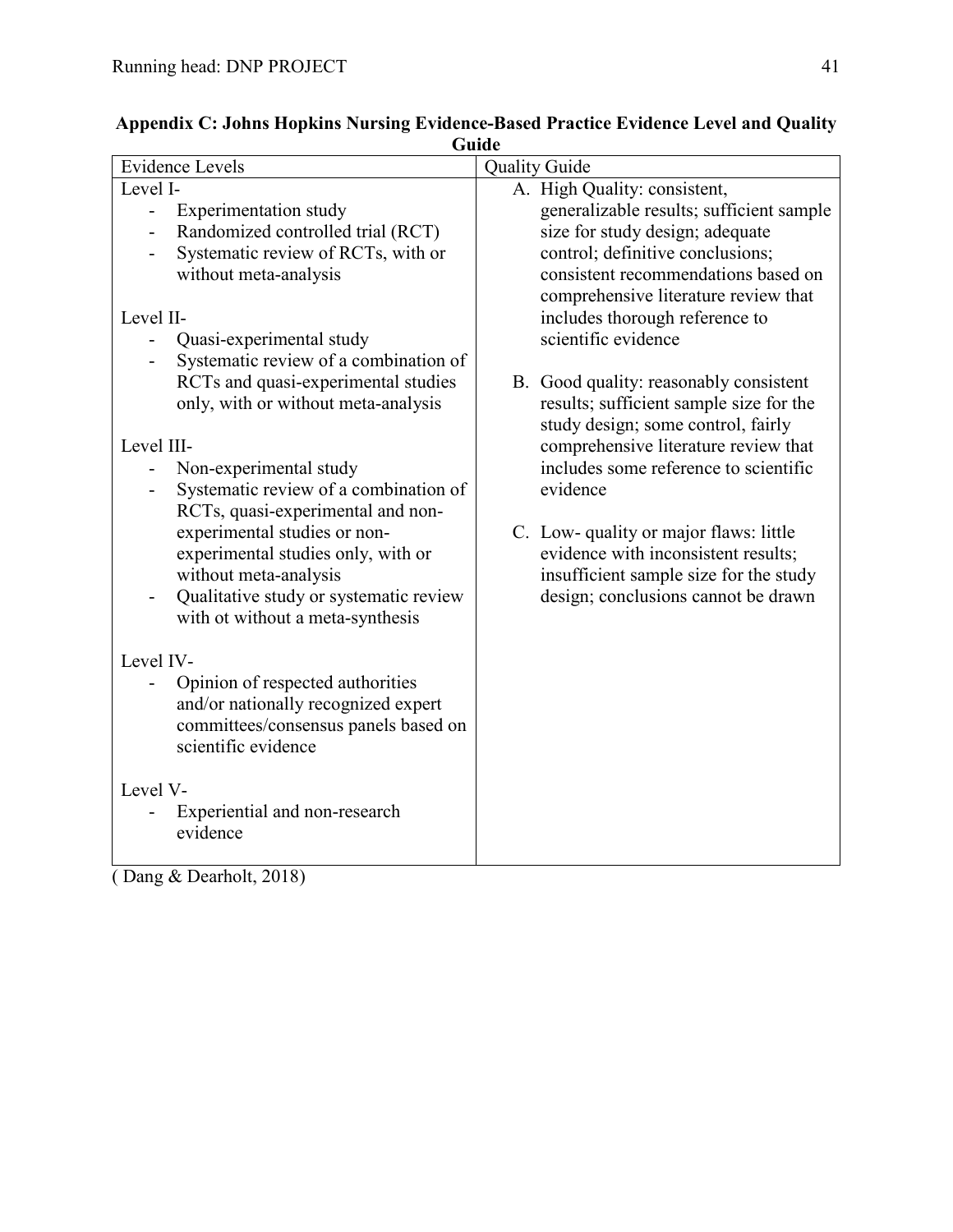# **Appendix D: Information for Participation in a Quality Improvement Project**

<span id="page-42-0"></span>**Title of Study**: Provider Education of Postpartum Depression **DNP Student Investigator**: Gina Tytula **DNP Project Faculty Advisor**: Dr. Karen Whitt

You are invited to participate in a quality improvement project under the direction of Gina Tytula (DNP student investigator) at telephone number (508) 368-3110 and Dr. Karen Whitt of the School of Nursing, George Washington University (GWU). Taking part in this research is entirely voluntary.

The purpose of this project is to improve patient care regarding postpartum depression by providing continuing education for obstetric providers. This education will enhance perceived knowledge, awareness and practice of screening for, diagnosing and managing postpartum depression.

**What are the reasons you might choose to volunteer for this project?** The education session will be provided online, at your convenience and will refresh your knowledge about screening, diagnosing, and managing Postpartum Depression (PPD).

# **What are the reasons you might not choose to volunteer for this project?**

It does require some attention and time commitment to attend the education session and complete the surveys.

If you choose to take part in this project, you will answer the presurvey, view the narrated PowerPoint learning module and answer the postsurvey. One month later, you will be asked to answer the post survey again to test for knowledge retention. The total amount of time you will spend in connection with this project is 30-40 minutes. The second postsurvey will take additional 10-15 minutes. You may refuse to answer any of the questions, and you may stop your participation in this project at any time.

# **Possible risks or discomforts you could experience during this project include:**

The risks for participating in this project are minimal and no more than encountered in daily life. The main risk would be confidentiality of your answers on the surveys. All survey answers will only be accessible to the investigator, Gina Tytula, and individual names and answers will be kept confidential. Results from the survey will only be reported in aggregated, anonymous form.

You will not benefit directly from your participation in the project. The benefits to science and humankind that might result from this study are: It may further support the need for PPD education for obstetric providers. PPD education may improve perceived knowledge, awareness and practice concerning PPD screening, diagnosis and management. Frontline providers, equipped with improved knowledge, may improve the care delivered to the at-risk postpartum patient population.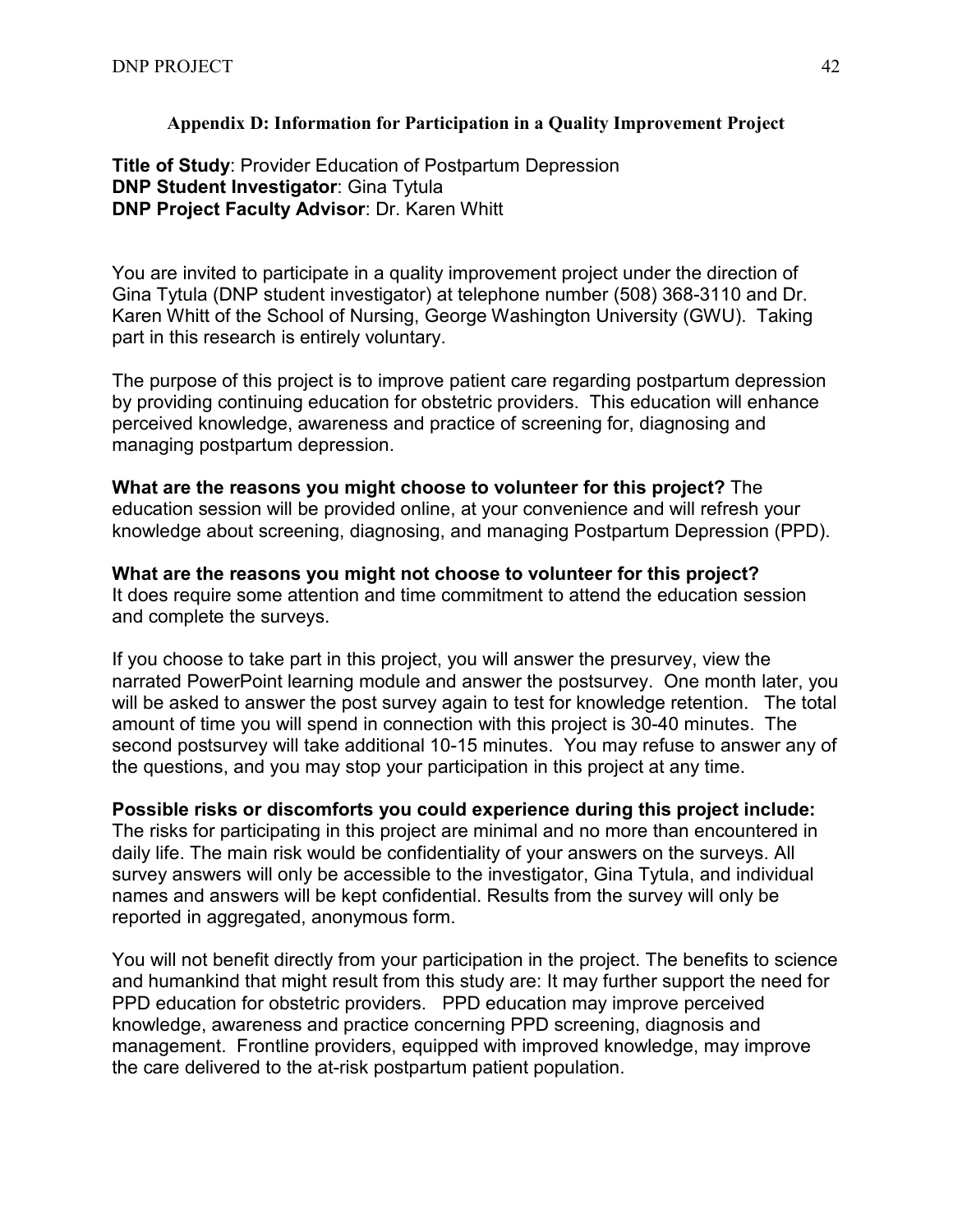Every effort will be made to keep your information confidential, however, this can not be guaranteed. You will be asked to include an anonymous number on the survey, but only the investigator, Gina Tytula, and you will have access to this information. If results of this research study are reported in journals or at scientific meetings, the people who participated in this project will not be named or identified.

The Office of Human Research of George Washington University, at telephone number (202) 994-2715, can provide further information about your rights as a research participant.

To ensure anonymity your signature is not required. Your willingness to participate in this project is implied if you proceed with completing the surveys. \*Please keep a copy of this document in case you want to read it again.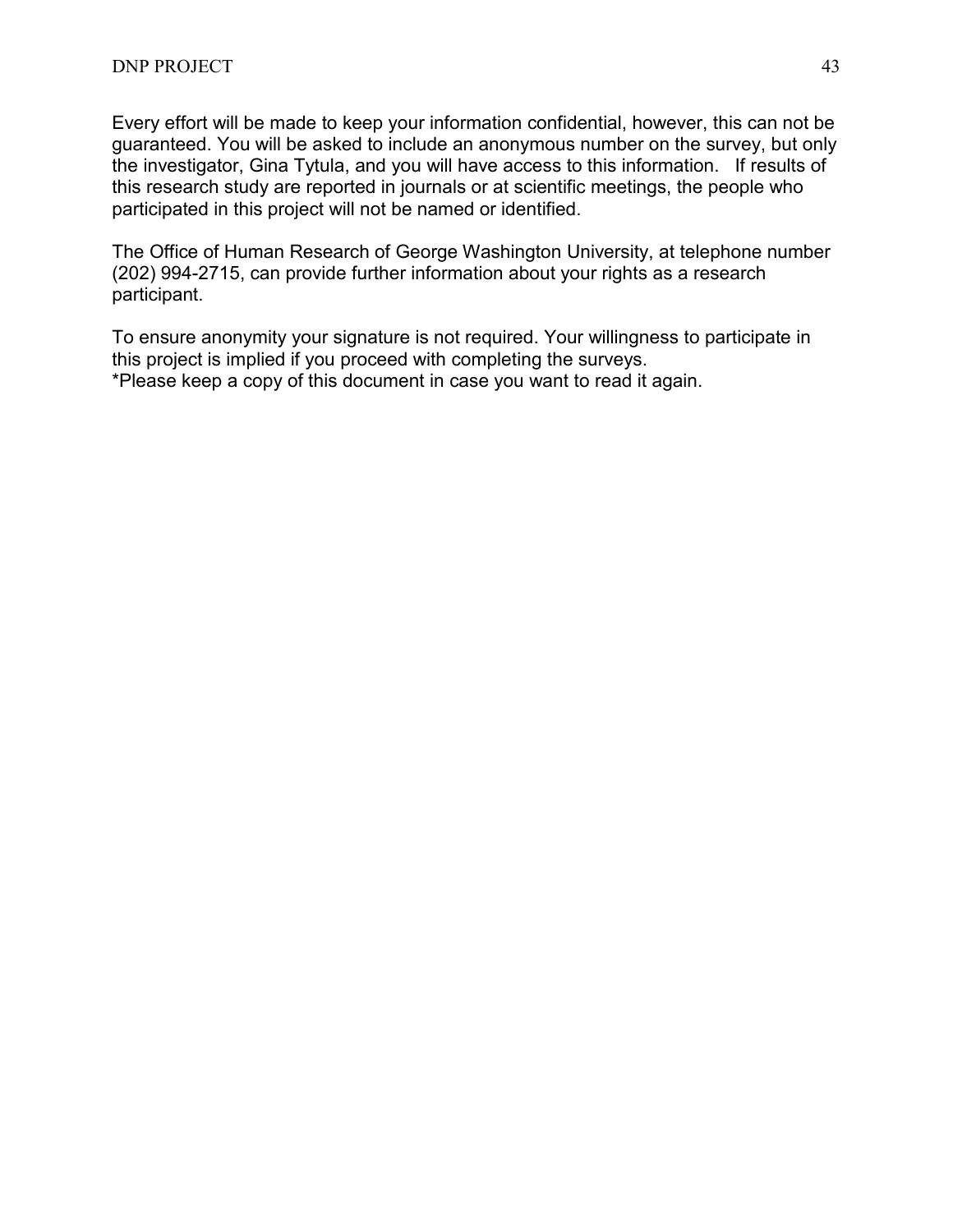# **Appendix E: AHRQ ACA PPD Screening Clinical Provider Questionnaire**

# <span id="page-44-0"></span>ACA PPD Screening Clinical Provider Questionnaire

|                                                                                                                                                                                            | Yes | N <sub>o</sub> |
|--------------------------------------------------------------------------------------------------------------------------------------------------------------------------------------------|-----|----------------|
| Do you routinely screen for postpartum depression on all of your patients?                                                                                                                 |     |                |
| As a women's health care provider, are you aware of the Affordable Care<br>Act (ACA) preventative services available for PPD during the prenatal<br>period?                                |     |                |
| As a women's health care provider, are you aware of your role in the<br>provision of the ACA preventative perinatal PPD services during the<br>prenatal period?                            |     |                |
| Does the organization have established mental health care providers to<br>accommodate referrals?                                                                                           |     |                |
| Do you follow up with the patient to confirm that she has seen the mental<br>health care provider?<br>$\sqrt{1}$ $\sqrt{1}$ $\sqrt{1}$ $\sqrt{1}$<br>1 <sub>n</sub><br>$1 \cap 1$ , $0.17$ |     |                |

(Agency for Healthcare and Research Quality, 2015)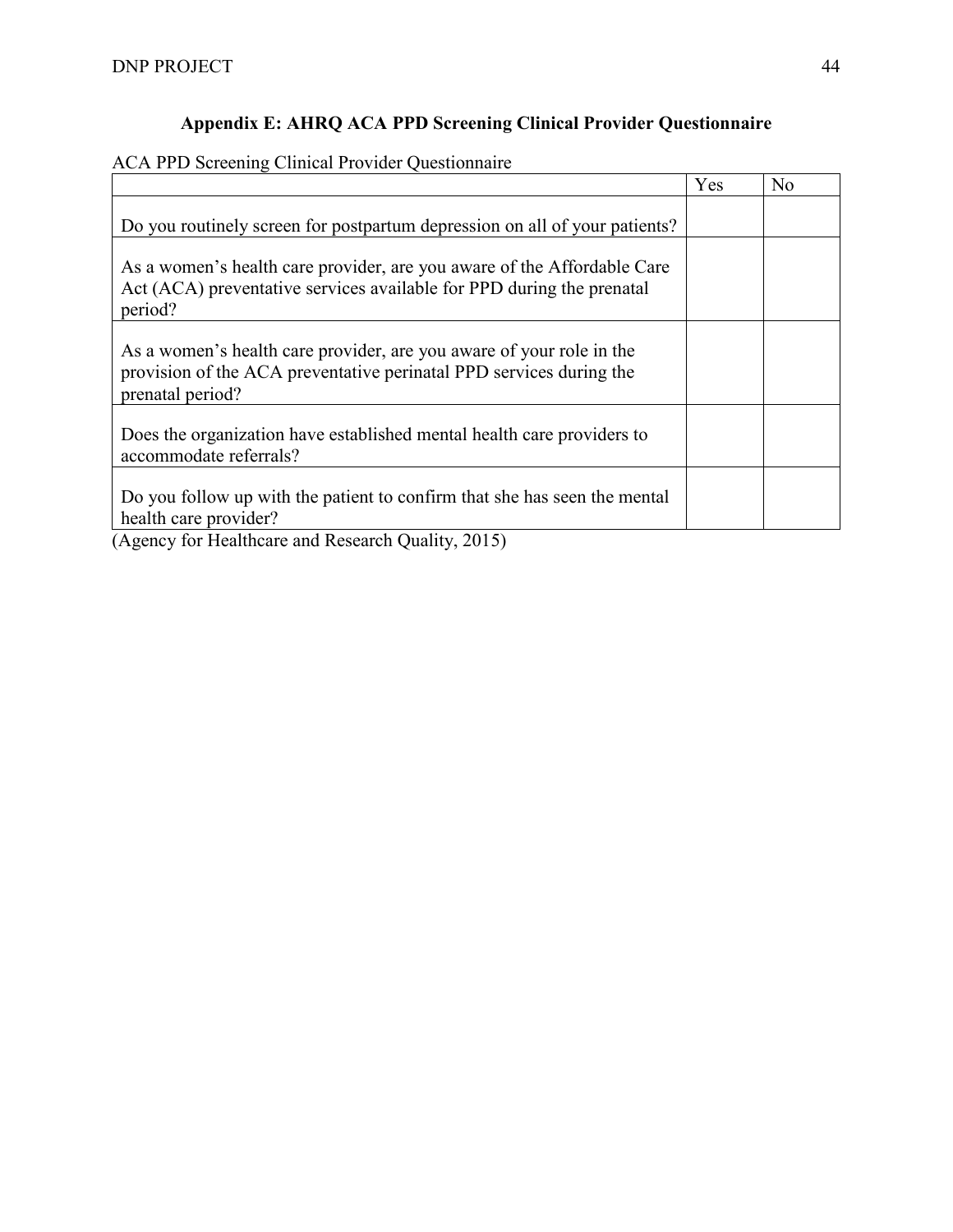| and 5 being very knowledgeable:                                                             | Not<br>Knowledgeable | Slightly<br>Knowledgeable | Somewhat<br>Knowledgeable | Moderately<br>Knowledgeable | Very<br>Knowledgeable |
|---------------------------------------------------------------------------------------------|----------------------|---------------------------|---------------------------|-----------------------------|-----------------------|
| Postpartum<br>depression<br>symptoms                                                        | 1                    | $\overline{2}$            | $\mathfrak{Z}$            | $\overline{4}$              | 5                     |
| Criteria for<br>diagnosis of<br>postpartum<br>depression                                    | 1                    | $\overline{2}$            | 3                         | $\overline{4}$              | 5                     |
| Management of<br>postpartum<br>depression                                                   | 1                    | $\overline{2}$            | 3                         | $\overline{4}$              | 5                     |
| Accurate scoring<br>the Edinburgh<br>Postnatal<br><b>Depression Scale</b><br>screening tool | 1                    | $\overline{2}$            | 3                         | $\overline{4}$              | 5                     |
| Making a referral<br>to a behavioral<br>health specialist<br>for postpartum<br>depression.  | 1                    | $\overline{2}$            | 3                         | $\overline{4}$              | 5                     |
| Prescribing<br>medications for<br>postpartum<br>depression                                  | $\mathbf{1}$         | $\overline{2}$            | 3                         | $\overline{4}$              | 5                     |

# **Appendix F: Provider Self-Assessment on Perceived Knowledge of PPD**

<span id="page-45-0"></span>Please rate your knowledge of the following on a scale of 1-5 with 1 being not knowledgeable and 5 being very knowledgeable: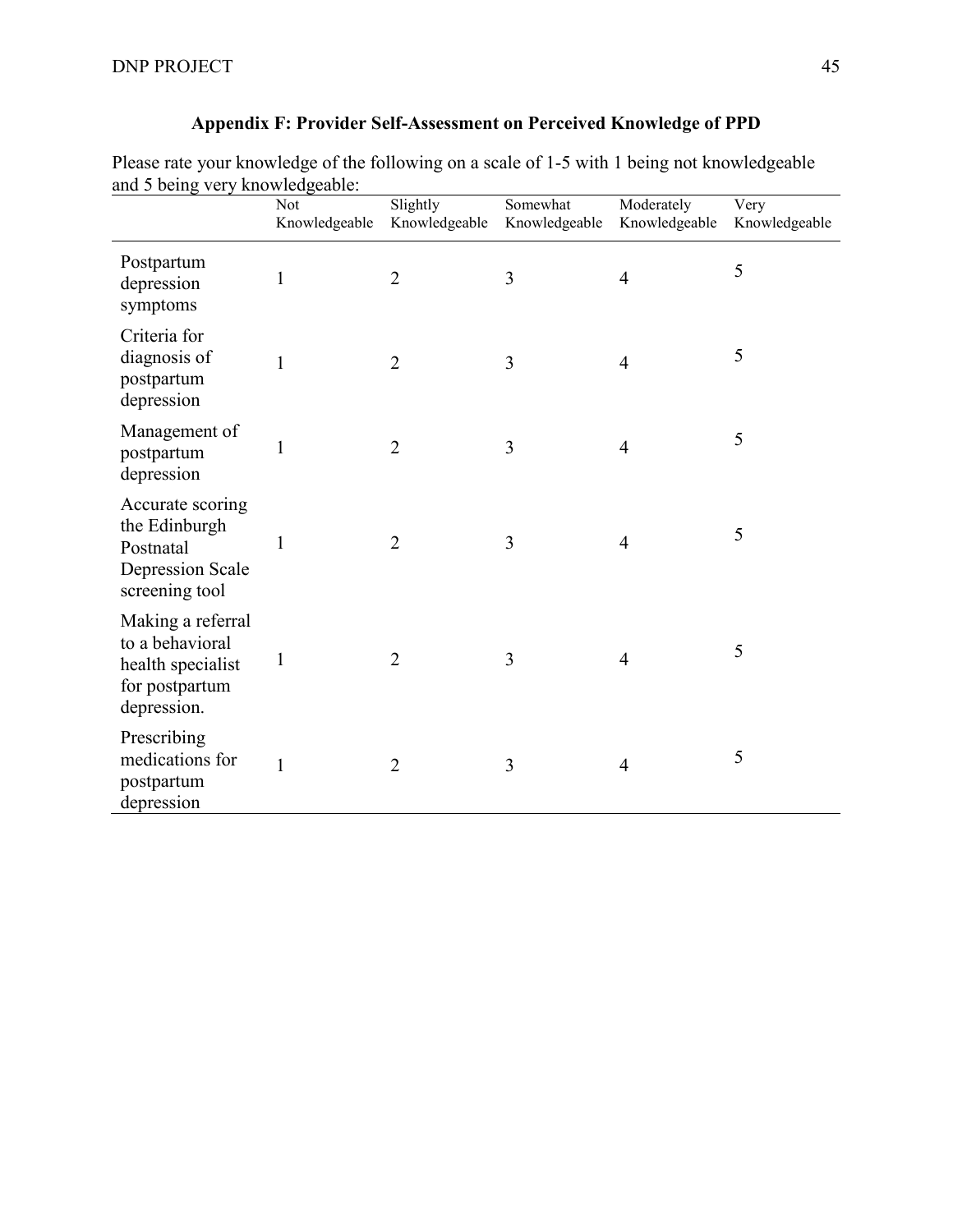<span id="page-46-0"></span>

# **Appendix G: Project Timeline Gantt Chart**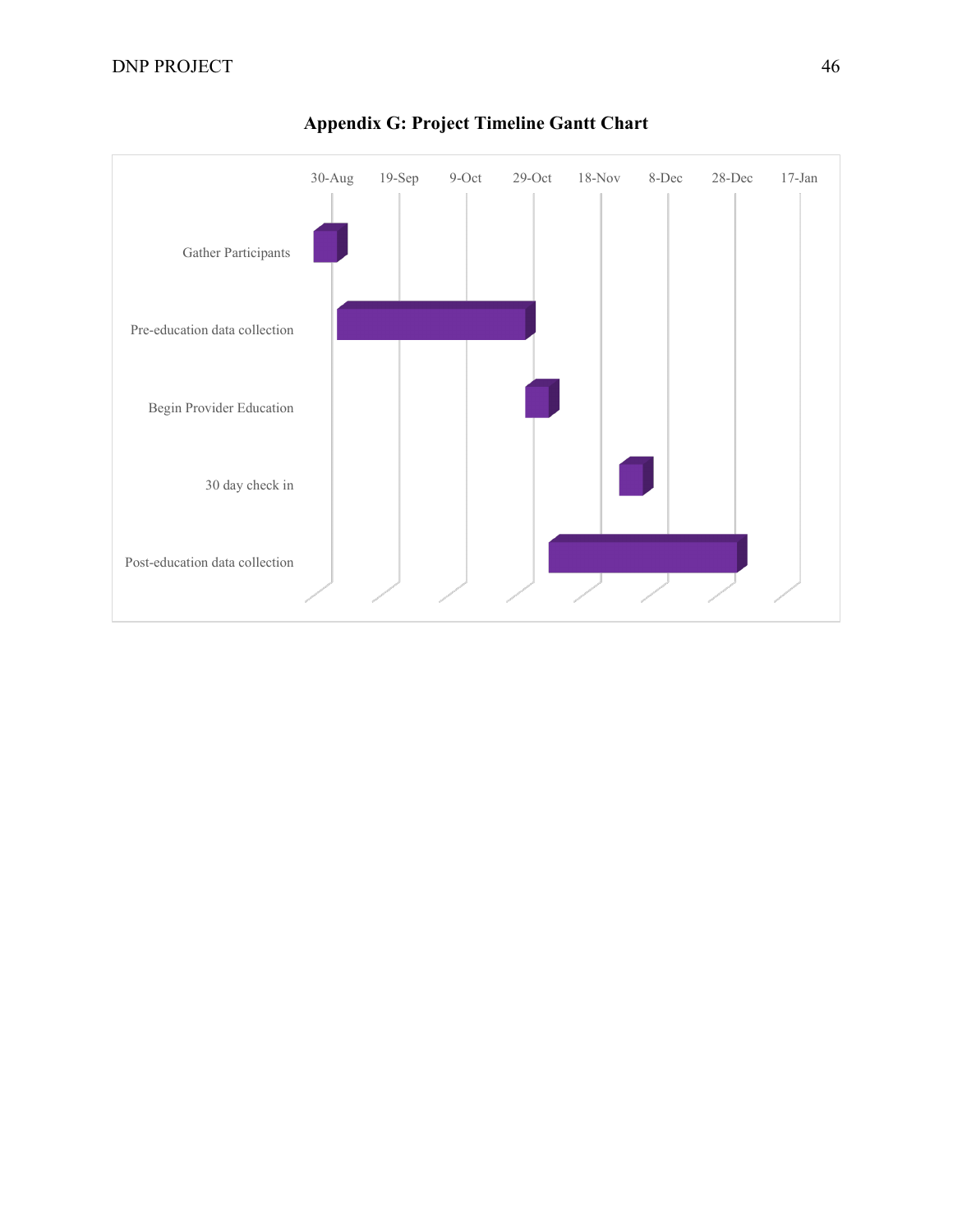# **Appendix H: Outcome Measurement Tables**

<span id="page-47-0"></span>Table 2- AIM #1**:** Develop and implement a postpartum depression education program that will be completed by obstetrical providers

| <b>Measure</b>                                                                                                | <b>Measure</b><br>$Type*$                                                  | Data<br><b>Source</b> | <b>Sampling</b><br><b>Method</b> | <b>Timing/Frequency</b>           |  |  |
|---------------------------------------------------------------------------------------------------------------|----------------------------------------------------------------------------|-----------------------|----------------------------------|-----------------------------------|--|--|
| Was a PPD education<br>program developed,<br>implemented and was it<br>completed by obstetrical<br>providers? | Structure                                                                  | Observation           | Observation                      | One time at beginning<br>of study |  |  |
| <b>Standard Measure?**</b>                                                                                    | N <sub>o</sub>                                                             |                       |                                  |                                   |  |  |
| <b>Numerator</b>                                                                                              | # of providers who complete the education program                          |                       |                                  |                                   |  |  |
| Denominator or<br>Population***                                                                               | All providers in the practice invited to complete the education<br>program |                       |                                  |                                   |  |  |
| <b>Exclusions</b>                                                                                             | N/A                                                                        |                       |                                  |                                   |  |  |
| Calculation/Statistic(s)                                                                                      | Percentage of providers who complete the education program                 |                       |                                  |                                   |  |  |
| Goal/Benchmark                                                                                                | At least 80% of providers complete education program                       |                       |                                  |                                   |  |  |

| <b>Data</b>     | Variable    | <b>Definition</b> | Data Type* | <b>Data Values</b> | <b>Restrictions/</b> |
|-----------------|-------------|-------------------|------------|--------------------|----------------------|
| <b>Elements</b> | <b>Name</b> |                   |            | & Coding           | <b>Validation</b>    |
| <b>PPD</b>      | eduComplete | Number of         | Continuous | Actual             | N/A                  |
| education       |             | obstetrical       |            | numeric            |                      |
| program         |             | providers who     |            | value              |                      |
| completed       |             | completed the     |            |                    |                      |
|                 |             | education program |            |                    |                      |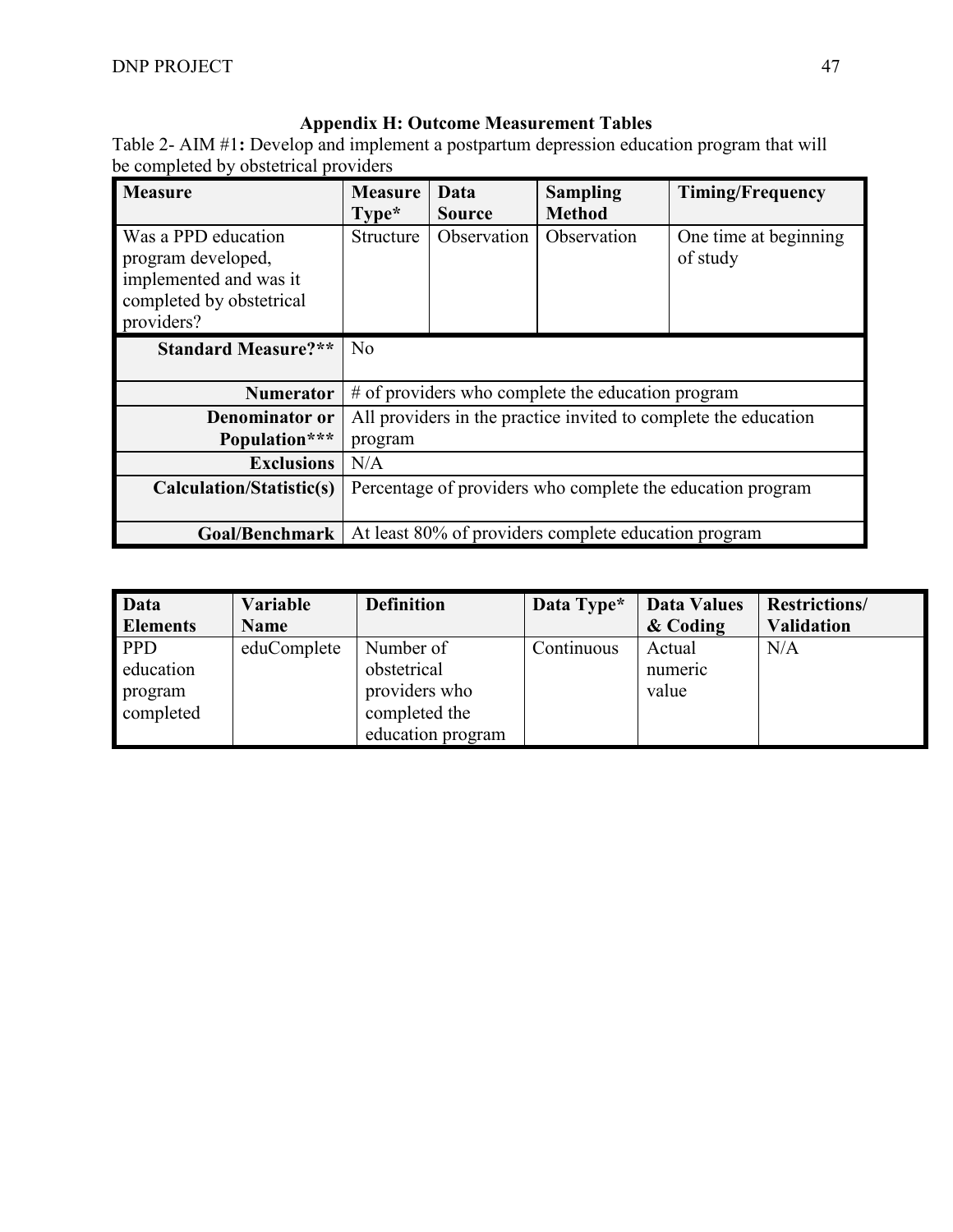| $\alpha$ and $\alpha$ is the servering, and the management. |                                                |                    |                                                               |                         |
|-------------------------------------------------------------|------------------------------------------------|--------------------|---------------------------------------------------------------|-------------------------|
| <b>Measure</b>                                              | Measure Type*                                  | <b>Data Source</b> | <b>Sampling</b>                                               | <b>Timing/Frequency</b> |
|                                                             |                                                |                    | <b>Method</b>                                                 |                         |
| Provider awareness and                                      | Outcome                                        | Provider           | All providers in                                              | Pre and post survey     |
| practice of ACA PPD                                         |                                                | Survey             | education                                                     | immediately             |
| Screening Clinical                                          |                                                |                    | program                                                       | preceding and after     |
|                                                             |                                                |                    |                                                               |                         |
| Practice Questionnaire                                      |                                                |                    |                                                               | the education           |
| <b>Standard Measure?**</b>                                  | N <sub>o</sub>                                 |                    |                                                               |                         |
| <b>Numerator</b>                                            | N/A                                            |                    |                                                               |                         |
| Denominator or                                              | N/A                                            |                    |                                                               |                         |
| Population***                                               |                                                |                    |                                                               |                         |
| <b>Exclusions</b>                                           |                                                |                    | Providers who are not enrolled in education program           |                         |
| Calculation/Statistic(s)                                    |                                                |                    | Chi-square to compare pre and post answers and survey ratings |                         |
| <b>Goal/Benchmark</b>                                       | Significantly improved post-assessment ratings |                    |                                                               |                         |

Table 3- AIM #2: Improve obstetrical providers' perceived knowledge, practice and awareness related to PPD screening, diagnosis and management.

| <b>Data Elements</b>     | <b>Variable Name</b> | <b>Definition</b>                                                                                                                                                                   | Data Type*  | Data<br>Values &<br>Coding | <b>Restrictions/</b><br><b>Validation</b> |
|--------------------------|----------------------|-------------------------------------------------------------------------------------------------------------------------------------------------------------------------------------|-------------|----------------------------|-------------------------------------------|
| Screening                | screening            | Do you<br>routinely screen<br>for postpartum<br>depression on<br>all of your<br>patients?                                                                                           | Categorical | 1, Yes<br>2, No            | Required                                  |
| Preventative<br>services | PPD prevent          | As a women's<br>health care<br>provider, are<br>you aware of<br>the Affordable<br>Care Act (ACA)<br>preventative<br>services<br>available for<br>PPD during the<br>prenatal period? | Categorical | 1, Yes<br>2, No            | Required                                  |
| Provider role            | PPD role             | As a women's<br>health care<br>provider, are<br>you aware of<br>your role in the<br>provision of the                                                                                | Categorical | 1, Yes<br>2, No            | Required                                  |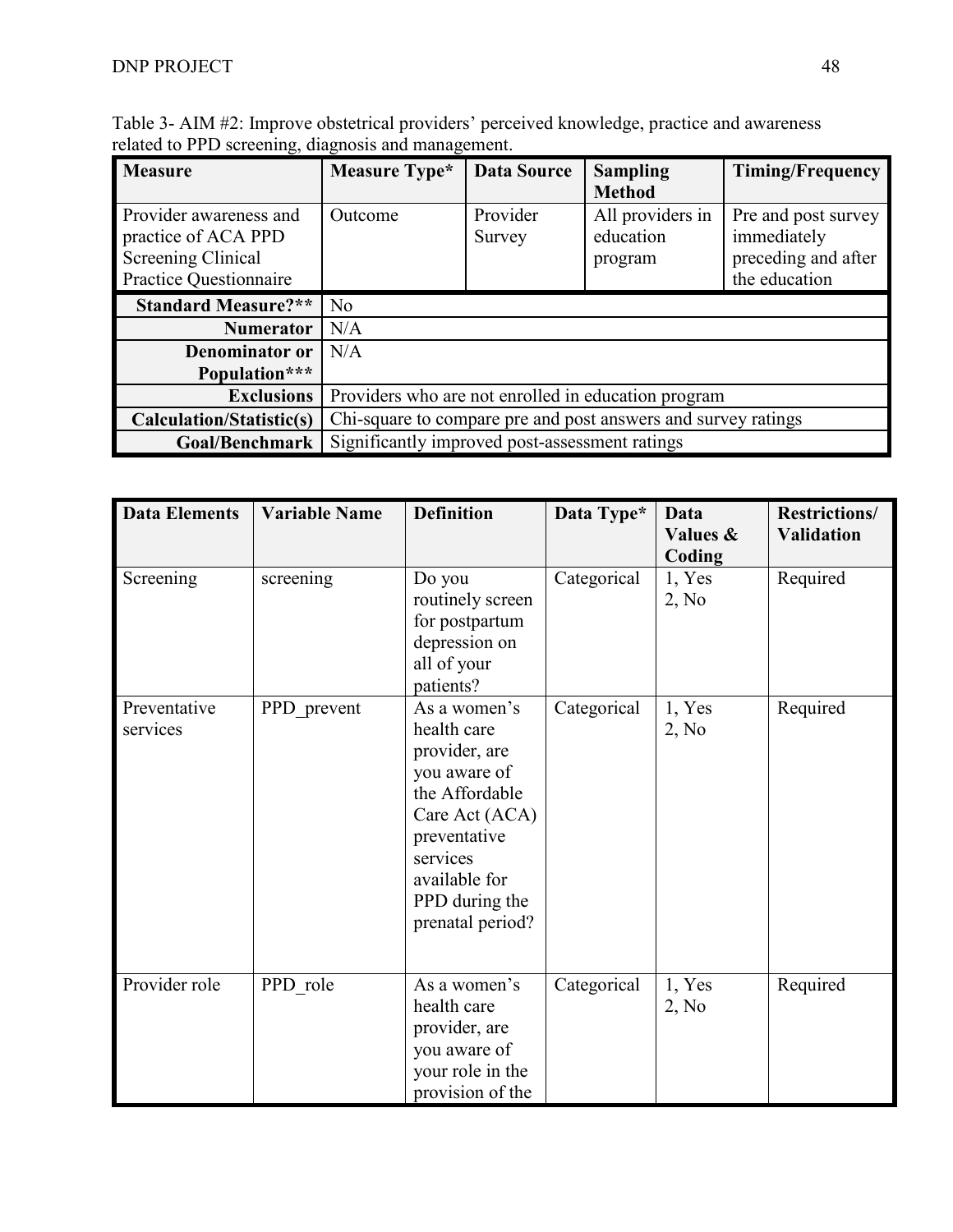|           |               | <b>ACA</b><br>preventative<br>perinatal PPD<br>services during<br>the prenatal<br>period?                         |             |                 |          |
|-----------|---------------|-------------------------------------------------------------------------------------------------------------------|-------------|-----------------|----------|
| Referrals | PPD referrals | Does the<br>organization<br>have established<br>mental health<br>care providers<br>to accommodate<br>referrals?   | Categorical | 1, Yes<br>2, No | Required |
| Follow up | PPD followup  | Do you follow<br>up with the<br>patient to<br>confirm that she<br>has seen the<br>mental health<br>care provider? | Categorical | 1, Yes<br>2, No | Required |

| <b>Measure</b>                                                                                                  | Measure Type*                                       | <b>Data Source</b> | <b>Sampling</b><br><b>Method</b>         | <b>Timing/Frequency</b>                                                    |  |
|-----------------------------------------------------------------------------------------------------------------|-----------------------------------------------------|--------------------|------------------------------------------|----------------------------------------------------------------------------|--|
| Provider self-assessment<br>of perceived knowledge<br>regarding symptoms,<br>diagnosis and<br>management of PPD | Outcome                                             | Provider<br>Survey | All providers in<br>education<br>program | Pre and post survey<br>immediately<br>preceding and after<br>the education |  |
| <b>Standard Measure?**</b>                                                                                      | N <sub>0</sub>                                      |                    |                                          |                                                                            |  |
| <b>Numerator</b>                                                                                                | N/A                                                 |                    |                                          |                                                                            |  |
| Denominator or                                                                                                  | N/A                                                 |                    |                                          |                                                                            |  |
| Population***                                                                                                   |                                                     |                    |                                          |                                                                            |  |
| <b>Exclusions</b>                                                                                               | Providers who are not enrolled in education program |                    |                                          |                                                                            |  |
| <b>Calculation/Statistic(s)</b>                                                                                 | Mean                                                |                    |                                          |                                                                            |  |
| <b>Goal/Benchmark</b>                                                                                           | 4 (5 point scale)                                   |                    |                                          |                                                                            |  |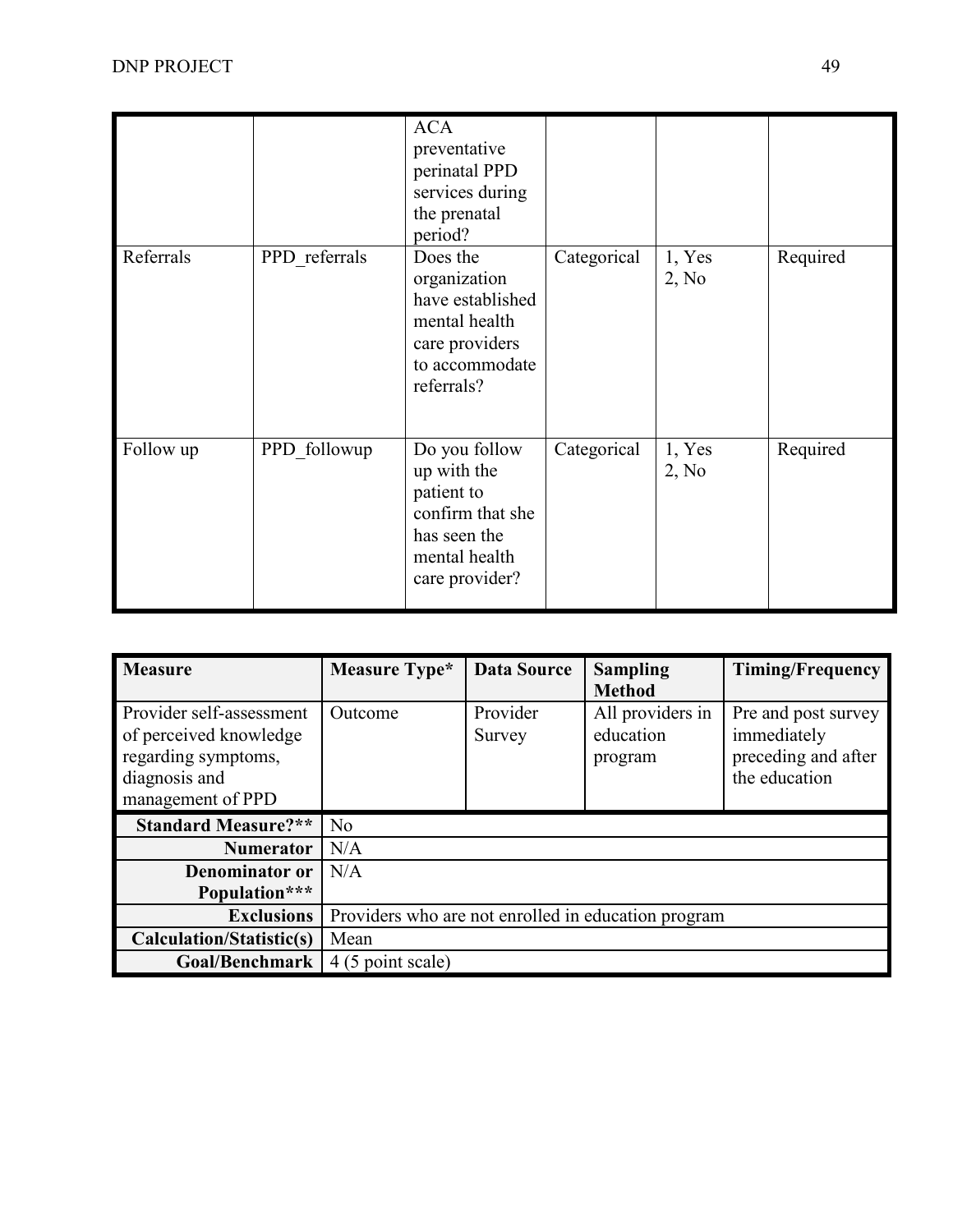| <b>Data</b>              | Variable     | <b>Definition</b>                                                                                                                 | Data        | Data Values &                                                                                                                                             | <b>Restrictions/</b> |
|--------------------------|--------------|-----------------------------------------------------------------------------------------------------------------------------------|-------------|-----------------------------------------------------------------------------------------------------------------------------------------------------------|----------------------|
| <b>Elements</b>          | <b>Name</b>  |                                                                                                                                   | Type*       | Coding                                                                                                                                                    | <b>Validation</b>    |
| <b>PPD</b><br>Symptoms   | PPD symp     | Please rate your<br>knowledge of PPD<br>symptoms                                                                                  | Categorical | 1, Not<br>Knowledgeable;<br>2, Slightly<br>Knowledgeable;<br>3, Somewhat<br>Knowledgeable;<br>4, Moderately<br>Knowledgeable;<br>5, Very<br>Knowledgeable | Required             |
| <b>PPD</b><br>Diagnosis  | PPD diag     | Please rate your<br>knowledge of<br>criteria for<br>diagnosis of PPD                                                              | Categorical | 1, Not<br>Knowledgeable;<br>2, Slightly<br>Knowledgeable;<br>3, Somewhat<br>Knowledgeable;<br>4, Moderately<br>Knowledgeable;<br>5, Very<br>Knowledgeable | Required             |
| <b>PPD</b><br>Management | PPD manage   | Please rate your<br>knowledge of<br>management for<br><b>PPD</b>                                                                  | Categorical | 1, Not<br>Knowledgeable;<br>2, Slightly<br>Knowledgeable;<br>3, Somewhat<br>Knowledgeable;<br>4, Moderately<br>Knowledgeable;<br>5, Very<br>Knowledgeable | Required             |
| <b>EPDS</b>              | <b>EPDS</b>  | Please rate your<br>knowledge of<br>accurately scoring<br>the Edinburgh<br>Postnatal<br><b>Depression Scale</b><br>screening tool | Categorical | 1, Not<br>Knowledgeable;<br>2, Slightly<br>Knowledgeable;<br>3, Somewhat<br>Knowledgeable;<br>4, Moderately<br>Knowledgeable;<br>5, Very<br>Knowledgeable | Required             |
| Referral                 | PPD referral | Please rate your<br>knowledge of                                                                                                  | Categorical | 1, Not<br>Knowledgeable;                                                                                                                                  | Required             |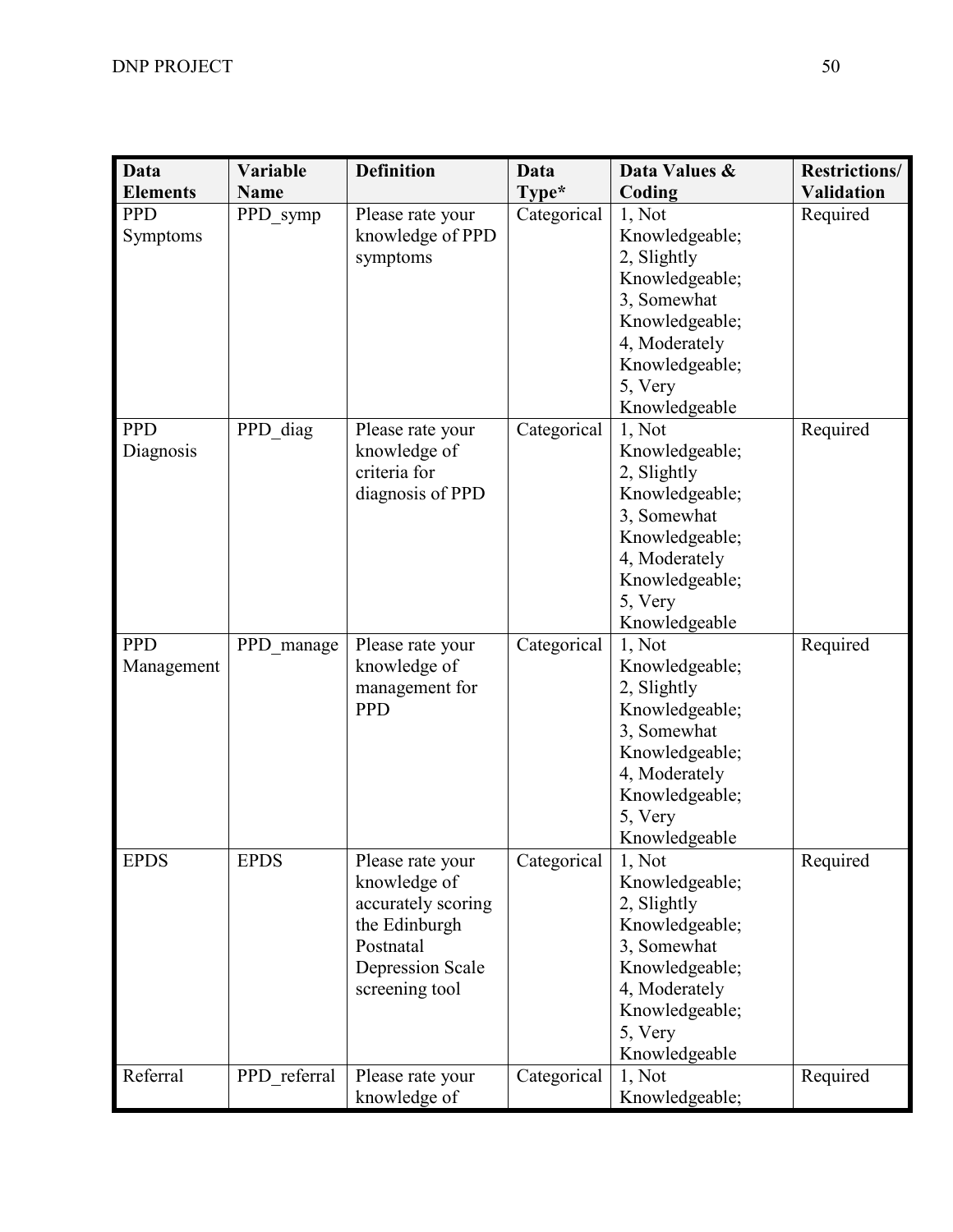|                                        |          | making a referral<br>to a behavioral<br>health specialist<br>for postpartum<br>depression.     |             | 2, Slightly<br>Knowledgeable;<br>3, Somewhat<br>Knowledgeable;<br>4, Moderately<br>Knowledgeable;<br>5, Very<br>Knowledgeable                             |          |
|----------------------------------------|----------|------------------------------------------------------------------------------------------------|-------------|-----------------------------------------------------------------------------------------------------------------------------------------------------------|----------|
| <b>PPD</b><br>Medication<br>Initiation | PPD meds | Please rate your<br>knowledge of<br>prescribing<br>medications for<br>postpartum<br>depression | Categorical | 1, Not<br>Knowledgeable;<br>2, Slightly<br>Knowledgeable;<br>3, Somewhat<br>Knowledgeable;<br>4, Moderately<br>Knowledgeable;<br>5, Very<br>Knowledgeable | Required |

Table 4- AIM #3: Increase PPD screening rates with Edinburgh Postnatal Depression Scale screening tool at two-week and six-week postpartum visits after implementation of the education program.

| <b>Measure</b>                  | Measure Type*                                 | <b>Data Source</b> | <b>Sampling</b>                                             | <b>Timing/Frequency</b> |  |
|---------------------------------|-----------------------------------------------|--------------------|-------------------------------------------------------------|-------------------------|--|
|                                 |                                               |                    | <b>Method</b>                                               |                         |  |
| Number of EPDS                  | Process                                       | <b>EHR</b>         | Observation                                                 | Prior to and after      |  |
| screenings administered         |                                               |                    |                                                             | implementation of       |  |
| to postpartum patients          |                                               |                    |                                                             | education program       |  |
| <b>Standard Measure?**</b>      | N <sub>o</sub>                                |                    |                                                             |                         |  |
| <b>Numerator</b>                | Patients administered the EDPS at their visit |                    |                                                             |                         |  |
| Denominator or                  |                                               |                    | All patients present for two and six week postpartum visits |                         |  |
| Population***                   |                                               |                    |                                                             |                         |  |
| <b>Exclusions</b>               | Patients past 6 weeks postpartum              |                    |                                                             |                         |  |
| <b>Calculation/Statistic(s)</b> | Percentage of patients                        |                    |                                                             |                         |  |
| <b>Goal/Benchmark</b>           | 100% of patients seen will be screened        |                    |                                                             |                         |  |

| Data            | <b>Variable</b> | <b>Definition</b> | Data Type*  | Data Values    | <b>Restrictions/</b> |
|-----------------|-----------------|-------------------|-------------|----------------|----------------------|
| <b>Elements</b> | <b>Name</b>     |                   |             | & Coding       | <b>Validation</b>    |
| Weeks PP        | weeks pp        | How many weeks    | Categorical | 1, two weeks;  | N/A                  |
|                 |                 | postpartum?       |             | 2, 6 weeks; 3, |                      |
|                 |                 |                   |             | other          |                      |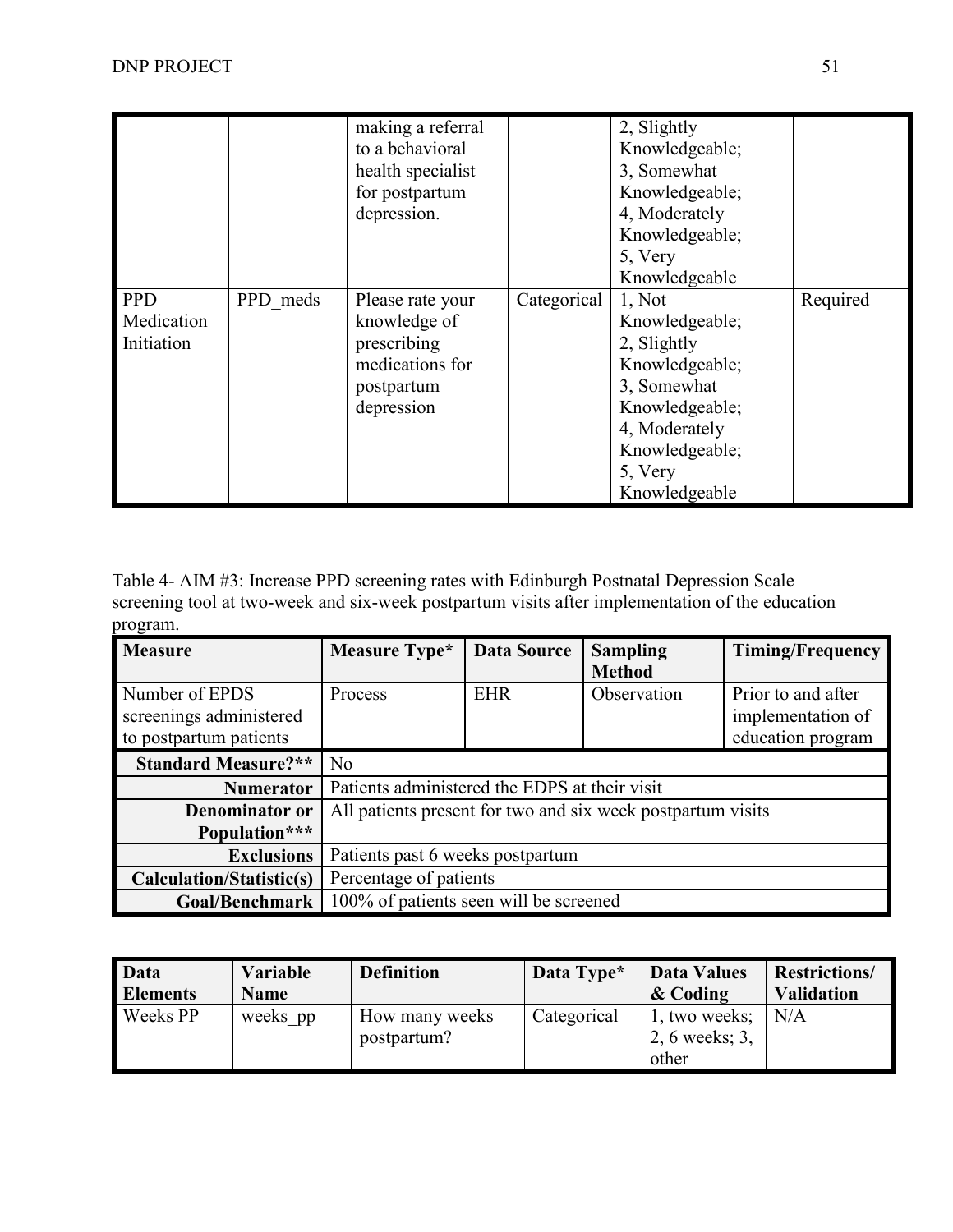| <b>EDPS</b> given |          | EDPS admin   Was the EPDS | Dichotomous | $\vert$ 1, Yes; | N/A |
|-------------------|----------|---------------------------|-------------|-----------------|-----|
|                   |          | administered and          |             | 2, No           |     |
|                   |          | completed?                |             |                 |     |
| Provider          | prov rev | Did the provider          | Dichotomous | 1, Yes;         | N/A |
| review            |          | note that the EPDS        |             | 2, No           |     |
|                   |          | score was reviewed        |             |                 |     |
|                   |          | with the patient?         |             |                 |     |

Table 5- AIM #4: Increase PPD diagnosis among patients in practice after the implementation of the education program.

| <b>Measure</b>             | Measure Type*                         | <b>Data Source</b> | <b>Sampling</b>                                                    | <b>Timing/Frequency</b> |
|----------------------------|---------------------------------------|--------------------|--------------------------------------------------------------------|-------------------------|
|                            |                                       |                    | <b>Method</b>                                                      |                         |
| Number of PPD              | Outcome                               | <b>EHR</b>         | Observation                                                        | Prior to and after      |
| diagnoses during two-      |                                       |                    |                                                                    | the education           |
| week and six-week          |                                       |                    |                                                                    | program at              |
| postpartum visits          |                                       |                    |                                                                    | postpartum visits       |
| <b>Standard Measure?**</b> | N <sub>o</sub>                        |                    |                                                                    |                         |
| <b>Numerator</b>           | Number of patients diagnosed with PPD |                    |                                                                    |                         |
| <b>Denominator or</b>      |                                       |                    | All patients screened at two and six week postpartum visits        |                         |
| Population***              |                                       |                    |                                                                    |                         |
| <b>Exclusions</b>          | N/A                                   |                    |                                                                    |                         |
| Calculation/Statistic(s)   | Percentage                            |                    |                                                                    |                         |
| Goal/Benchmark             |                                       |                    | Increased rate of PPD diagnoses compared to pre-intervention rates |                         |

| <b>Data</b>     | Variable    | <b>Definition</b> | Data Type*  | <b>Data Values</b> | <b>Restrictions/</b> |
|-----------------|-------------|-------------------|-------------|--------------------|----------------------|
| <b>Elements</b> | <b>Name</b> |                   |             | & Coding           | <b>Validation</b>    |
| PPD diagnosis   | PPD diag    | Was PPD           | Dichotomous | 1, Yes;            | Required             |
|                 |             | diagnosed?        |             | 2, No              |                      |
| Weeks PP        | week pp     | How many weeks    | Categorical | 1, two weeks;      | Required             |
|                 |             | postpartum?       |             | 2, 6 weeks; 3,     |                      |
|                 |             |                   |             | other              |                      |

Table #6- AIM #5: Improve the management (specialty referrals, medication initiation and follow-up appointments) of PPD in postpartum patients following the implementation of the education program

| <b>Measure</b>             | <b>Measure Type*</b> | Data Source   Sampling |               | <b>Timing/Frequency</b> |
|----------------------------|----------------------|------------------------|---------------|-------------------------|
|                            |                      |                        | <b>Method</b> |                         |
| Number of PPD              | Outcome              | <b>EHR</b>             | Observation   | Prior to and after      |
| referrals, medication      |                      |                        |               | the education           |
| initiations, and follow-up |                      |                        |               |                         |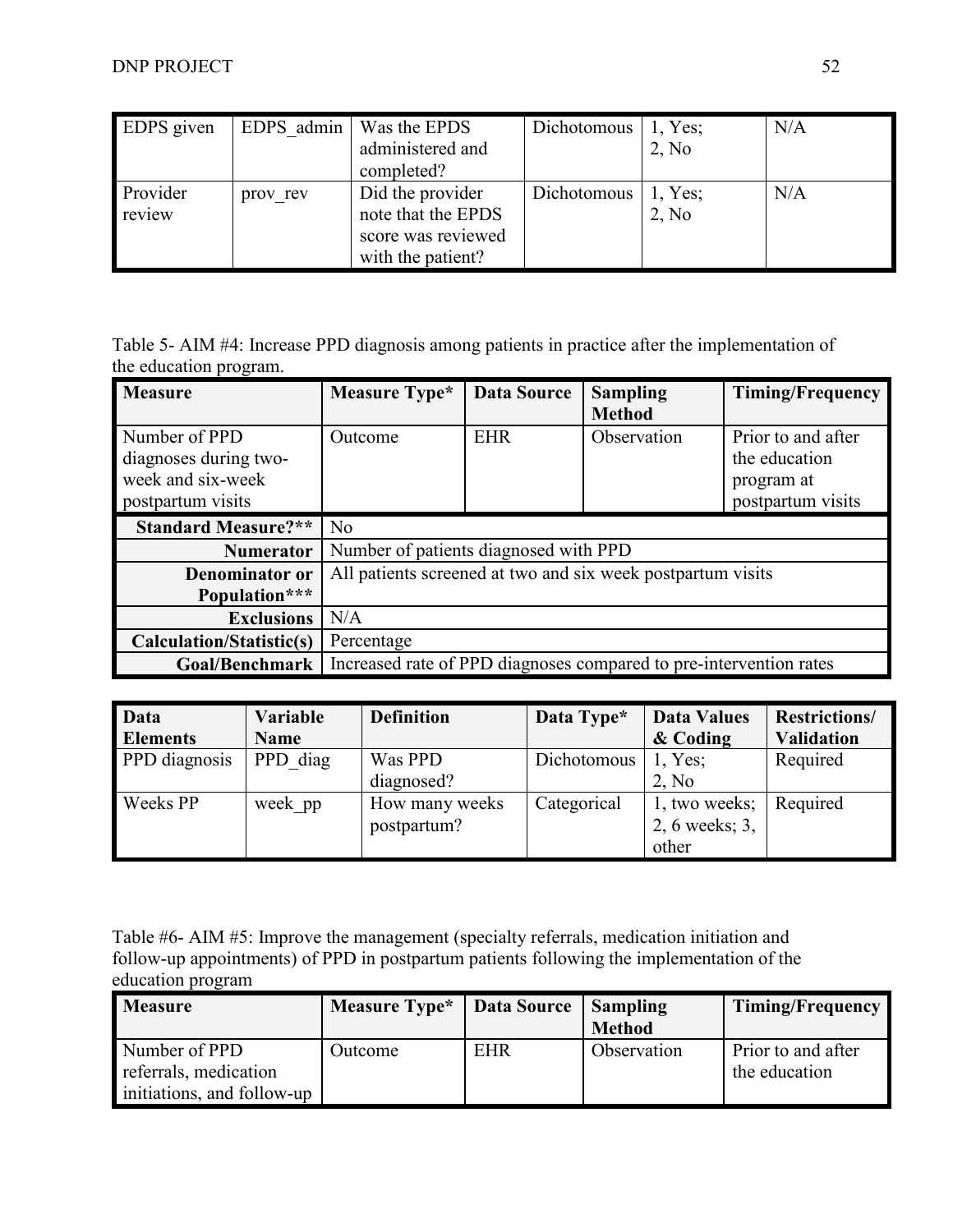| appointments during<br>two-week and six-week<br>postpartum visits |                                                                      |                                                                         |  | program at<br>postpartum visits |  |  |  |  |
|-------------------------------------------------------------------|----------------------------------------------------------------------|-------------------------------------------------------------------------|--|---------------------------------|--|--|--|--|
| <b>Standard Measure?**</b>                                        | N <sub>o</sub>                                                       |                                                                         |  |                                 |  |  |  |  |
| <b>Numerator</b>                                                  |                                                                      | Number of patients with medication initiated, follow-up appointment, or |  |                                 |  |  |  |  |
|                                                                   |                                                                      | referral to specialty for PPD                                           |  |                                 |  |  |  |  |
| Denominator or                                                    |                                                                      | All patients screened at two and six week postpartum visits             |  |                                 |  |  |  |  |
| Population***                                                     |                                                                      |                                                                         |  |                                 |  |  |  |  |
| <b>Exclusions</b>                                                 | Patients who are not postpartum                                      |                                                                         |  |                                 |  |  |  |  |
| <b>Calculation/Statistic(s)</b>                                   | Percentage                                                           |                                                                         |  |                                 |  |  |  |  |
| Goal/Benchmark                                                    | Increased rate of PPD referral, medication initiation, and follow-up |                                                                         |  |                                 |  |  |  |  |
|                                                                   | appointments compared to pre-intervention rate                       |                                                                         |  |                                 |  |  |  |  |

| <b>Data</b>     | <b>Variable</b> | <b>Definition</b>     | Data Type*         | Data                | <b>Restrictions/</b> |
|-----------------|-----------------|-----------------------|--------------------|---------------------|----------------------|
| <b>Elements</b> | <b>Name</b>     |                       |                    | <b>Values &amp;</b> | <b>Validation</b>    |
|                 |                 |                       |                    | Coding              |                      |
| PPD referral    | PPD refer       | Was patient referred  | Dichotomous        | 1,Yes;              | Required             |
|                 |                 | to behavioral health? |                    | 2, No               |                      |
| Medication      | Meds            | Was medication        | Dichotomous        | 1, Yes;             | Required             |
|                 |                 | therapy initiated?    |                    | 2, No;              |                      |
|                 |                 |                       |                    |                     |                      |
| Follow up       | Follow up       | Was a follow up visit | <b>DIchotomous</b> | 1, Yes;             | Required             |
|                 |                 | with OBGYN            |                    | 2, No;              |                      |
|                 |                 | provider booked?      |                    |                     |                      |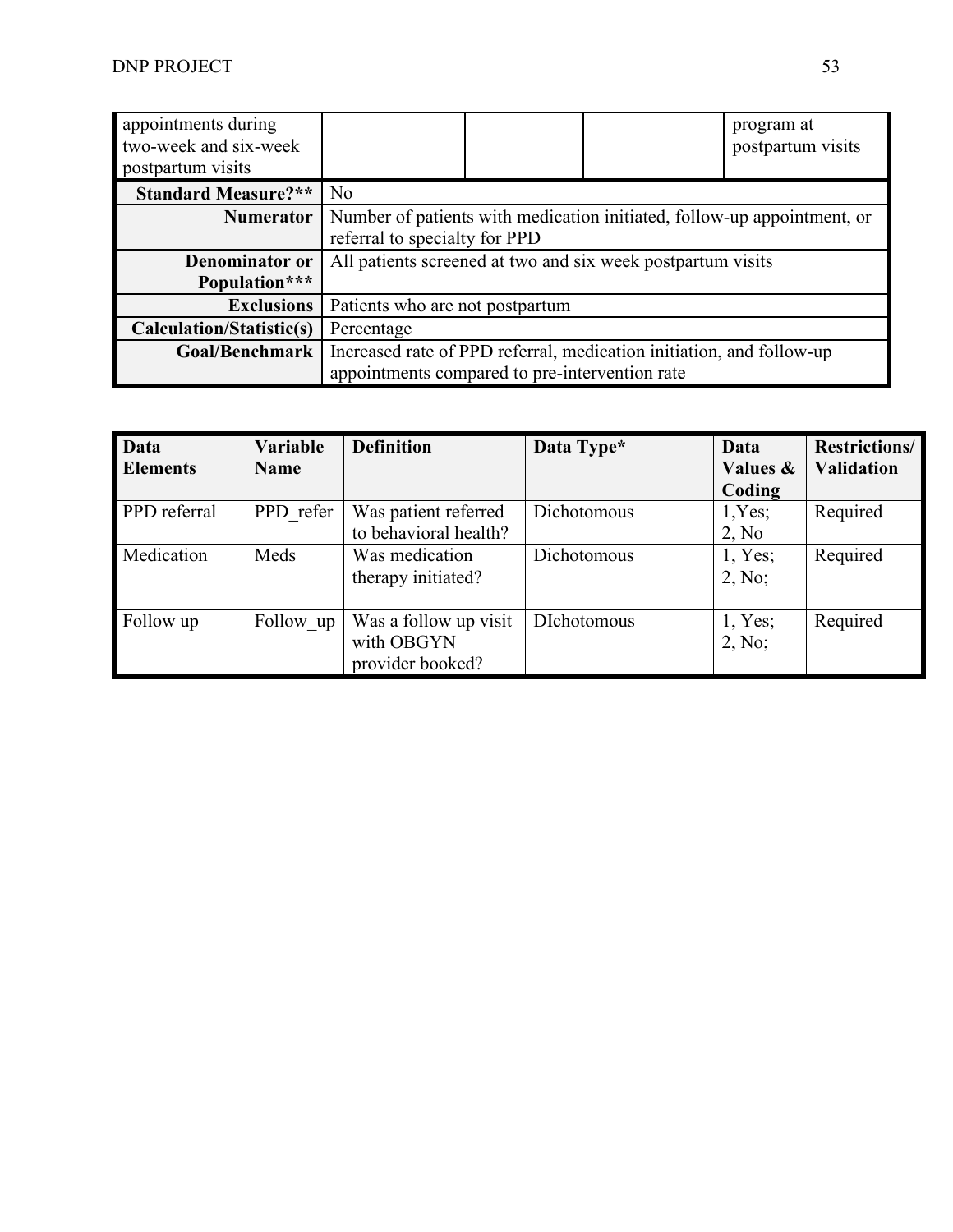# **Appendix I: Results Tables**

Table 1: T-Test Results of Provider Self-Assessment on Perceived Knowledge of PPD

| Question                                                                                     | <b>Pretest</b> |           | <b>Posttest</b> |           | <b>Paired Results</b>     |                                               |         |    |                  |
|----------------------------------------------------------------------------------------------|----------------|-----------|-----------------|-----------|---------------------------|-----------------------------------------------|---------|----|------------------|
|                                                                                              | Mean           | <b>SD</b> | Mean            | <b>SD</b> | Mean<br><b>Difference</b> | <b>Standard</b><br>Error<br><b>Difference</b> |         | df | $\boldsymbol{p}$ |
| Q1: Postpartum depression symptoms                                                           | 3.00           | 0.53      | 3.38            | 0.51      | $-0.37$                   | 0.26                                          | $-1.42$ | 14 | .176             |
| Q2: Criteria for diagnosis of postpartum<br>depression                                       | 2.88           | 0.64      | 3.25            | 0.46      | $-0.37$                   | 0.28                                          | $-1.34$ | 14 | .201             |
| Q3: Management of postpartum<br>depression                                                   | 2.00           | 0.53      | 3.00            | 0.53      | $-1.00$                   | 0.26                                          | $-3.74$ | 14 | .002             |
| Q4: Accurate scoring of the Edinburgh<br><b>Postnatal Depression Scale screening</b><br>tool | 3.00           | 0.53      | 3.50            | 0.53      | $-0.50$                   | 0.26                                          | $-1.87$ | 14 | .082             |
| Q5: Making a referral to a behavioral<br>health specialist for postpartum<br>depression      | 0.75           | 0.07      | 3.13            | 0.35      | $-2.37$                   | 0.28                                          | $-8.49$ | 14 | < 0.01           |
| Q6: Prescribing medications for<br>postpartum depression                                     | 1.00           | 0.53      | 2.25            | 0.46      | $-1.25$                   | 0.25                                          | $-5.00$ | 14 | < 0.01           |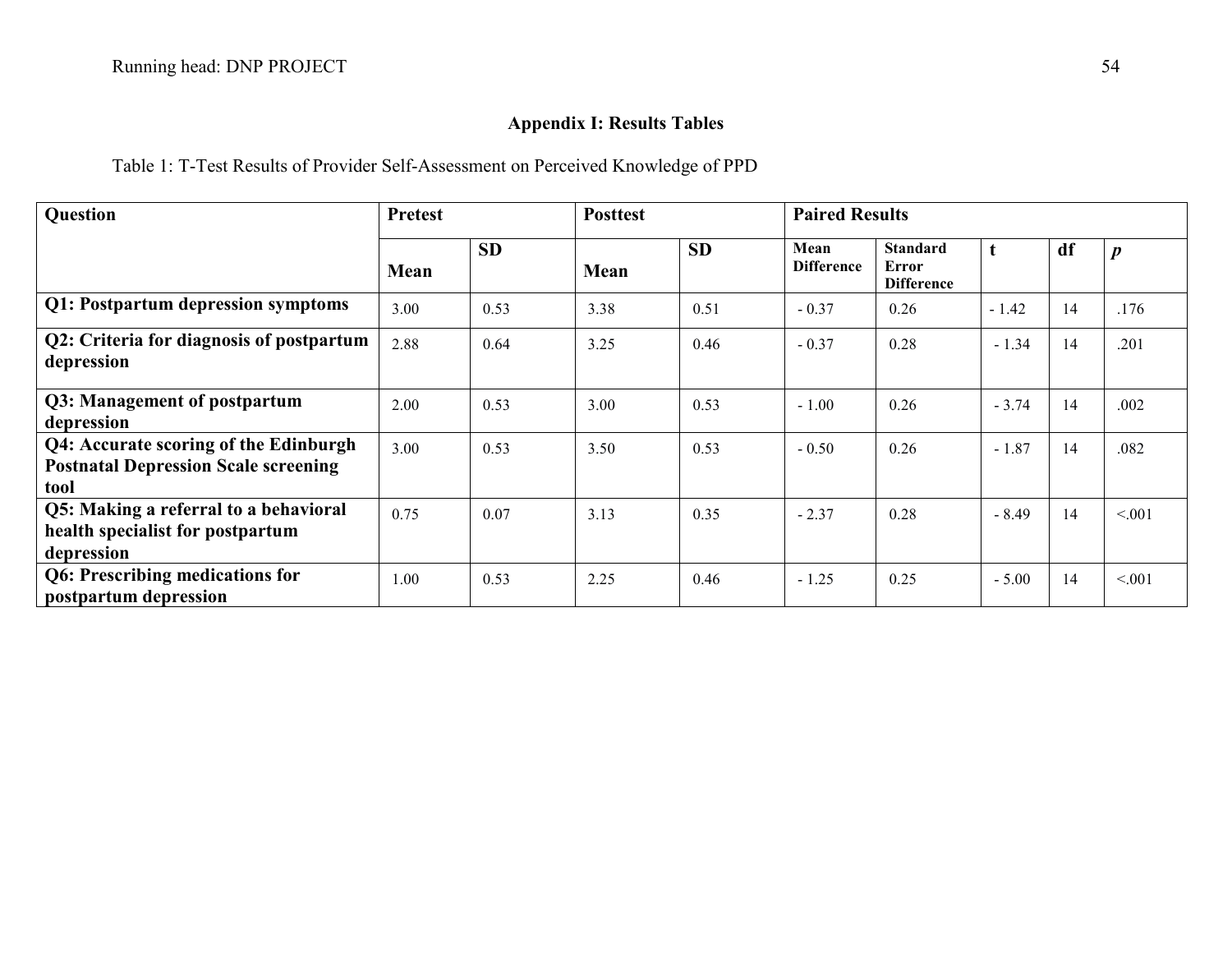# Table 2: AHRQ ACA PPD Screening Clinical Provider Questionnaire

| <b>Question</b>                             |                | <b>Pretest</b> | <b>Posttest</b> |          | <b>Results</b> |              |                  |  |
|---------------------------------------------|----------------|----------------|-----------------|----------|----------------|--------------|------------------|--|
|                                             |                |                |                 |          | Chi Square     | df           | $\boldsymbol{p}$ |  |
| Q1: Do you routinely screen for postpartum  | N              | Percent        | N               | Percent  | 0.00           |              | 1.00             |  |
| depression on all of your patients?         |                |                |                 |          |                |              |                  |  |
| $1 - Yes$                                   | $\overline{2}$ | 25%            | 6               | 75%      |                |              |                  |  |
| $2 - No$                                    | 6              | 75%            | $\overline{2}$  | 25%      |                |              |                  |  |
| Q2: As a women's healthcare provider, are   | $\mathbf N$    | Percent        | N               | Percent  | 0.00           |              | 1.00             |  |
| you aware of the Affordable Care Act        |                |                |                 |          |                |              |                  |  |
| (ACA) preventative services available for   |                |                |                 |          |                |              |                  |  |
| PPD during the prenatal period?             |                |                |                 |          |                |              |                  |  |
| $1 - Yes$                                   | $\theta$       | $\Omega$       | 8               | 100%     |                |              |                  |  |
| $2 - No$                                    | 8              | 100%           | $\Omega$        | 0        |                |              |                  |  |
| Q3: As a women's healthcare provider, are   | $\mathbf N$    | Percent        | N               | Percent  | 0.00           |              | 1.00             |  |
| you aware of your role in the provision of  |                |                |                 |          |                |              |                  |  |
| the ACA preventative perinatal PPD          |                |                |                 |          |                |              |                  |  |
| services during the prenatal period?        |                |                |                 |          |                |              |                  |  |
| $1 - Yes$                                   | $\theta$       | $\theta$       | 8               | 100%     |                |              |                  |  |
| $2 - No$                                    | 8              | 100%           | $\overline{0}$  | $\theta$ |                |              |                  |  |
| Q4: Does the organization have established  | $\mathbf N$    | Percent        | N               | Percent  | 0.00           | $\mathbf{1}$ | 1.00             |  |
| mental health care providers to             |                |                |                 |          |                |              |                  |  |
| accommodate referrals?                      |                |                |                 |          |                |              |                  |  |
| $1 - Yes$                                   | 5              | 62.5%          | $\,8\,$         | 100%     |                |              |                  |  |
| $2 - No$                                    | $\mathfrak{Z}$ | 37.5%          | $\overline{0}$  | $\Omega$ |                |              |                  |  |
| Q5: Do you follow up with the patient to    | N              | Percent        | N               | Percent  | 0.00           |              | 1.00             |  |
| confirm that she has seen the mental health |                |                |                 |          |                |              |                  |  |
| care provider?                              |                |                |                 |          |                |              |                  |  |
| $1 - Yes$                                   | $\overline{2}$ | 25%            | 6               | 75%      |                |              |                  |  |
| $2 - No$                                    | 6              | 75%            | 2               | 25%      |                |              |                  |  |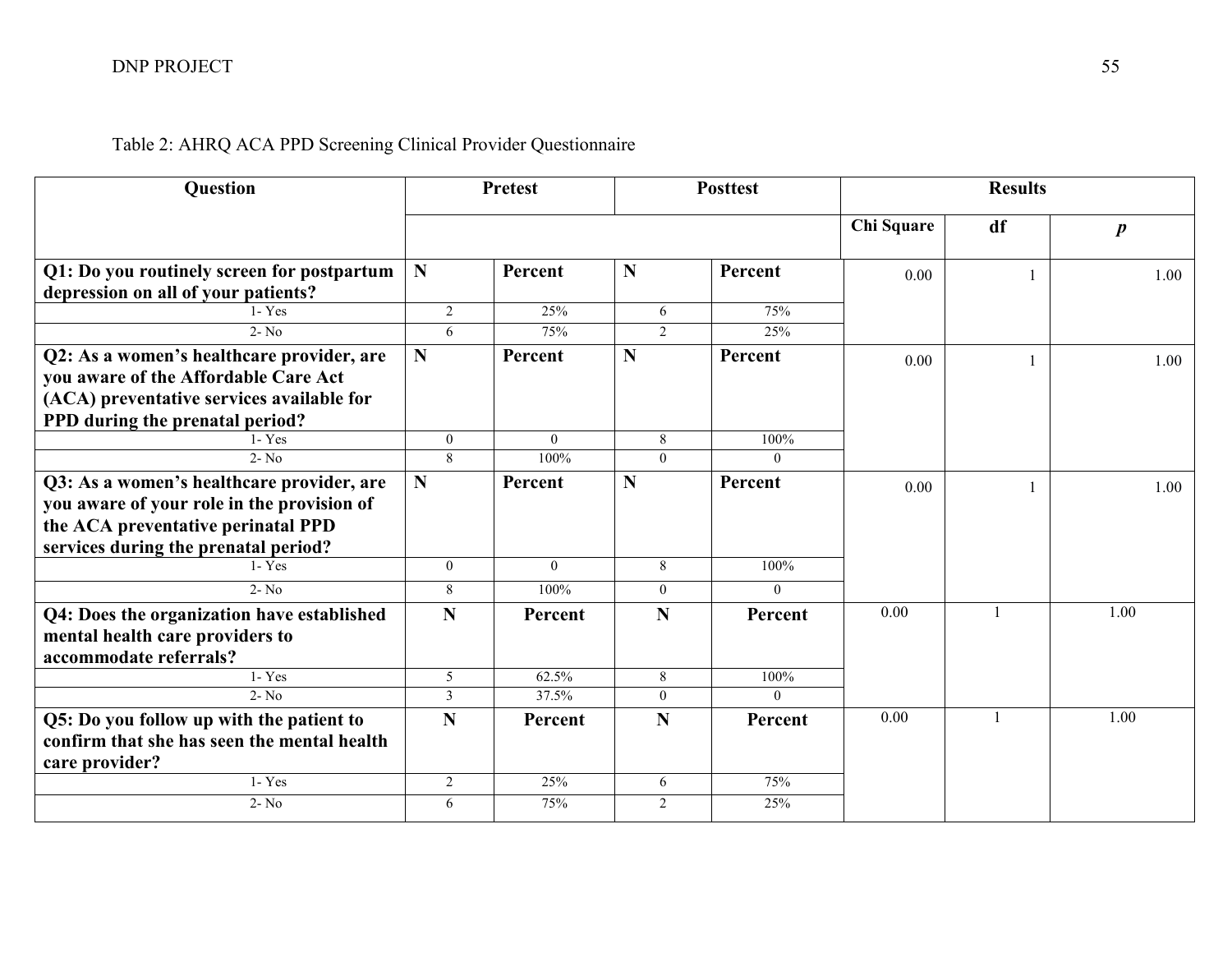# DNP PROJECT 56

# Table 3: EPDS Screening, Documentation and PPD Diagnosis

| Question                                             |                 | Pre     |                 | Post    | <b>Results</b> |    |                  |  |
|------------------------------------------------------|-----------------|---------|-----------------|---------|----------------|----|------------------|--|
|                                                      |                 |         |                 |         | Chi Square     | df | $\boldsymbol{p}$ |  |
| Q1: Was EPDS administered and<br>completed?          | N               | Percent | N               | Percent | 8.684          |    | .003             |  |
| $1 - Yes$                                            | 95              | 72%     | 102             | 87.2%   |                |    |                  |  |
| $2 - No$                                             | 37              | 28%     | $\overline{15}$ | 12.8%   |                |    |                  |  |
| Q2: Was the EPDS documented in the<br>patient chart? | N               | Percent | N               | Percent | 7.191          |    | .007             |  |
| $1 - Yes$                                            | 90              | 68.2%   | 97              | 82.9%   |                |    |                  |  |
| $2 - No$                                             | 42              | 31.8%   | 20              | 17.1%   |                |    |                  |  |
| Q3: Was PPD diagnosed?                               | N               | Percent | N               | Percent | 7.327          |    | .007             |  |
| $1 - Yes$                                            | $\overline{38}$ | 28.8%   | 17              | 14.5%   |                |    |                  |  |
| $2 - No$                                             | 94              | 71.2%   | 100             | 85.5%   |                |    |                  |  |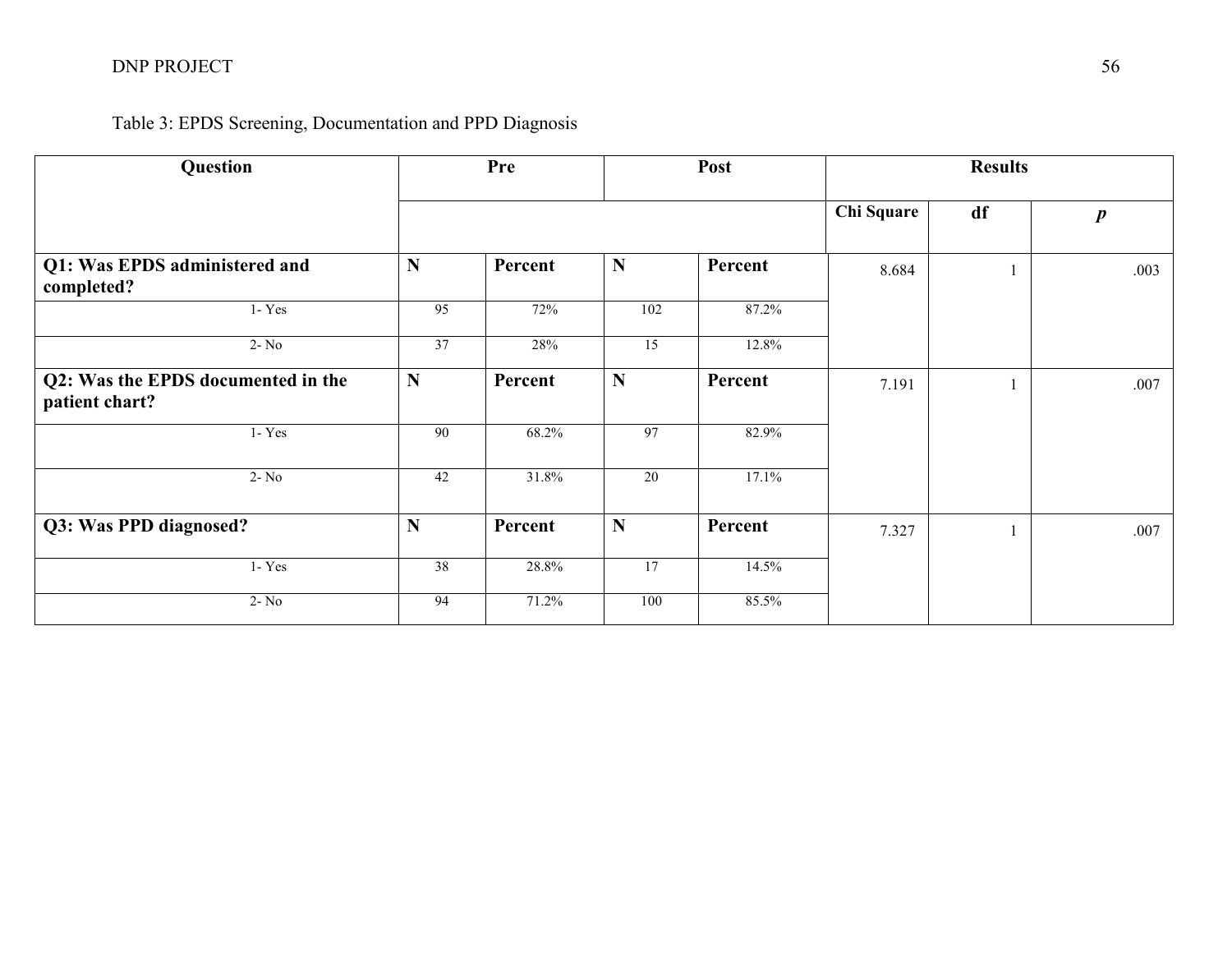| Question                                                       |             | <b>Pretest</b> |                 | <b>Posttest</b> | <b>Results</b> |    |                  |
|----------------------------------------------------------------|-------------|----------------|-----------------|-----------------|----------------|----|------------------|
|                                                                |             |                |                 |                 | Chi Square     | df | $\boldsymbol{p}$ |
| Q1: Was a referral placed?                                     | ${\bf N}$   | Percent        | ${\bf N}$       | Percent         | 1.321          |    | .250             |
| $1 - Yes$                                                      | 15          | 39.5%          | $\overline{4}$  | 23.5%           |                |    |                  |
| $2 - No$                                                       | 23          | 60.5%          | $\overline{13}$ | 76.5%           |                |    |                  |
| Q2: Was medication therapy initiated?                          | $\mathbf N$ | Percent        | $\mathbf N$     | Percent         | .026           |    | .873             |
| $1 - Yes$                                                      | 17          | 44.7%          | 8               | 47.1%           |                |    |                  |
| $2 - No$                                                       | 21          | 55.3%          | 9               | 52.9%           |                |    |                  |
| Q3: Was a follow up appointment booked<br>with OBGYN provider? | $\mathbf N$ | Percent        | $\mathbf N$     | Percent         | 4.441          |    | .035             |
| $1 - Yes$                                                      | 13          | 34.2%          | $11\,$          | 64.7%           |                |    |                  |
| $2 - No$                                                       | 25          | 65.8%          | 6               | 35.3%           |                |    |                  |